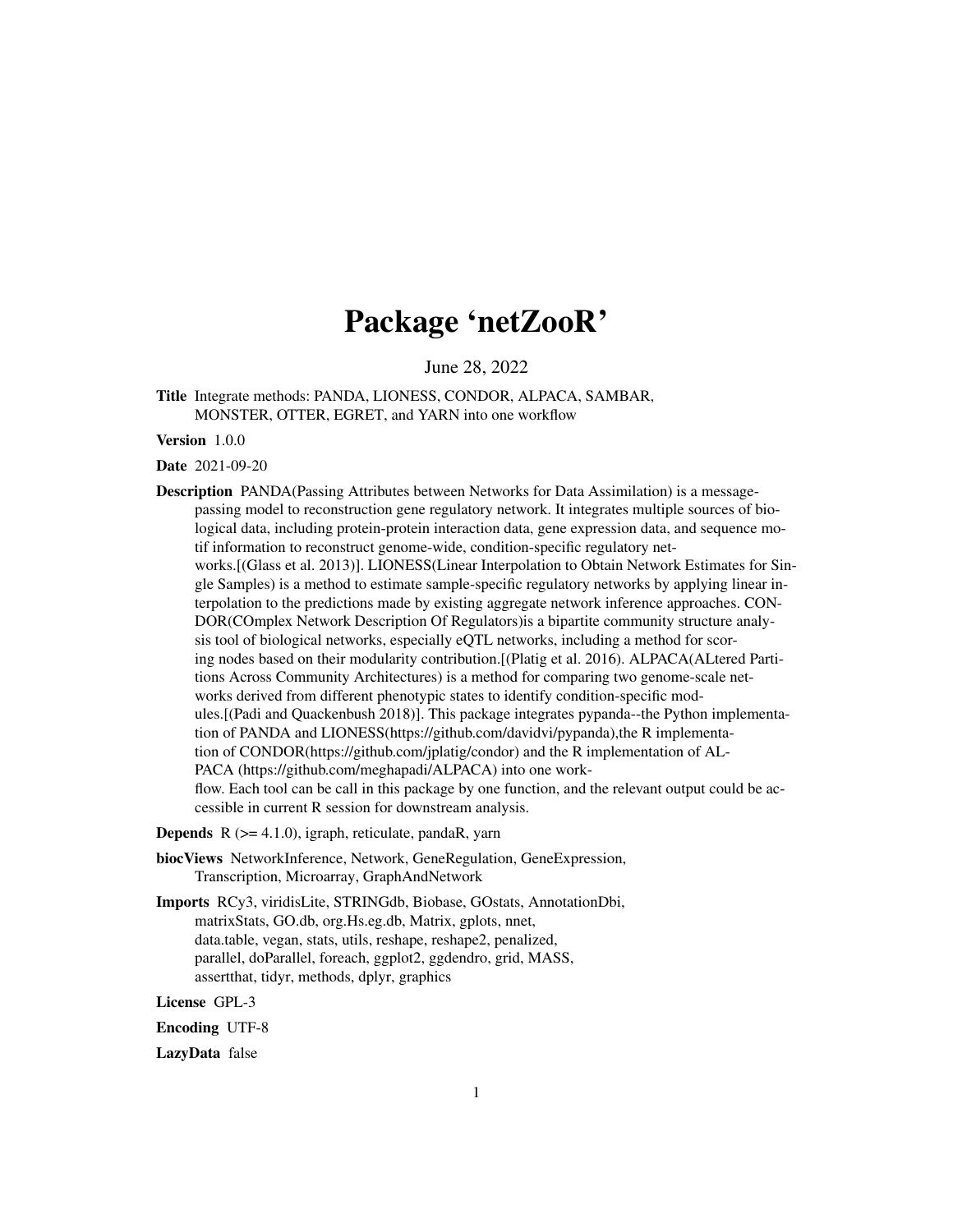**Suggests** test that  $(>= 2.1.0)$ , knitr, rmarkdown, pkgdown

VignetteEngine knitr

VignetteBuilder knitr

RoxygenNote 7.1.2

BugReports <https://github.com/netZoo/netZooR/issues>

git\_url https://git.bioconductor.org/packages/netZooR

git\_branch RELEASE\_3\_15

git\_last\_commit 9f0e4a2

git\_last\_commit\_date 2022-04-26

Date/Publication 2022-06-28

Author Tian Wang [aut],

Marouen Ben Guebila [aut, cre], John Platig [aut], Marieke Kuijjer [aut], Magha Padi [aut], Rebekka Burkholz [aut], Deborah Weighill [aut]

Maintainer Marouen Ben Guebila <marouen.b.guebila@gmail.com>

## R topics documented:

| $\boldsymbol{\varDelta}$ |
|--------------------------|
| $\overline{4}$           |
| 5                        |
| 6                        |
| 6                        |
| 7                        |
| 8                        |
| 8                        |
| 9                        |
| 10                       |
| -10                      |
| 11                       |
| -12                      |
| -12                      |
| -13                      |
|                          |
| -15                      |
| -15                      |
| -16                      |
| -16                      |
| 17                       |
|                          |
| 19                       |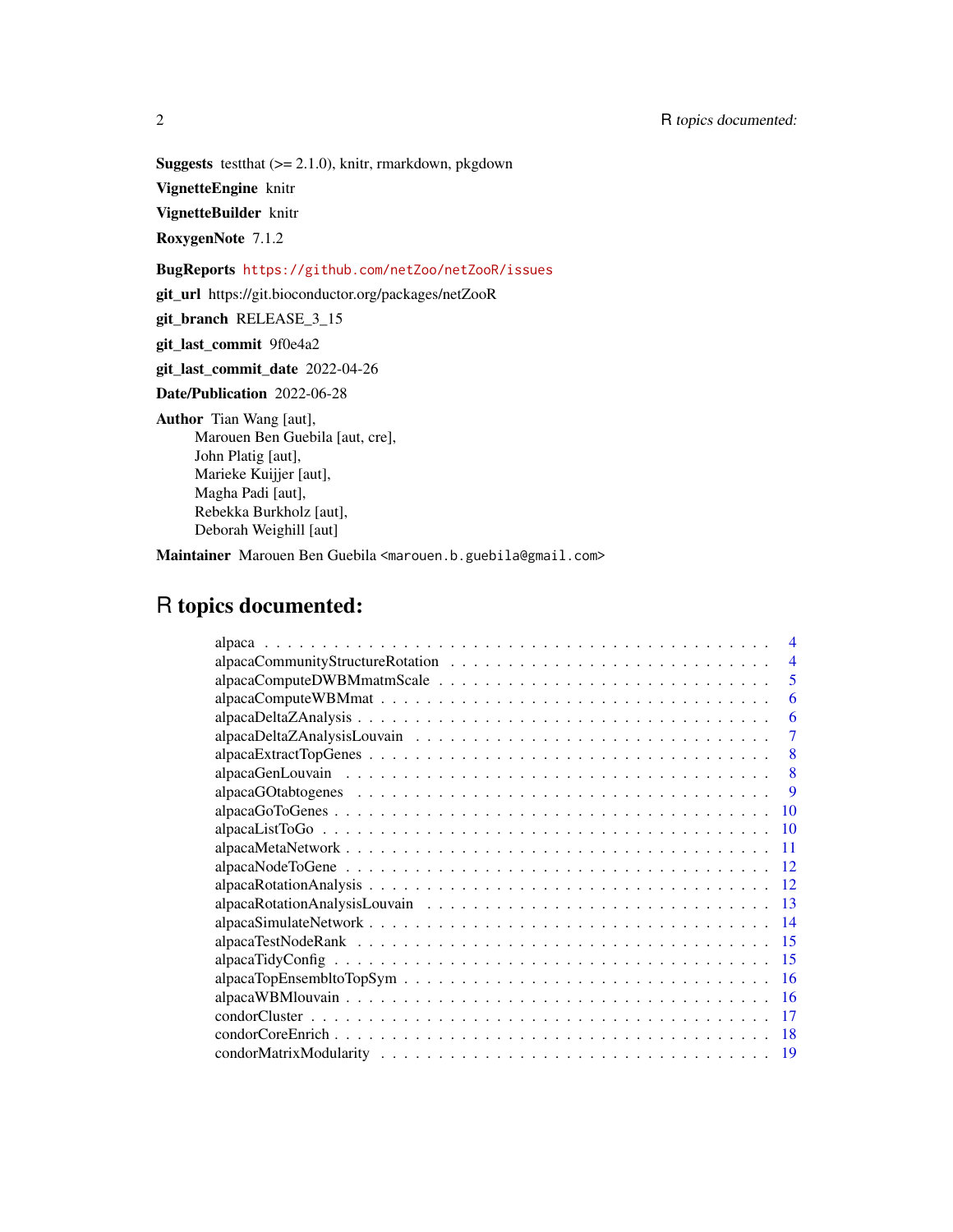| 21                                                                                                                                                              |
|-----------------------------------------------------------------------------------------------------------------------------------------------------------------|
| 23                                                                                                                                                              |
|                                                                                                                                                                 |
| 24                                                                                                                                                              |
| 25                                                                                                                                                              |
| 26                                                                                                                                                              |
|                                                                                                                                                                 |
| 27                                                                                                                                                              |
| $\text{liones}$ $\text{Py}$ $\ldots$ $\ldots$ $\ldots$ $\ldots$ $\ldots$ $\ldots$ $\ldots$ $\ldots$ $\ldots$ $\ldots$ $\ldots$ $\ldots$ $\ldots$ $\ldots$<br>28 |
| 30                                                                                                                                                              |
| 32                                                                                                                                                              |
| 33                                                                                                                                                              |
| 33                                                                                                                                                              |
| 34                                                                                                                                                              |
| 35                                                                                                                                                              |
| 36                                                                                                                                                              |
| 36                                                                                                                                                              |
| 38                                                                                                                                                              |
| 38                                                                                                                                                              |
| 39                                                                                                                                                              |
| 39                                                                                                                                                              |
| 40                                                                                                                                                              |
| 41                                                                                                                                                              |
| 42                                                                                                                                                              |
| 43                                                                                                                                                              |
| 44                                                                                                                                                              |
| 46                                                                                                                                                              |
| 47                                                                                                                                                              |
| 48                                                                                                                                                              |
|                                                                                                                                                                 |
|                                                                                                                                                                 |
| 51                                                                                                                                                              |
| 52                                                                                                                                                              |
| 53                                                                                                                                                              |
| 53                                                                                                                                                              |
| 54                                                                                                                                                              |
| 55                                                                                                                                                              |

## **Index** [57](#page-56-0)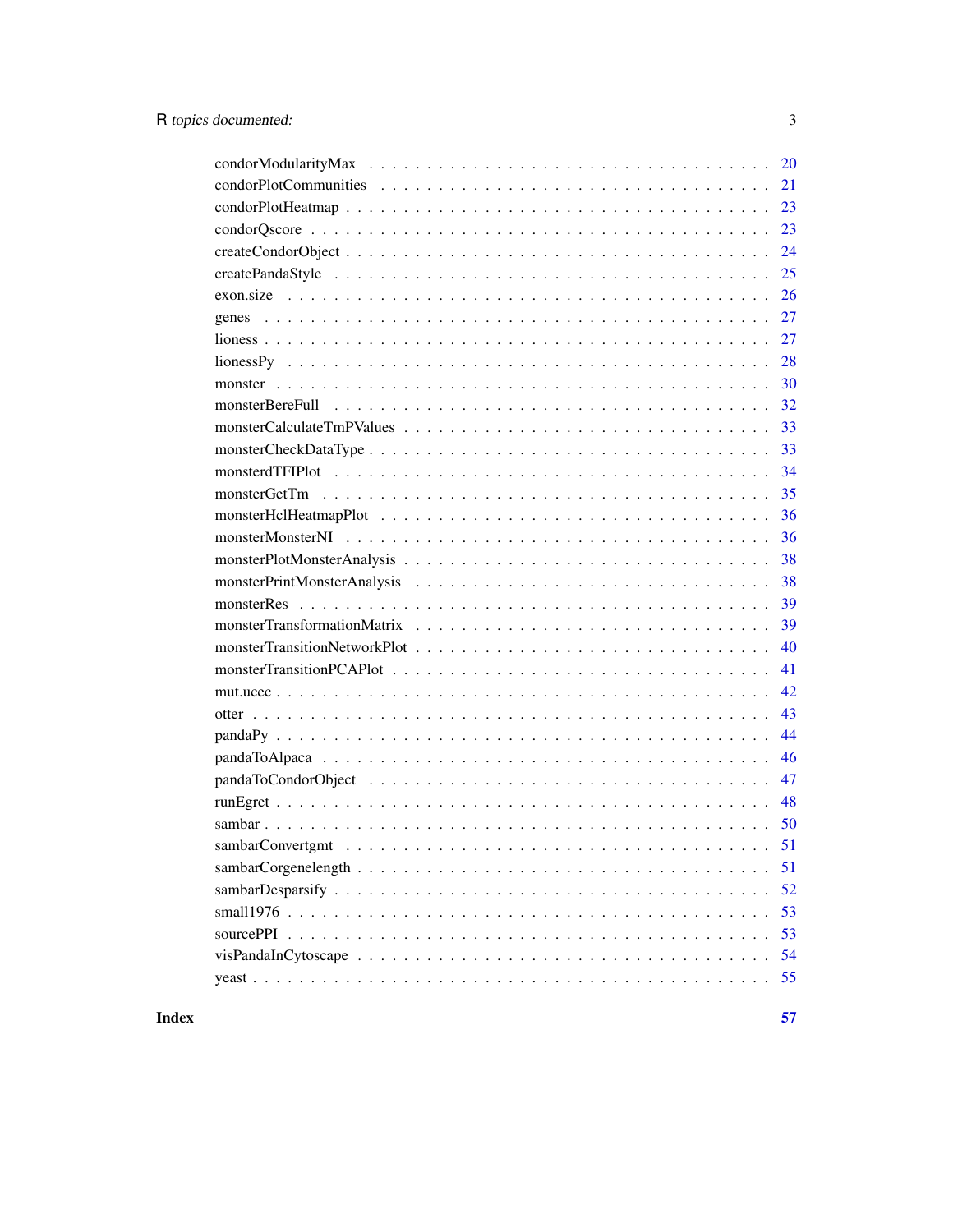<span id="page-3-0"></span>

#### Description

This function compares two networks and finds the sets of nodes that best characterize the change in modular structure

## Usage

alpaca(net.table, file.stem, verbose = FALSE)

## Arguments

| net.table | A table of edges, with the first column representing the TFs ("from" nodes)<br>and the second column representing the targets ("to" nodes). The third column<br>contains the edge weights corresponding to the control or healthy network, and |
|-----------|------------------------------------------------------------------------------------------------------------------------------------------------------------------------------------------------------------------------------------------------|
|           | the fourth column contains the edge weights for the disease network or network<br>of interest.                                                                                                                                                 |
| file.stem | The folder location and title under which all results will be stored.                                                                                                                                                                          |
| verbose   | Indicates whether the full differential modularity matrix should also be written<br>to a file. Defaults to FALSE. modularity                                                                                                                   |

## Value

List where first element is the membership vector and second element is the contribution score of each node to its module's total differential modularity

### Examples

```
example_path <- system.file("extdata", "Example_2comm.txt",
package = "netZooR", mustWork = TRUE)
simp.mat <- read.table(example_path,header=TRUE)
simp.alp <- alpaca(simp.mat, NULL, verbose=FALSE)
```
alpacaCommunityStructureRotation

*Comparing node community membership between two networks*

## Description

This function uses the pseudo-inverse to find the optimal linear transformation mapping the community structures of two networks, then ranks nodes in the network by how much they deviate from the linear mapping.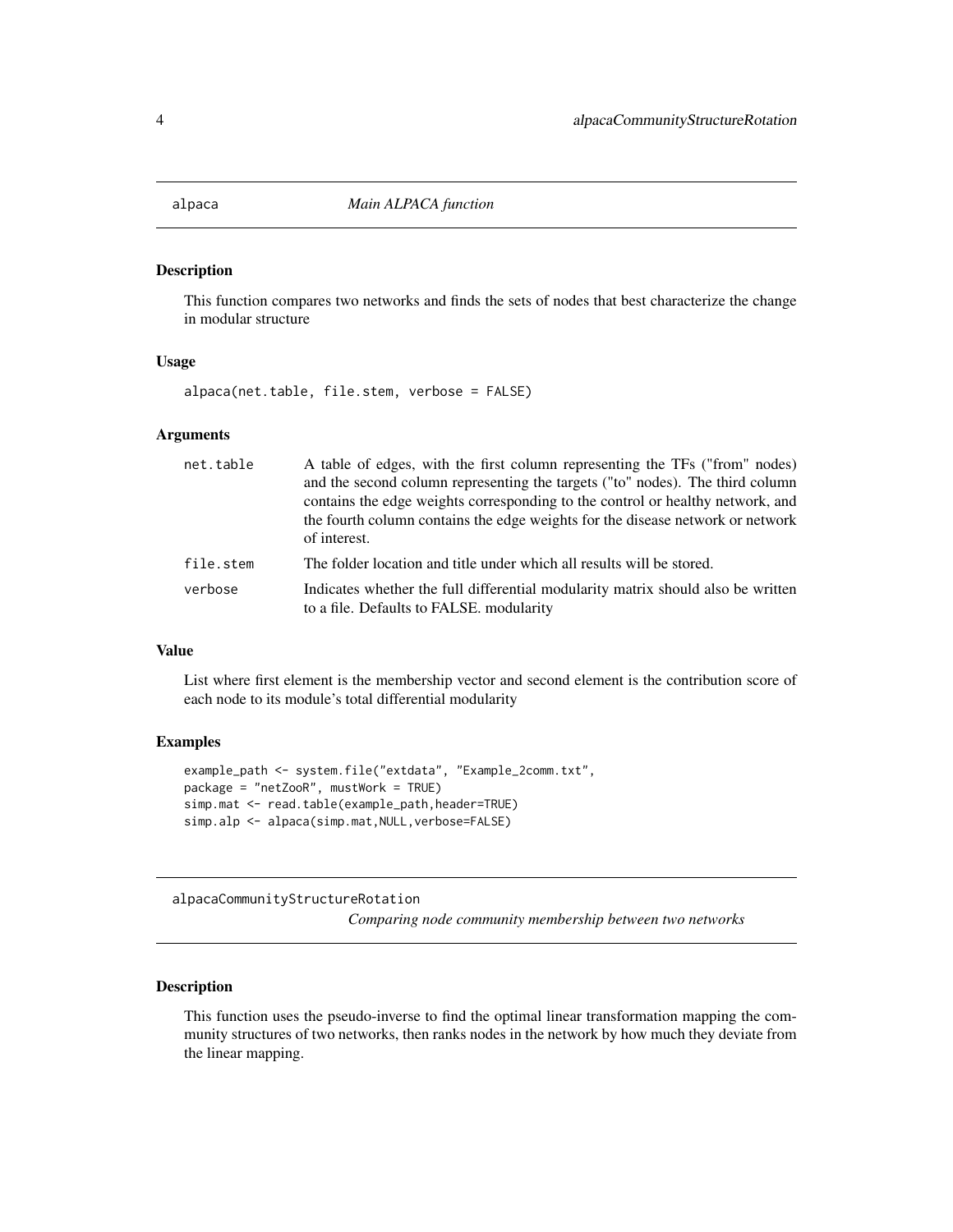## <span id="page-4-0"></span>Usage

alpacaCommunityStructureRotation(net1.memb, net2.memb)

#### Arguments

| net1.memb | The community membership for Network 1. |
|-----------|-----------------------------------------|
| net2.memb | The community membership for Network 2. |

## Value

A ranked list of nodes.

#### Examples

a <- 1 #place holder

alpacaComputeDWBMmatmScale

*Differential modularity matrix*

## Description

This function computes the differential modularity matrix for weighted bipartite networks. The community structure of the healthy network is rescaled by the ratio of m (the total edge weight) of each network.

## Usage

alpacaComputeDWBMmatmScale(edge.mat, ctrl.memb)

## Arguments

| edge.mat | A table of edges, with the first column representing the TFs ("from" nodes)    |
|----------|--------------------------------------------------------------------------------|
|          | and the second column representing the targets ("to" nodes). The third column  |
|          | contains the edge weights corresponding to the control or healthy network, and |
|          | the fourth column contains the edge weights for the disease network or network |
|          | of interest.                                                                   |
|          |                                                                                |

| ctrl.memb | The community membership for the control (healthy) network. |  |  |  |  |
|-----------|-------------------------------------------------------------|--|--|--|--|
|-----------|-------------------------------------------------------------|--|--|--|--|

### Value

The differential modularity matrix, with rows representing "from" nodes and columns representing "to" nodes.

## Examples

a <- 1 # place holder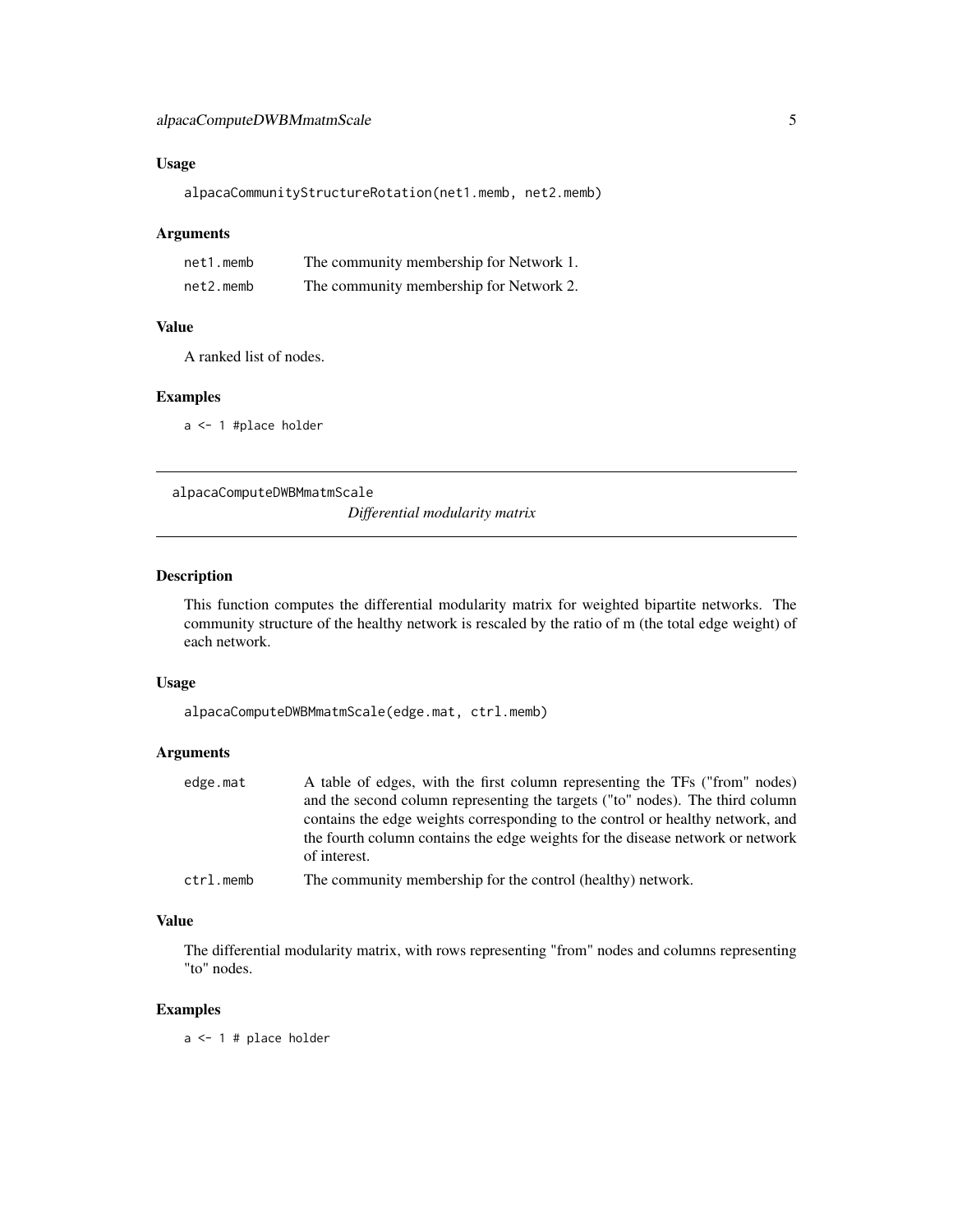<span id="page-5-0"></span>alpacaComputeWBMmat *Compute modularity matrix for weighted bipartite network*

### Description

This function computes the modularity matrix for a weighted bipartite network.

#### Usage

```
alpacaComputeWBMmat(edge.mat)
```
## Arguments

```
edge.mat A table of edges, with the first column representing the TFs ("from" nodes)
                 and the second column representing the targets ("to" nodes). The third column
                 contains the edge weights corresponding to the network of interest.
```
## Value

Modularity matrix with rows representing TFs ("from" nodes) and columns repesenting targets ("to" nodes)

## Examples

a <- 1 # example place holder

alpacaDeltaZAnalysis *Edge subtraction method (CONDOR optimizaton)*

## Description

Takes two networks, subtracts edges individually, and then clusters the subtracted network using CONDOR.

## Usage

```
alpacaDeltaZAnalysis(net.table, file.stem)
```
## Arguments

| net.table | A table of edges, with the first column representing the TFs ("from" nodes)<br>and the second column representing the targets ("to" nodes). The third column<br>contains the edge weights corresponding to the control or healthy network, and<br>the fourth column contains the edge weights for the disease network or network<br>of interest. |
|-----------|--------------------------------------------------------------------------------------------------------------------------------------------------------------------------------------------------------------------------------------------------------------------------------------------------------------------------------------------------|
| £:1. .1   | $\overline{\text{Th}}$ . Let $\overline{\text{In}}$ be a functional conditional directly in the following the condition of the second state of the second state of the second state of the second state of the second state of the second state of th                                                                                            |

file.stem The folder location and title under which all results will be stored.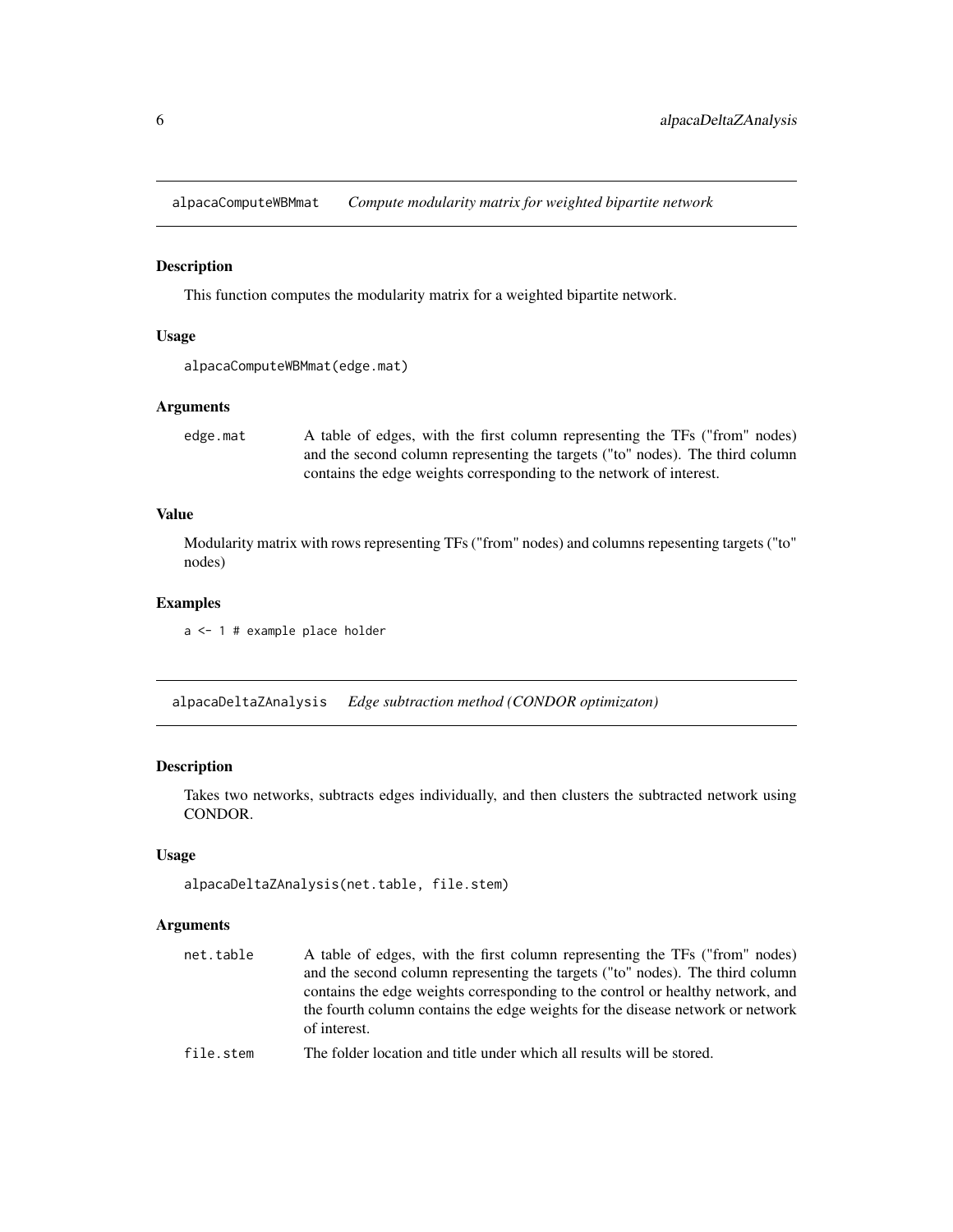## <span id="page-6-0"></span>Value

List where first element is the membership vector and second element is the contribution score of each node to its community's modularity in the final edge-subtracted network

## Examples

a <- 1 # example place holder

alpacaDeltaZAnalysisLouvain

*Edge subtraction method (Louvain optimizaton)*

#### Description

Takes two networks, subtracts edges individually, and then clusters the subtracted network using Louvain method.

#### Usage

alpacaDeltaZAnalysisLouvain(net.table, file.stem)

## Arguments

| net.table | A table of edges, with the first column representing the TFs ("from" nodes)<br>and the second column representing the targets ("to" nodes). The third column<br>contains the edge weights corresponding to the control or healthy network, and |
|-----------|------------------------------------------------------------------------------------------------------------------------------------------------------------------------------------------------------------------------------------------------|
|           | the fourth column contains the edge weights for the disease network or network<br>of interest.                                                                                                                                                 |
| file.stem | The folder location and title under which all results will be stored.                                                                                                                                                                          |

## Value

List where first element is the membership vector and second element is the contribution score of each node to its community's modularity in the final edge-subtracted network

## Examples

a <- 1 # example place holder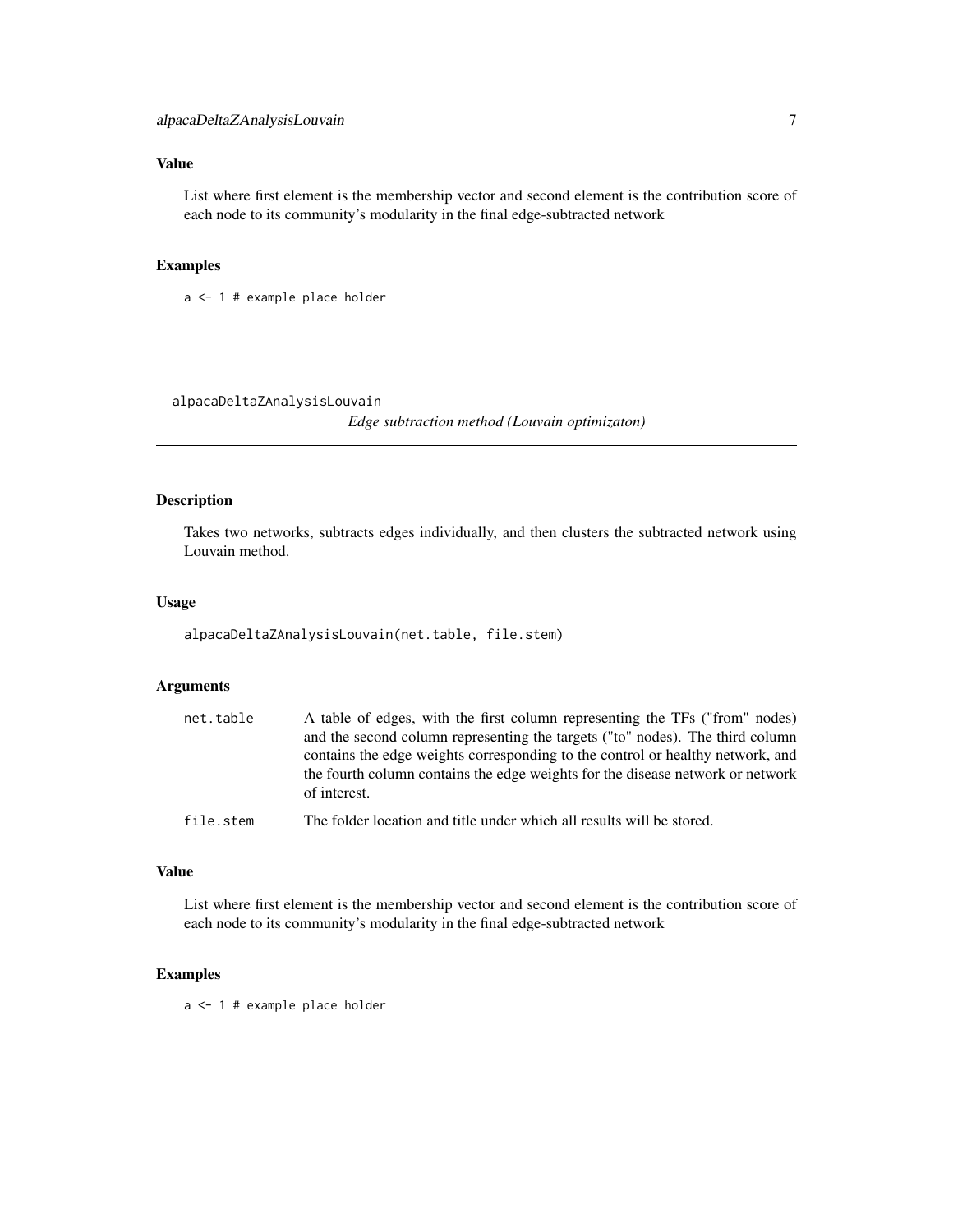<span id="page-7-0"></span>alpacaExtractTopGenes *Extract core target genes in differential modules*

## Description

This function outputs the top target genes in each module, ranked by their contribution to the differential modularity of the particular module in which they belong.

#### Usage

alpacaExtractTopGenes(module.result, set.lengths)

#### Arguments

|             | module result A table of edges, with the first column representing the TFs ("from" nodes) |
|-------------|-------------------------------------------------------------------------------------------|
|             | and the second column representing the targets ("to" nodes). The third column             |
|             | contains the edge weights corresponding to the control or healthy network, and            |
|             | the fourth column contains the edge weights for the disease network or network            |
|             | of interest.                                                                              |
| set.lengths | The desired lengths of the top gene lists.                                                |

#### Value

List with two elements. First element is a list of the top target genes in each cluster. Second element is a vector with the names of the gene sets. The names are in the format "number\_length", where number is the module number label and length is the length of the gene set.

### Examples

```
example_path <- system.file("extdata", "Example_2comm.txt",
package = "netZooR", mustWork = TRUE)
simp.mat <- read.table(example_path,header=TRUE)
simp.alp <- alpaca(simp.mat, NULL, verbose=FALSE)
alpacaExtractTopGenes(simp.alp, set.lengths=c(2,2))
```
alpacaGenLouvain *Generalized Louvain optimization*

#### Description

This function implements the Louvain optimization scheme on a general symmetric matrix. First, nodes are all placed in separate communities, and merged iteratively according to which merge moves result in the greatest increase in the modularity sum. Note that nodes are iterated in the order of the input matrix (not randomly) so that all results are reproducible. Second, the final community membership is used to form a alpacaMetaNetwork whose nodes represent communities from the prevous step, and which are connected by effective edge weights. The merging process is then repeated on the alpacaMetaNetwork. These two steps are repeated until the modularity sum does not increase more than a very small tolerance factor. New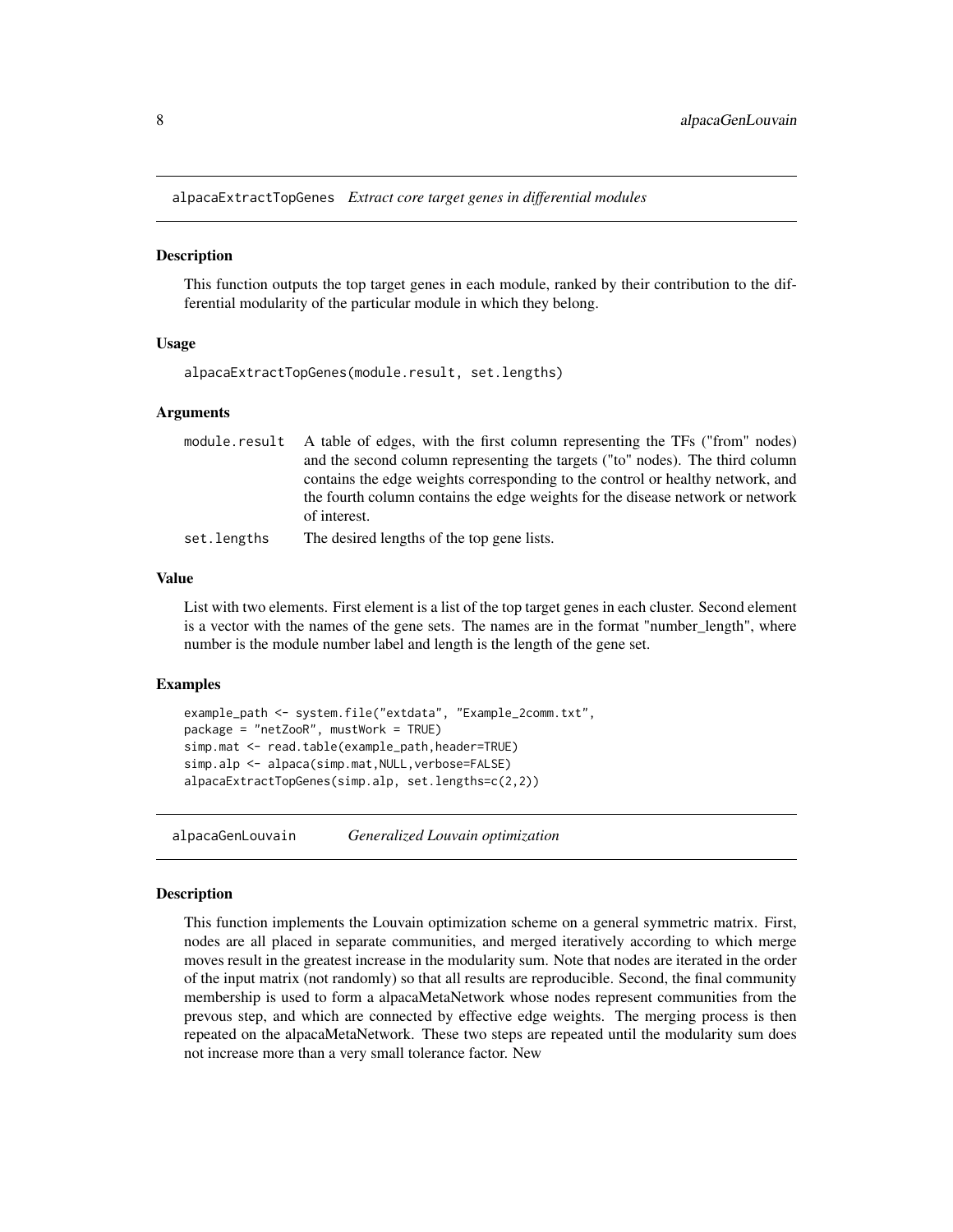## <span id="page-8-0"></span>alpacaGOtabtogenes 9

## Usage

alpacaGenLouvain(B)

#### Arguments

B Symmetric modularity matrix

## Value

The community membership vector

## Examples

a <- 1 # example place holder

alpacaGOtabtogenes *The top GO term associated genes in each module*

## Description

Get all the genes in the top-scoring lists which are annotated with the enriched GO terms. Only GO terms with at least 3 genes in the overlap are included.

#### Usage

alpacaGOtabtogenes(go.result, dm.top)

## Arguments

| go.result | The result of the GO term analysis (alpacaListToGo)                         |
|-----------|-----------------------------------------------------------------------------|
| dm.top    | The result of extracting the top genes of the differential modules (dm.top) |

## Value

A vector with strings representing gene lists, each element of the vector has the genes in that GO term and community pasted together with spaces in between.

## Examples

a <- 1 # example place holder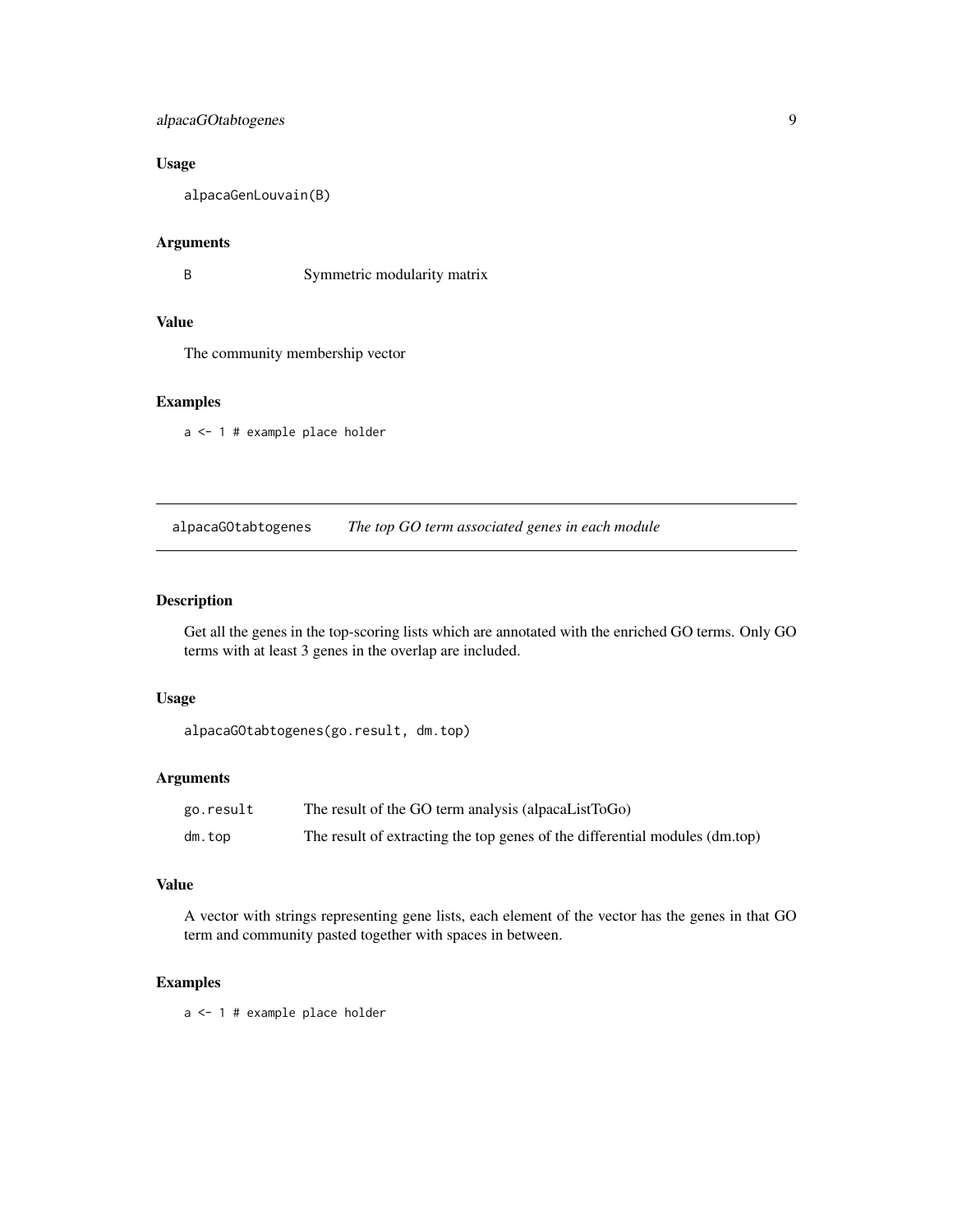<span id="page-9-0"></span>alpacaGoToGenes *Map GO terms to gene symbols*

## Description

This function extracts all the gene symbols associated with a GO term and its descendants. (v1)

## Usage

```
alpacaGoToGenes(go.term)
```
## Arguments

go.term The GO Biological Process ID (string).

## Value

A vector of all gene symbols associated with the GO term.

## Examples

a <- 1 # example place holder

alpacaListToGo *GO term enrichment for a list of gene sets*

## Description

GO term enrichment is run using the GOstats package, and corrected for multiple testing using the Benjamini-Hochberg method.

### Usage

alpacaListToGo(gene.list, univ.vec, comm.nums)

## Arguments

| gene.list | A list consisting of vectors of genes; genes must be identified by their official<br>gene symbols.                                                          |
|-----------|-------------------------------------------------------------------------------------------------------------------------------------------------------------|
| univ.vec  | A vector of all gene symbols that were present in the original network. This set<br>is used as the universe for running the hypergeometric test in GOstats. |
| comm.nums | A vector of names for the gene sets in the input parameter "gene.list". These are<br>used to create the table of final results.                             |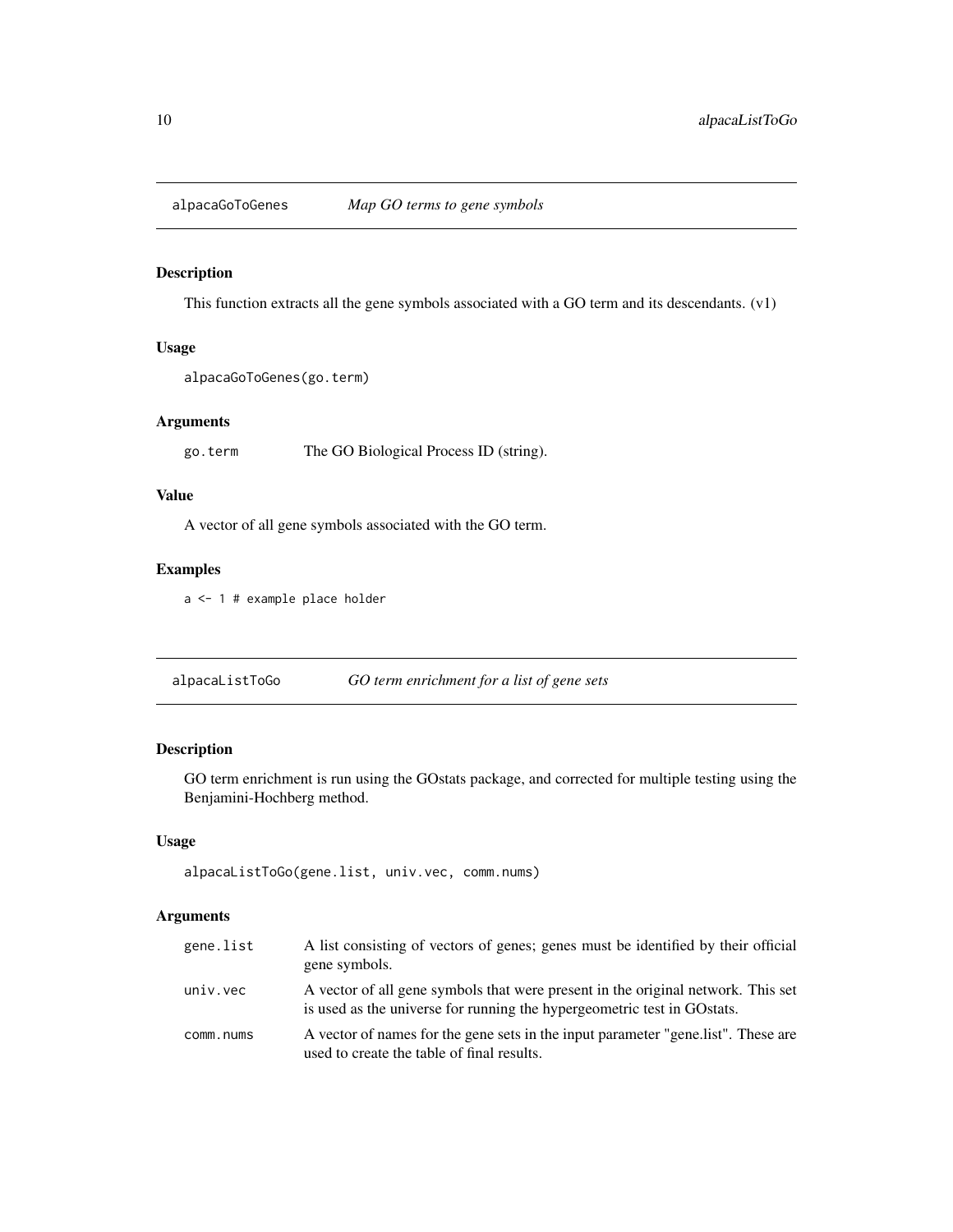## <span id="page-10-0"></span>alpacaMetaNetwork 11

## Value

A table whose rows represent enriched GO terms (p\_adj<0.05) and columns describe useful properties, like the name of the GO term, the label of the gene set which is enriched in that GO term, the adjusted p-value and Odds Ratio.

## Examples

a <- 1 # example place holder

alpacaMetaNetwork *Create alpacaMetaNetwork for Louvain optimization*

## Description

Computes the "effective" adjacency matrix of a alpacaMetaNetwork whose nodes represent communities in the larger input matrix.

## Usage

```
alpacaMetaNetwork(J, S)
```
## Arguments

| The modularity matrix                                                     |
|---------------------------------------------------------------------------|
| The community membership vector from the previous round of agglomeration. |

## Value

The differential modularity matrix, with rows representing "from" nodes and columns representing "to" nodes.

## Examples

a <- 1 # example place holder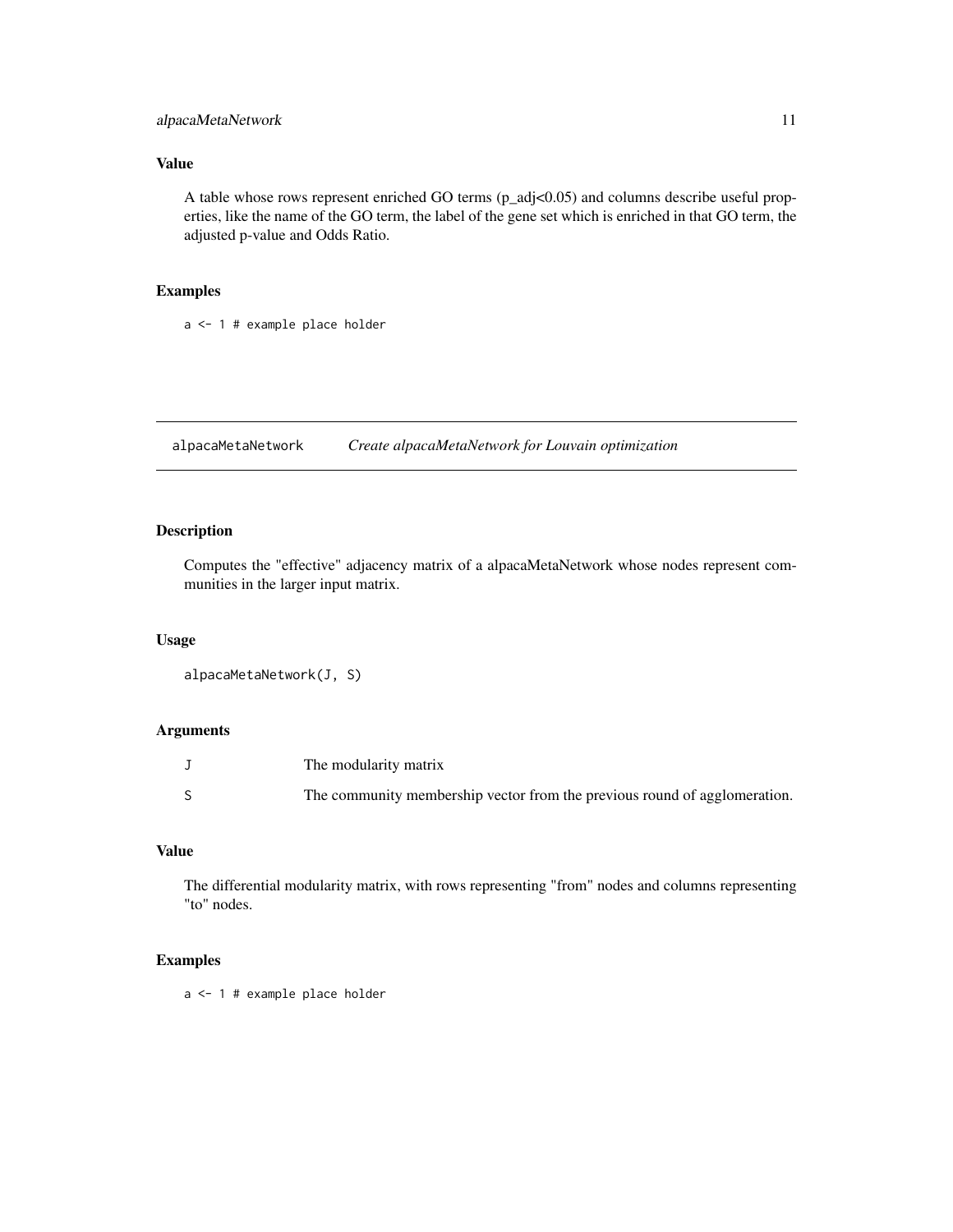<span id="page-11-0"></span>

#### Description

In gene regulatory networks, transcription factors can act as both "from" nodes (regulators) and "to" nodes (target genes), so the network analysis functions automatically tag the two columns to differentiate them. This function removes those tags from the gene identifiers.

#### Usage

alpacaNodeToGene(x)

#### Arguments

x Tagged node identifier

## Value

Untagged node name

#### Examples

a <- 1 # example place holder

alpacaRotationAnalysis

*Community comparison method (CONDOR optimizaton)*

### Description

Takes two networks, finds community structure of each one individually using CONDOR, and then ranks the nodes that show the biggest difference in their community membership.

#### Usage

```
alpacaRotationAnalysis(net.table)
```
## Arguments

net.table A table of edges, with the first column representing the TFs ("from" nodes) and the second column representing the targets ("to" nodes). The third column contains the edge weights corresponding to the control or healthy network, and the fourth column contains the edge weights for the disease network or network of interest.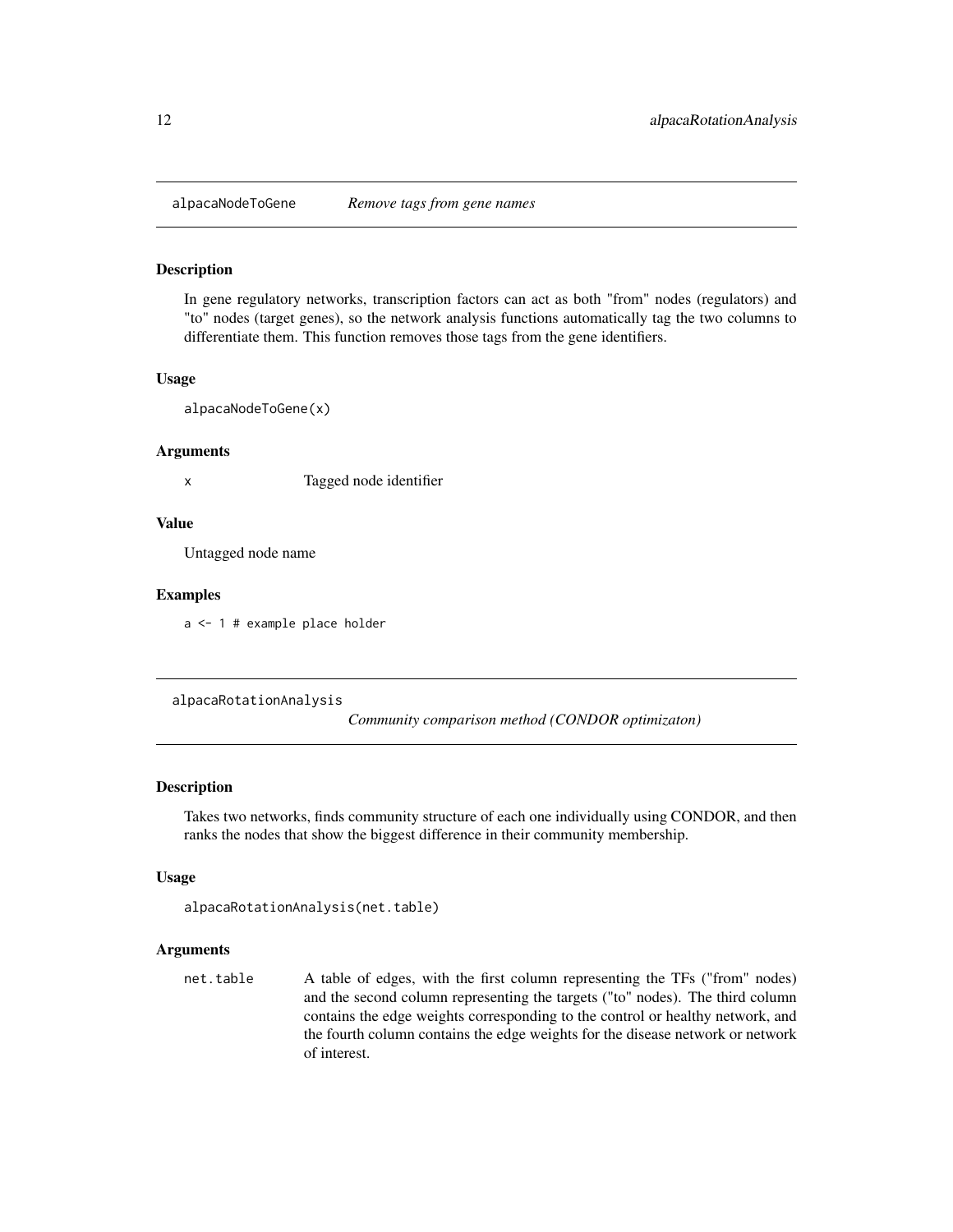## <span id="page-12-0"></span>Value

Vector of nodes ordered by how much they change their community membership between the two networks.

#### Examples

a <- 1 # example place holder

alpacaRotationAnalysisLouvain

*Community comparison method (CONDOR optimizaton)*

## Description

Takes two networks, finds community structure of each one individually using a generalization of the Louvain method, and then ranks the nodes that show the biggest difference in their community membership.

#### Usage

alpacaRotationAnalysisLouvain(net.table)

#### Arguments

net.table A table of edges, with the first column representing the TFs ("from" nodes) and the second column representing the targets ("to" nodes). The third column contains the edge weights corresponding to the control or healthy network, and the fourth column contains the edge weights for the disease network or network of interest.

## Value

Vector of nodes ordered by how much they change their community membership between the two networks.

### Examples

a <- 1 # example place holder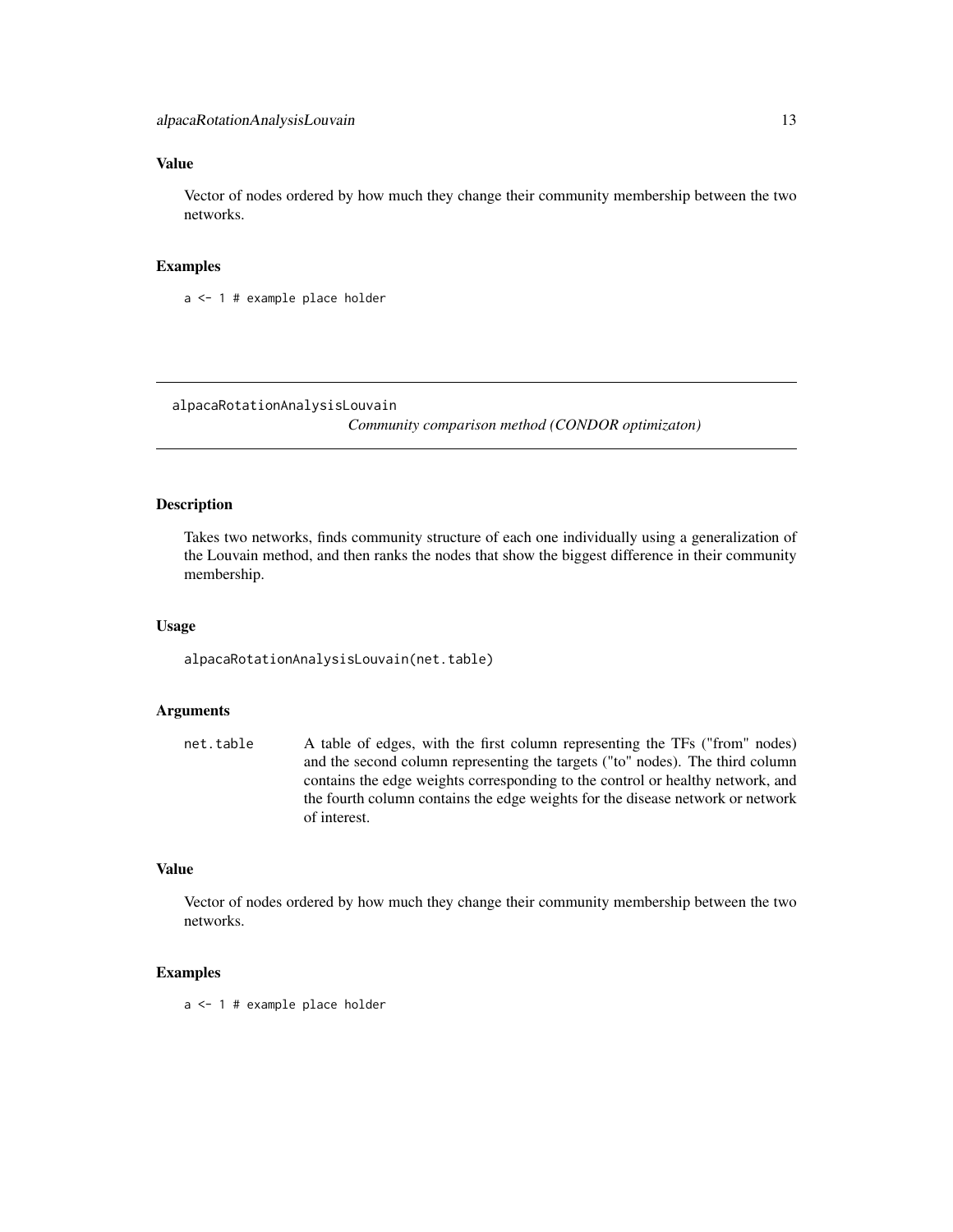<span id="page-13-0"></span>alpacaSimulateNetwork *Simulated networks*

## Description

This function creates a pair of networks given user-defined parameters for the modular structure of the first (healthy) network and the type of added module in the second (disease) network.

#### Usage

```
alpacaSimulateNetwork(
  comm.sizes,
  edge.mat,
  num.module,
  size.module,
  dens.module
)
```
## Arguments

| comm.sizes  | A two-column matrix indicating the number of "from" nodes (left column) and<br>number of "to" nodes (right column) in each community (row).        |
|-------------|----------------------------------------------------------------------------------------------------------------------------------------------------|
| edge.mat    | A matrix indicating the number of edges from the TFs in community i (rows) to<br>target genes in community j (columns).                            |
| num.module  | The number of modules that will be added to simulate the disease network.                                                                          |
| size.module | A two-column matrix indicating the number of "from" and "to" nodes in each<br>new module (row) that will be added to simulate the disease network. |
| dens.module | A vector of length num.module, indicating the edge density of each added mod-<br>ule.                                                              |

## Value

A list with two elements. The first element is a four-column edge table of the same form that is input into the differential modularity function. The second element is a list of all the new nodes in the modules that were added to create the disease network.

## Examples

a <- 1 # example place holder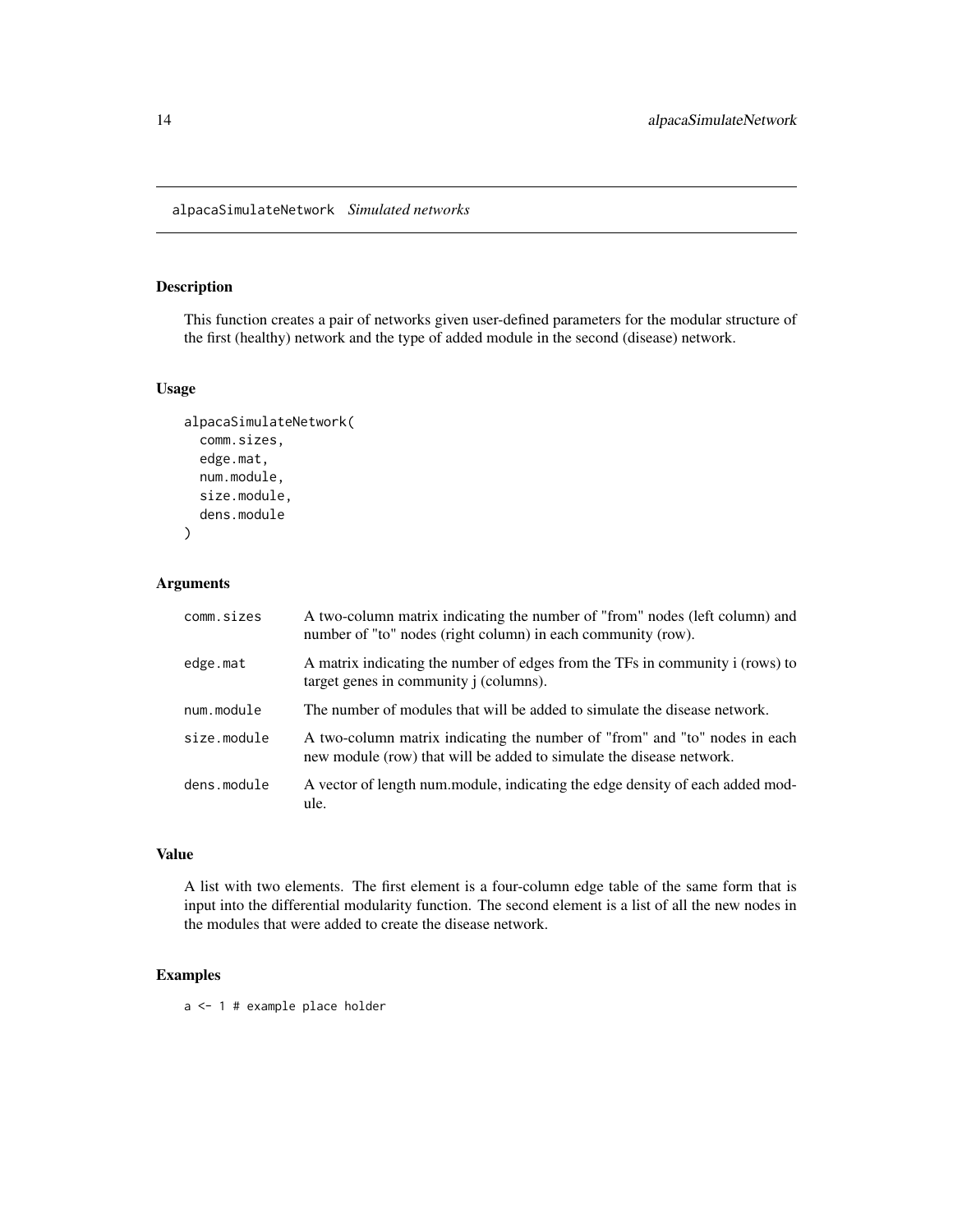#### <span id="page-14-0"></span>Description

This function computes the enrichment of selected nodes in a ranked list, using Wilcoxon, Kolmogorov-Smirnov, and Fisher exact tests.

#### Usage

alpacaTestNodeRank(node.ordered, true.pos)

#### Arguments

| node.ordered | An ordered list of nodes (high-scoring to low-scoring).                      |
|--------------|------------------------------------------------------------------------------|
| true.pos     | The selected set of nodes being tested for enrichment among the ranked list. |

## Value

A vector of 4 values. 1) Wilcoxon p-value, 2) KS p-value, 3) Fisher p-value, 4) Fisher odds ratio.

## Examples

a <- 1 # example place holder

| alpacaTidyConfig | Renumbering community membership vector |
|------------------|-----------------------------------------|
|                  |                                         |

## Description

This is a helper function alpacaGenLouvain. It re-numbers the communities so that they run from 1 to N increasing through the vector.

#### Usage

```
alpacaTidyConfig(S)
```
## Arguments

S The community membership vector derived from the previous round of agglomeration.

## Value

The renumbered membership vector.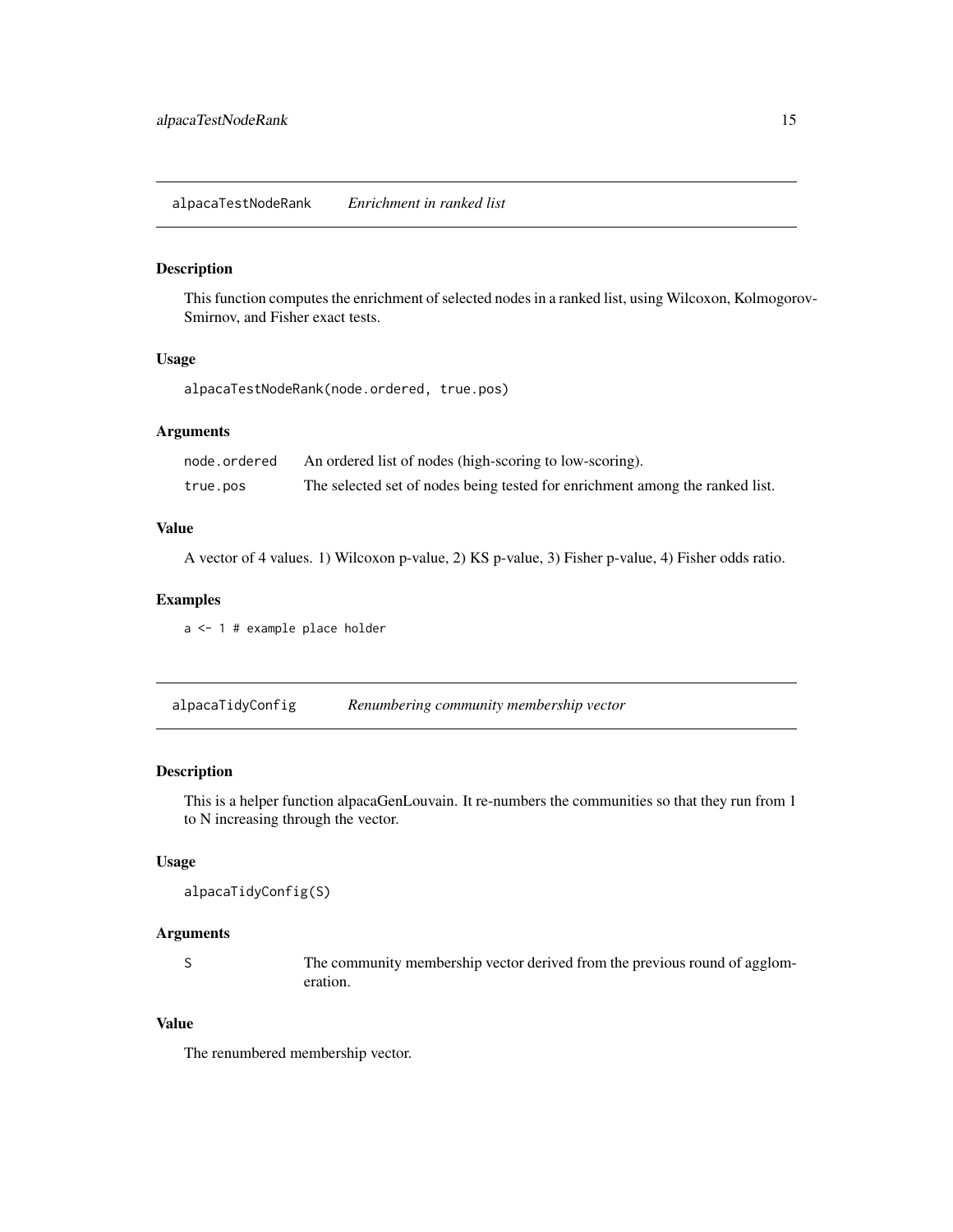## Examples

a <- 1 # example place holder

alpacaTopEnsembltoTopSym

*Translating gene identifiers to gene symbols*

#### Description

Takes a list of gene sets named using gene identifiers and converts them to a list of symbols given a user-defined annotation table.

#### Usage

alpacaTopEnsembltoTopSym(mod.top, annot.vec)

#### Arguments

| mod.top   | A list of gene sets (gene identifiers)                                          |
|-----------|---------------------------------------------------------------------------------|
| annot.vec | A vector of gene symbols with gene identifiers as the names of the vector, that |
|           | defines the translation between annotations.                                    |

#### Value

A list of sets of gene symbols.

#### Examples

a <- 1 # example place holder

alpacaWBMlouvain *Generalized Louvain method for bipartite networks*

## Description

This function implements a generalized form of the Louvain method for weighted bipartite networks.

## Usage

```
alpacaWBMlouvain(net.frame)
```
## Arguments

net.frame A table of edges, with the first column representing the TFs ("from" nodes) and the second column representing the targets ("to" nodes). The third column contains the edge weights corresponding to the network of interest.

<span id="page-15-0"></span>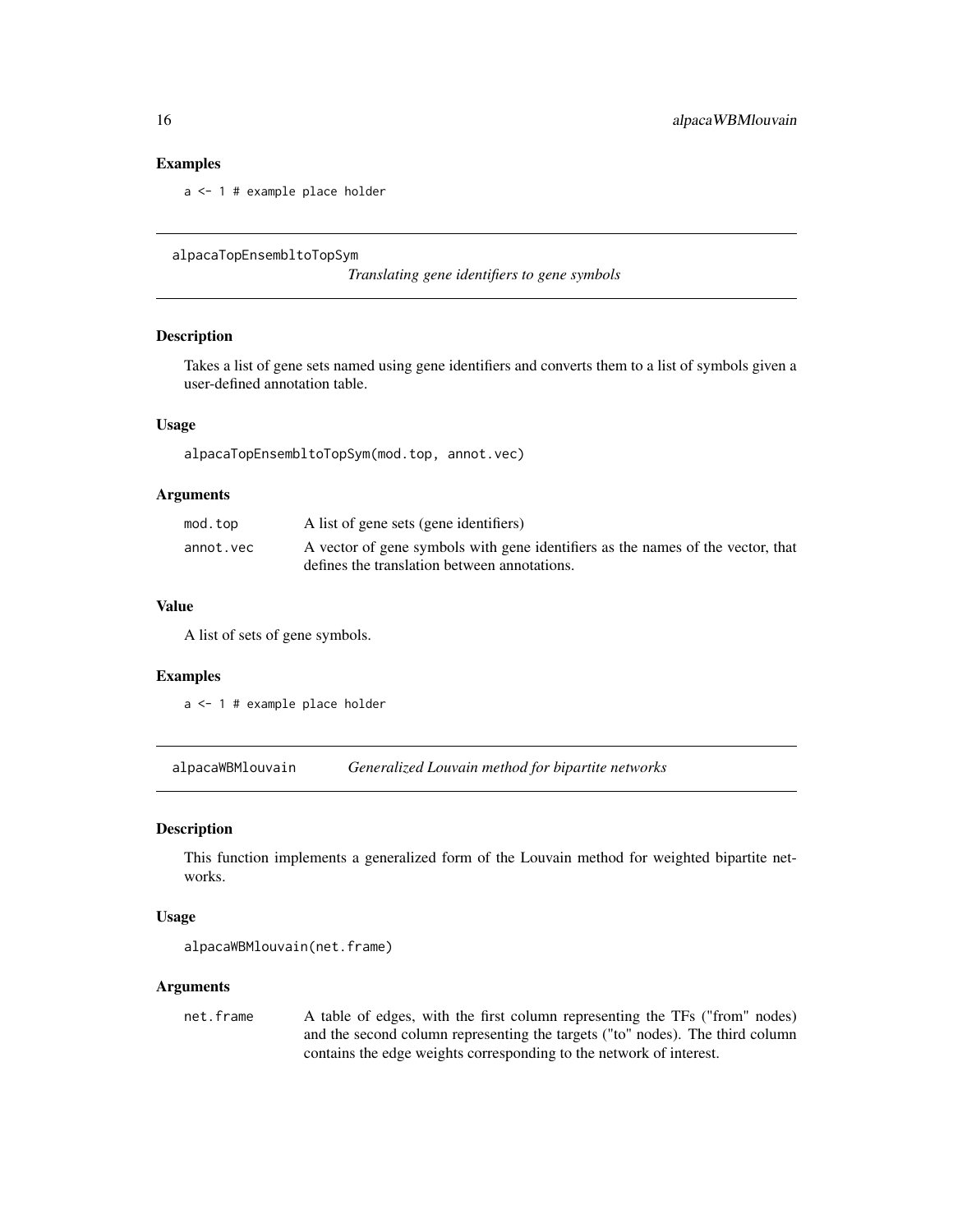## <span id="page-16-0"></span>condorCluster 17

## Value

List where first element is the community membership vector and second element is the contribution score of each node to its community's portion of the bipartite modularity.

## Examples

a <- 1 # example place holder

<span id="page-16-1"></span>condorCluster *Main clustering function for condor.*

## Description

This function performs community structure clustering using the bipartite modularity described in [condorModularityMax](#page-19-1). This function uses a standard (non-bipartite) community structure clustering of the uni-partite, weighted projection of the original bipartite graph as an initial guess for the bipartite modularity.

## Usage

```
condorCluster(
  condor.object,
  cs.method = "LCS",
  project = TRUE,
  low.memory = FALSE,
  deltaQmin = "default"
)
```
### Arguments

| condor.object | Output of make.condor.object. This function uses condor.object\$edges                                                                                                                                                                                                                                                   |
|---------------|-------------------------------------------------------------------------------------------------------------------------------------------------------------------------------------------------------------------------------------------------------------------------------------------------------------------------|
| cs.method     | is a string to specify which unipartite community structure algorithm should be<br>used for the seed clustering. Options are LCS (multilevel.community), LEC<br>(leading.eigenvector.community), FG (fastgreedy.community).                                                                                             |
| project       | Provides options for initial seeding of the bipartite modularity maximization. If<br>TRUE, the nodes in the first column of condor object\$edges are projected<br>and clustered using cs.method. If FALSE, the complete bipartite network is<br>clustered using the unipartite clustering methods listed in cs. method. |
| low.memory    | If TRUE, uses condorModularityMax instead of condorMatrixModularity.<br>This is a slower implementation of the modularity maximization, which does not<br>store any matrices in memory. Useful on a machine with low RAM. However,<br>runtimes are (much) longer.                                                       |
| deltaQmin     | convergence parameter determining the minimum required increase in the mod-<br>ularity for each iteration. Default is $min(10^{\wedge} -4, 1/(number \ of \ edges)),$ with num-<br>ber of edges determined by nrow(condor.object\$edges). User can set this<br>parameter by passing a numeric value to deltaQmin.       |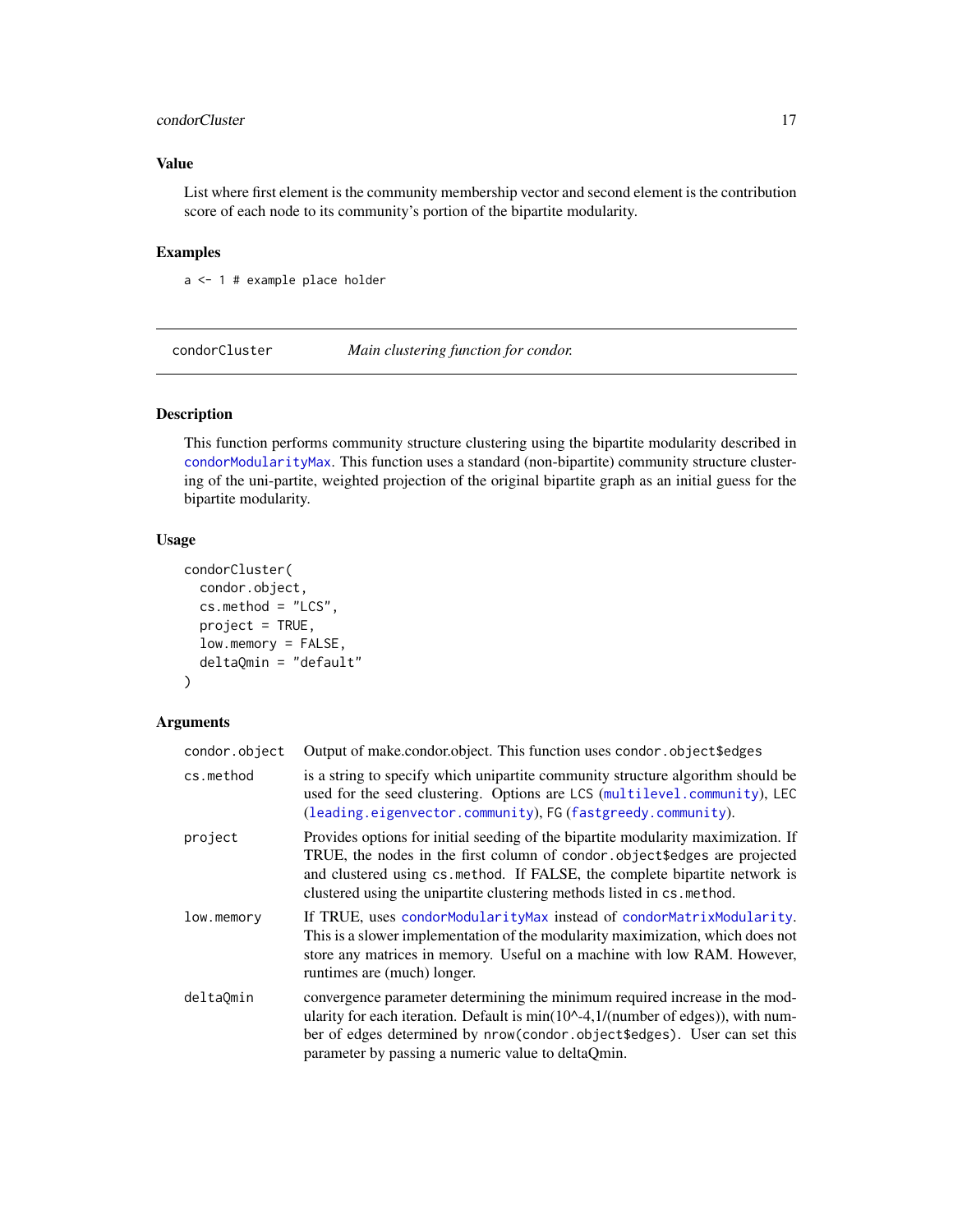## Value

condor.object with [condorModularityMax](#page-19-1) output included.

#### Examples

```
r = c(1,1,1,2,2,2,3,3,3,4,4);b = c(1, 2, 3, 1, 2, 4, 2, 3, 4, 3, 4);reds <- c("Alice","Sue","Janine","Mary")
blues <- c("Bob","John","Ed","Hank")
elist <- data.frame(red=reds[r],blue=blues[b])
condor.object <- createCondorObject(elist)
condor.object <- condorCluster(condor.object)
```
condorCoreEnrich *Compare qscore distribution of a subset of nodes to all other nodes.*

## Description

Compute one-sided KS and wilcox tests to determine if a subset of nodes has a stochastically larger qscore distribution.

#### Usage

```
condorCoreEnrich(test_nodes, q, perm = FALSE, plot.hist = FALSE, nsamp = 1000)
```
#### Arguments

| test_nodes | is a list containing the subset of nodes (of one node class –blue or red–only) to<br>be tested                                                                              |  |  |  |
|------------|-----------------------------------------------------------------------------------------------------------------------------------------------------------------------------|--|--|--|
| q          | is a two column data frame containing the node names in the first column and<br>the q-scores in the second column.                                                          |  |  |  |
| perm       | if TRUE, run permutation tests. Else, run ks. test and wilcox. test only.                                                                                                   |  |  |  |
| plot.hist  | if TRUE, produces two histograms of test statistics from permutation tests, one<br>for KS and one for wilcoxon and a red dot for true labeling. Only works if<br>perm=TRUE. |  |  |  |
| nsamp      | Number of permutation tests to run                                                                                                                                          |  |  |  |

## Value

if perm=FALSE, the analytical p-values from [ks.test](#page-0-0) and [wilcox.test](#page-0-0)

if perm=TRUE, the permutation p-values are provided in addition to the analytical values.

#### Note

ks. test and wilcox. test will throw warnings due to the presence of ties, so the p-values will be approximate. See those functions for further details.

<span id="page-17-0"></span>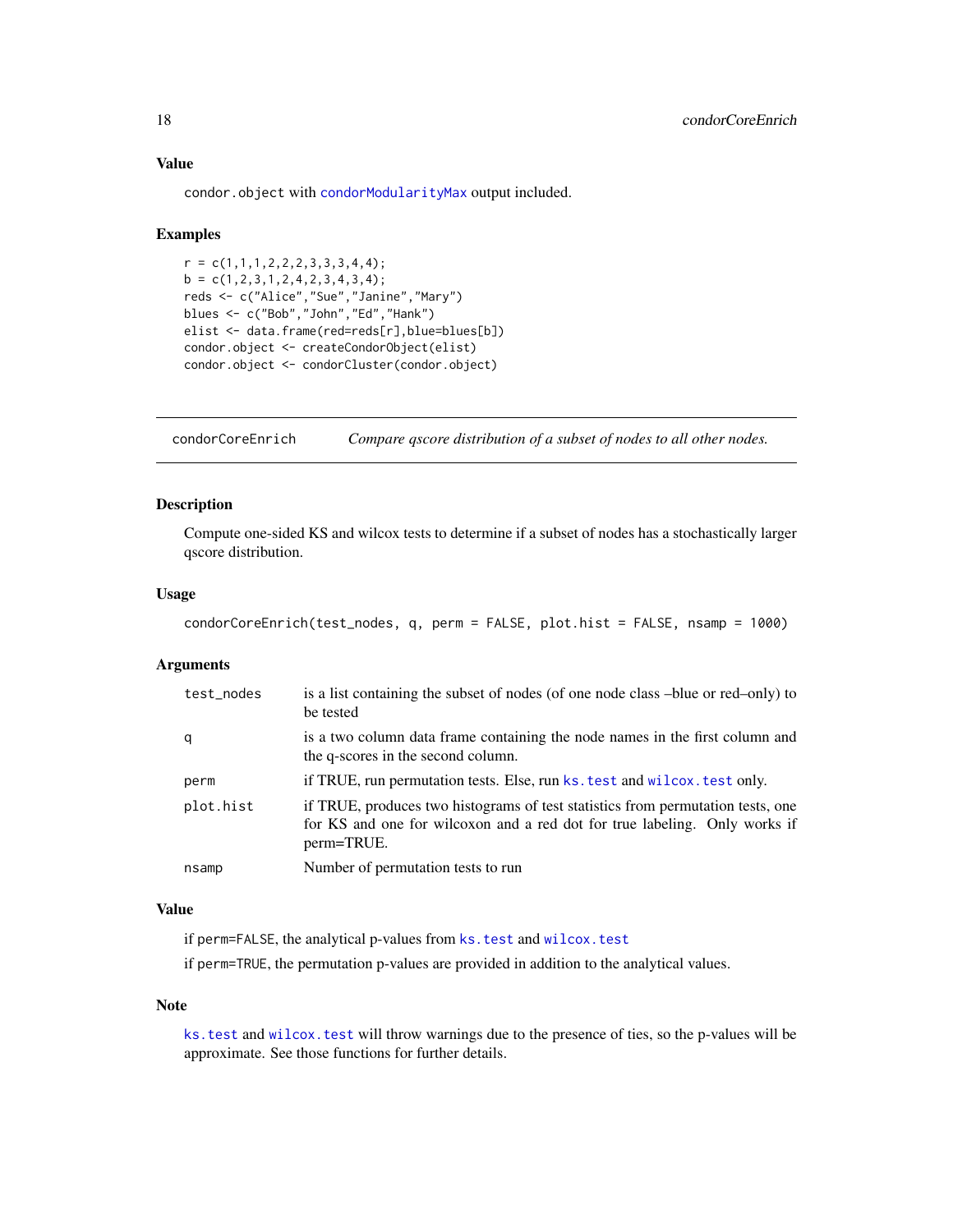#### <span id="page-18-0"></span>Examples

```
r = c(1,1,1,2,2,2,3,3,3,4,4);b = c(1, 2, 3, 1, 2, 4, 2, 3, 4, 3, 4);reds <- c("Alice","Sue","Janine","Mary")
blues <- c("Bob","John","Ed","Hank")
elist <- data.frame(red=reds[r],blue=blues[b])
condor.object <- createCondorObject(elist)
condor.object <- condorCluster(condor.object)
condor.object <- condorQscore(condor.object)
q_in <- condor.object$qscores$red.qscore
out <- condorCoreEnrich(c("Alice","Mary"),q=q_in,perm=TRUE,plot.hist=TRUE)
```
<span id="page-18-1"></span>condorMatrixModularity

*Iteratively maximize bipartite modularity.*

#### **Description**

This function is based on the bipartite modularity as defined in "Modularity and community detection in bipartite networks" by Michael J. Barber, Phys. Rev. E 76, 066102 (2007) This function uses a slightly different implementation from the paper. It does not use the "adaptive BRIM" method for identifying the number of modules. Rather, it simply continues to iterate until the difference in modularity between iterations is less that  $10<sup>0</sup>-4$ . Starting from a random initial condition, this could take some time. Use [condorCluster](#page-16-1) for quicker runtimes and likely better clustering, it initializes the blue node memberships by projecting the blue nodes into a unipartite "blue" network and then identify communities in that network using a standard unipartite community detection algorithm run on the projected network. See [condorCluster](#page-16-1) for more details on that. This function loads the entire adjacency matrix in memory, so if your network has more than ~50,000 nodes, you may want to use [condorModularityMax](#page-19-1), which is slower, but does not store the matrices in memory. Or, of course, you could move to a larger machine.

### Usage

```
condorMatrixModularity(
  condor.object,
  T0 = \text{cbind}(\text{seq\_len}(q), \text{rep}(1, q)),weights = 1,
  deltaQmin = "default"
)
```
community assignment.

#### Arguments

condor.object is a list created by [createCondorObject](#page-23-1). condor.object\$edges must contain the edges in the giant connected component of a bipartite network T0 is a two column data.frame with the initial community assignment for each "blue" node, assuming there are more reds than blues, though this is not strictly necessary. The first column contains the node name, the second column the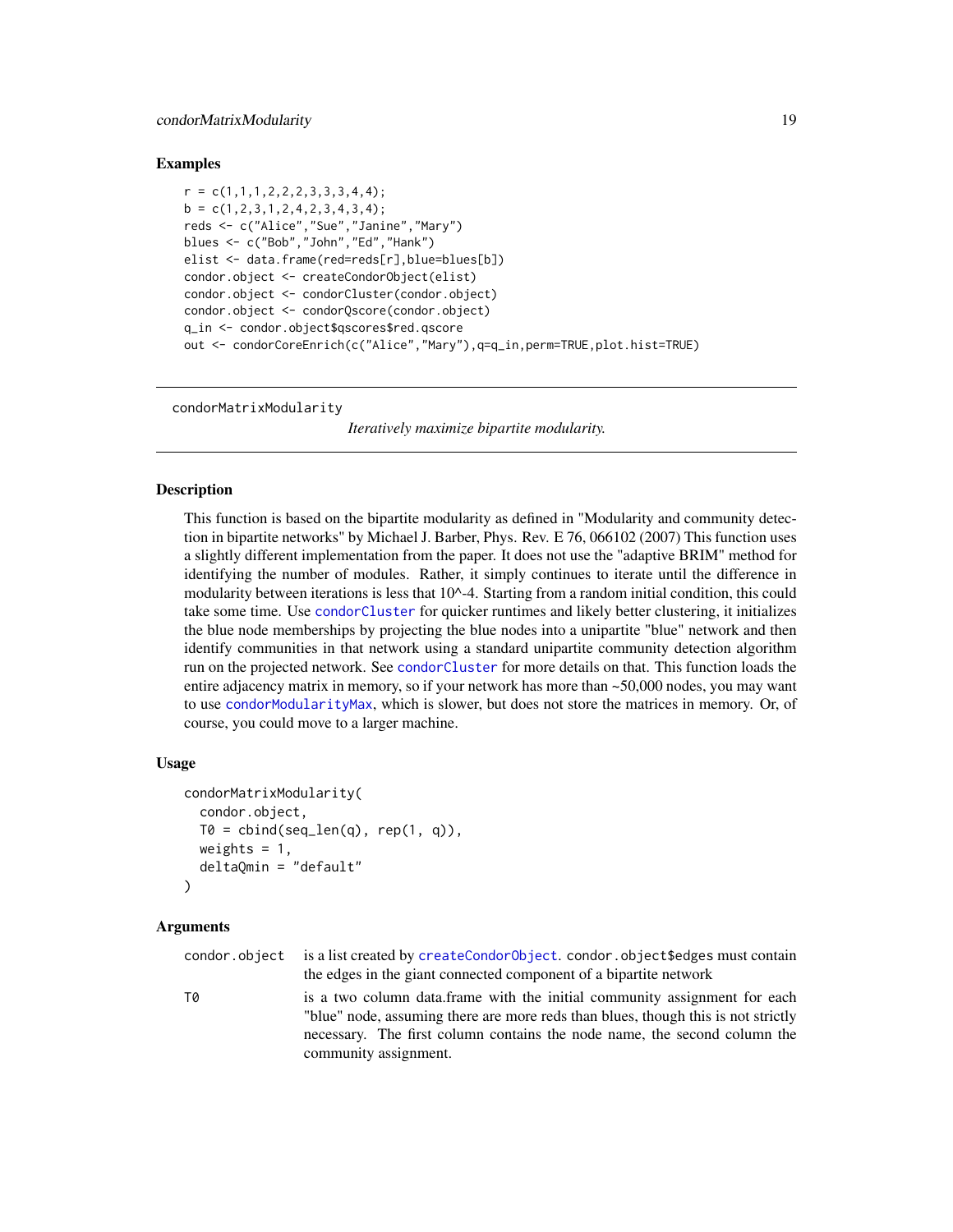<span id="page-19-0"></span>

| weights   | edgeweights for each edge in edgelist.                                                                                                                                |
|-----------|-----------------------------------------------------------------------------------------------------------------------------------------------------------------------|
| deltaOmin | convergence parameter determining the minimum required increase in the mod-<br>ularity for each iteration. Default is $min(100 - 4, 1/(number of edges))$ , with num- |
|           | ber of edges determined by nrow(condor, object \$edges). User can set this                                                                                            |
|           | parameter by passing a numeric value to deltaQmin.                                                                                                                    |

#### Value

Qcoms data.frame with modularity of each community.

modularity modularity value after each iteration.

red.memb community membership of the red nodes

blue.memb community membership of the blue.nodes

#### Examples

```
r = c(1,1,1,2,2,2,3,3,3,4,4);b = c(1, 2, 3, 1, 2, 4, 2, 3, 4, 3, 4);reds <- c("Alice","Sue","Janine","Mary")
blues <- c("Bob","John","Ed","Hank")
elist <- data.frame(red=reds[r],blue=blues[b])
condor.object <- createCondorObject(elist)
#randomly assign blues to their own community
T0 <- data.frame(nodes=blues,coms=seq_len(4))
condor.object <- condorMatrixModularity(condor.object,T0=T0)
```
<span id="page-19-1"></span>condorModularityMax *Iteratively maximize bipartite modularity.*

#### Description

This function is based on the bipartite modularity as defined in "Modularity and community detection in bipartite networks" by Michael J. Barber, Phys. Rev. E 76, 066102 (2007) This function uses a slightly different implementation from the paper. It does not use the "adaptive BRIM" method for identifying the number of modules. Rather, it simply continues to iterate until the difference in modularity between iterations is less that  $10<sup>0</sup>-4$ . Starting from a random initial condition, this could take some time. Use [condorCluster](#page-16-1) for quicker runtimes and likely better clustering, it initializes the blue node memberships by projecting the blue nodes into a unipartite "blue" network and then identify communities in that network using a standard unipartite community detection algorithm run on the projected network. See [condorCluster](#page-16-1) for more details that.

```
condorModularityMax(
  condor.object,
  T0 = \text{cbind}(\text{seq\_len}(q), \text{rep}(1, q)),weights = 1,
  deltaQmin = "default"
)
```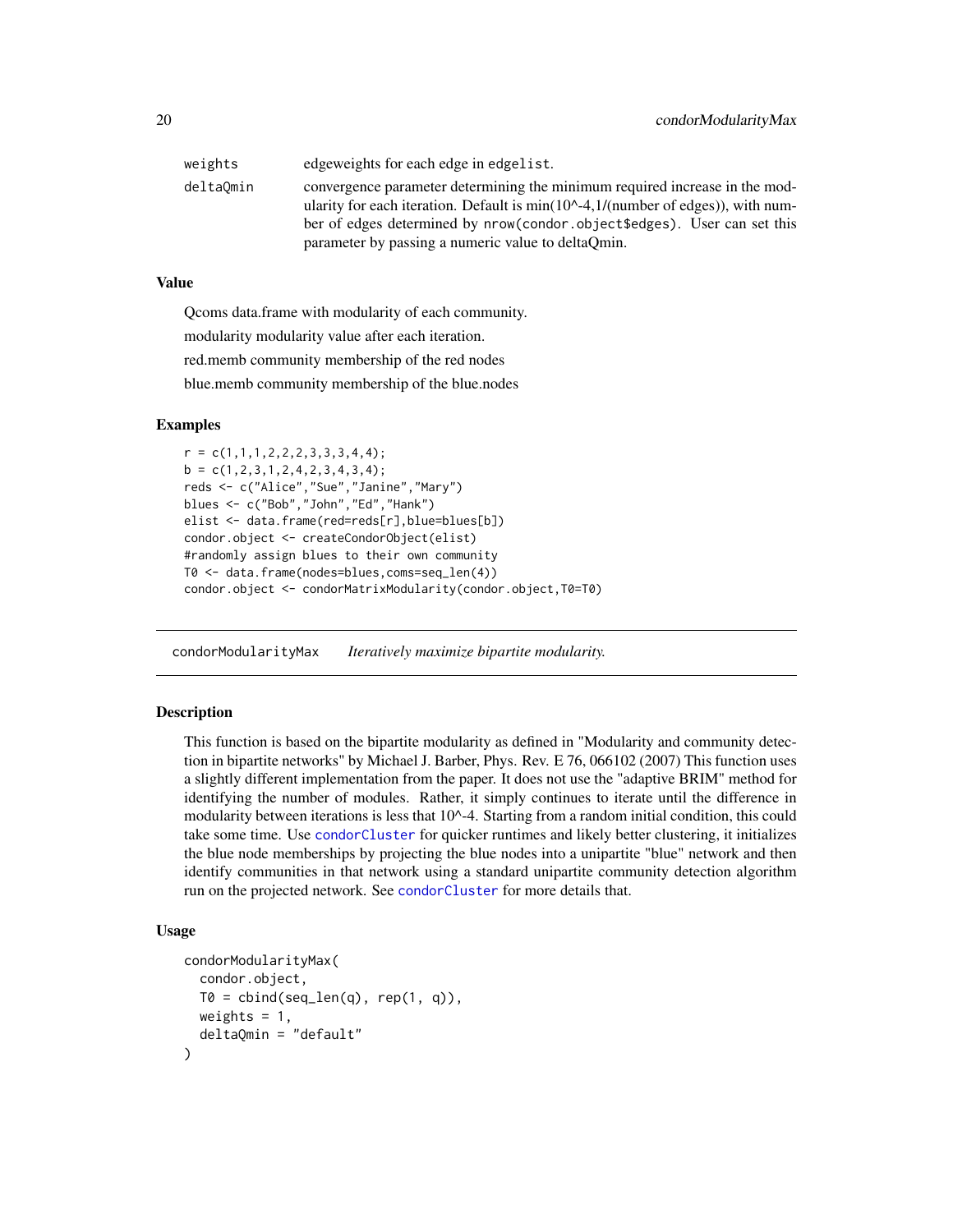## <span id="page-20-0"></span>Arguments

| condor.object | is a list created by createCondorObject. condor.object\$edges must contain<br>the edges in the giant connected component of a bipartite network                                                                                                                                                                       |
|---------------|-----------------------------------------------------------------------------------------------------------------------------------------------------------------------------------------------------------------------------------------------------------------------------------------------------------------------|
| T0            | is a two column data. frame with the initial community assignment for each<br>"blue" node, assuming there are more reds than blues, though this is not strictly<br>necessary. The first column contains the node name, the second column the<br>community assignment.                                                 |
| weights       | edgeweights for each edge in edgelist.                                                                                                                                                                                                                                                                                |
| deltaOmin     | convergence parameter determining the minimum required increase in the mod-<br>ularity for each iteration. Default is $min(10^{\circ} - 4, 1/(number \text{ of edges})),$ with num-<br>ber of edges determined by nrow(condor.object\$edges). User can set this<br>parameter by passing a numeric value to deltaQmin. |

#### Value

Qcoms data.frame with modularity of each community.

modularity modularity value after each iteration.

red.memb community membership of the red nodes

blue.memb community membership of the blue.nodes

## Examples

```
r = c(1,1,1,2,2,2,3,3,3,4,4);b = c(1, 2, 3, 1, 2, 4, 2, 3, 4, 3, 4);reds <- c("Alice","Sue","Janine","Mary")
blues <- c("Bob","John","Ed","Hank")
elist <- data.frame(red=reds[r],blue=blues[b])
condor.object <- createCondorObject(elist)
#randomly assign blues to their own community
T0 <- data.frame(nodes=blues,coms=1)
condor.object <- condorModularityMax(condor.object,T0=T0)
```
condorPlotCommunities *Plot adjacency matrix with links grouped and colored by community*

## Description

This function will generate the network link 'heatmap' with colored dots representing withincommunity links and black dots between-community links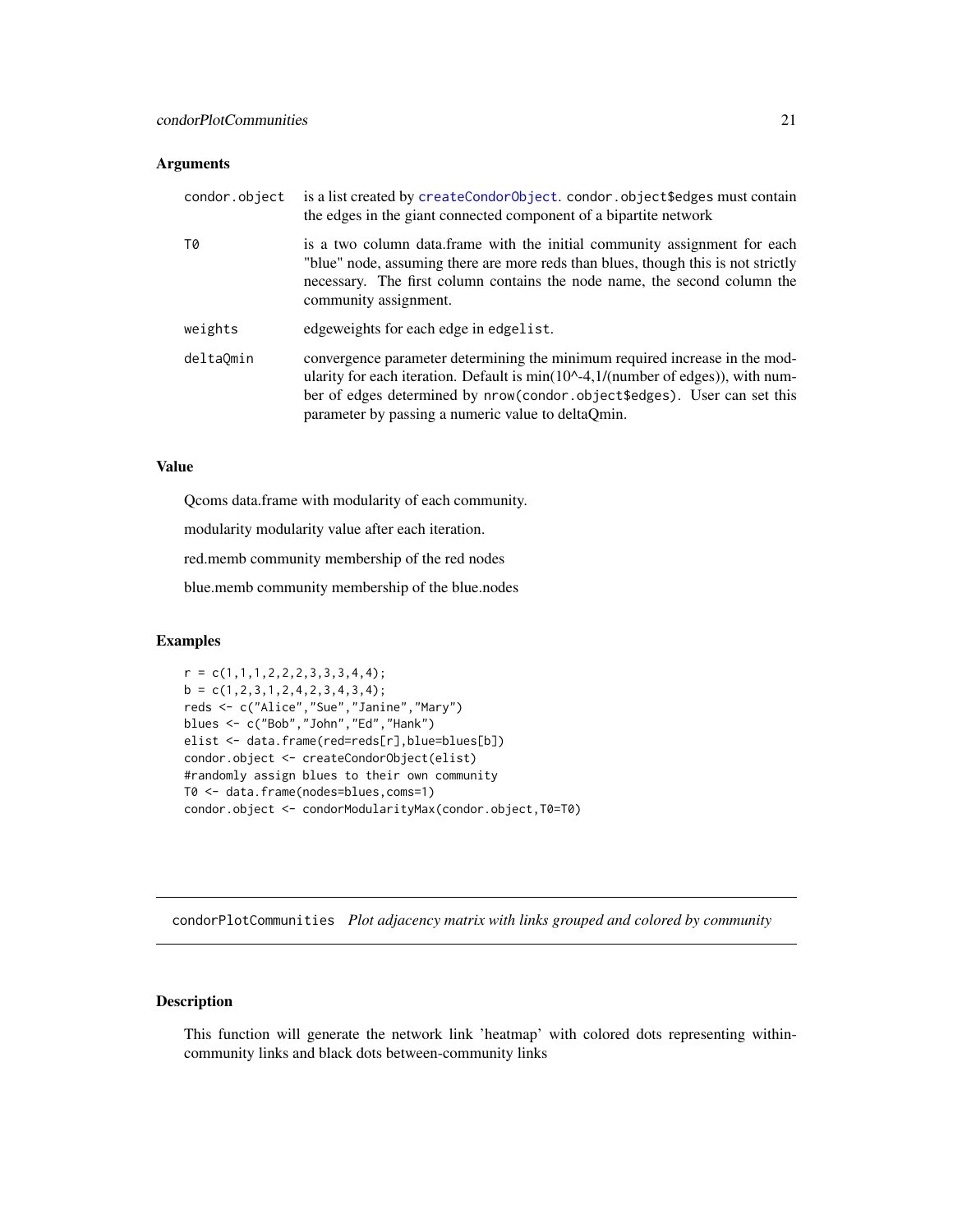## Usage

```
condorPlotCommunities(
  condor.object,
  color_list,
 point.size = 0.01,
 xlab = "SNP",ylab = "Gene"
)
```
## Arguments

| condor.object | output of either condorCluster or condorModularityMax                                                      |
|---------------|------------------------------------------------------------------------------------------------------------|
| color_list    | vector of colors accepted by col inside the plot function. There must be as<br>many colors as communities. |
| point.size    | passed to cex in the plot                                                                                  |
| xlab          | x axis label                                                                                               |
| vlab          | y axis label                                                                                               |

## Value

produces a [plot](#page-0-0) output.

## Note

For the condor paper <http://arxiv.org/abs/1509.02816>, I used 35 colors from the "Tarnish" palette with "hard" clustering

## References

<http://tools.medialab.sciences-po.fr/iwanthue/> for a nice color generator at

## Examples

```
r = c(1,1,1,2,2,2,3,3,3,4,4);b = c(1, 2, 3, 1, 2, 4, 2, 3, 4, 3, 4);reds <- c("Alice","Sue","Janine","Mary")
blues <- c("Bob","John","Ed","Hank")
elist <- data.frame(red=reds[r],blue=blues[b])
condor.object <- createCondorObject(elist)
condor.object <- condorCluster(condor.object)
condorPlotCommunities(condor.object,
color_list=c("darkgreen","darkorange"),point.size=2,
xlab="Women",ylab="Men")
```
<span id="page-21-0"></span>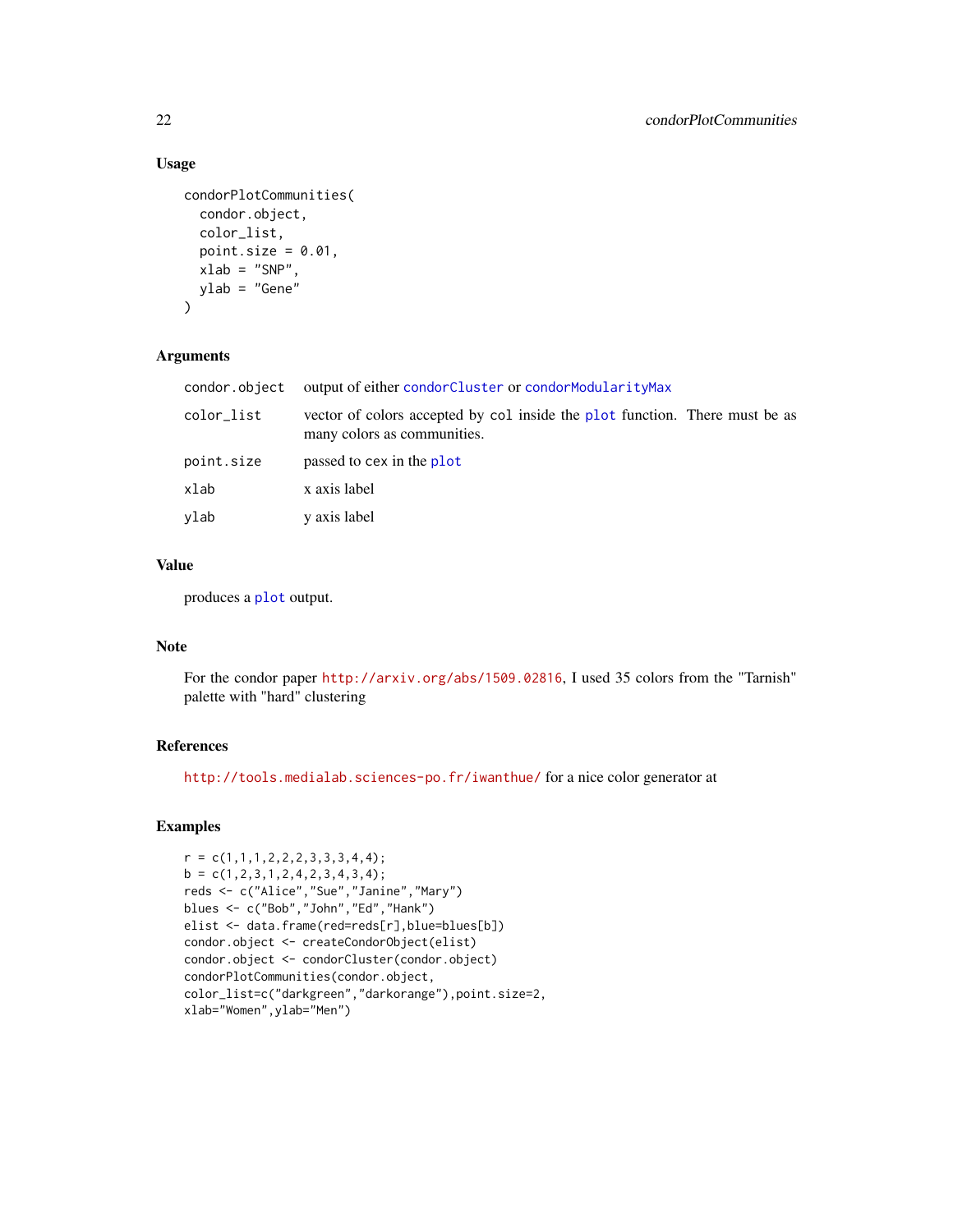<span id="page-22-0"></span>condorPlotHeatmap *Plot weighted adjacency matrix with links grouped by community*

#### Description

This function will generate the network link 'heatmap' for a weighted network

## Usage

```
condorPlotHeatmap(condor.object, main = "", xlab = "blues", ylab = "reds")
```
#### Arguments

|      | condor.object output of either condorCluster or condorModularityMax |
|------|---------------------------------------------------------------------|
| main | plot title                                                          |
| xlab | x axis label                                                        |
| vlab | y axis label                                                        |

## Value

produces a [plot](#page-0-0) output.

## Examples

```
data(small1976)
condor.object <- createCondorObject(small1976)
condor.object <- condorCluster(condor.object, project=FALSE)
condorPlotHeatmap(condor.object)
```
<span id="page-22-1"></span>condorQscore *Calculate Qscore for all nodes*

## Description

Qscore is designed to calculate the fraction of the modularity contributed by each node to its community's modularity

## Usage

```
condorQscore(condor.object)
```
## Arguments

condor.object output of [condorCluster](#page-16-1) or [condorModularityMax](#page-19-1)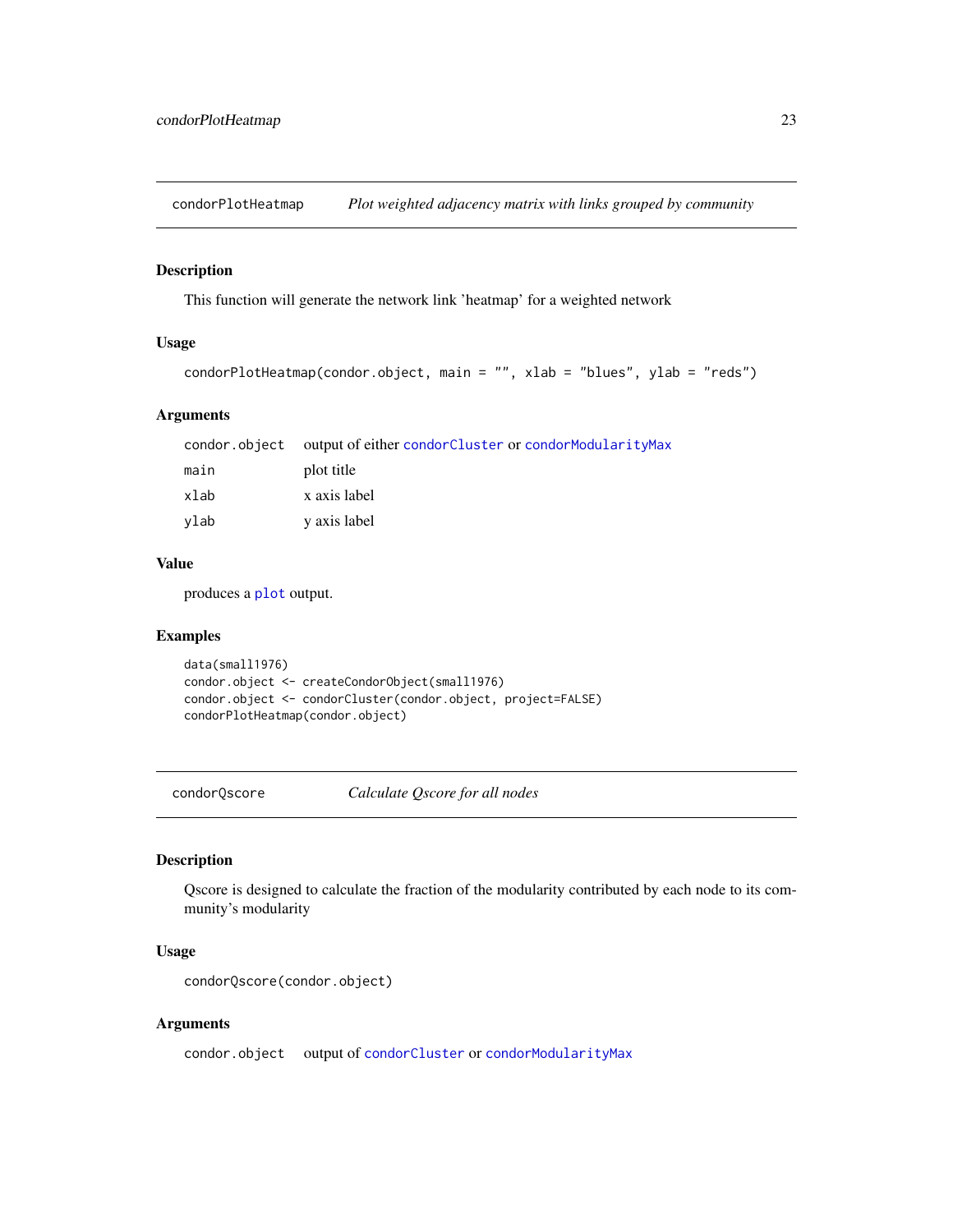## Value

condor.object list has condor.object\$qscores added to it. this includes two data.frames, blue.gscore and red.qscore which have the qscore for each red and blue node.

#### Examples

```
r = c(1,1,1,2,2,2,3,3,3,4,4);b = c(1, 2, 3, 1, 2, 4, 2, 3, 4, 3, 4);reds <- c("Alice","Sue","Janine","Mary")
blues <- c("Bob","John","Ed","Hank")
elist <- data.frame(red=reds[r],blue=blues[b])
condor.object <- createCondorObject(elist)
condor.object <- condorCluster(condor.object)
condor.object <- condorQscore(condor.object)
```
<span id="page-23-1"></span>createCondorObject *Create list amenable to analysis using* condor *package.*

#### Description

Converts an edge list into a list which is then an input for other functions in the condor package.

#### Usage

```
createCondorObject(edgelist, return.gcc = TRUE)
```
#### Arguments

| edgelist   | a data. frame with 'red' nodes in the first column and 'blue' nodes in the sec- |
|------------|---------------------------------------------------------------------------------|
|            | ond column, representing links from the node in the first column to the node in |
|            | the second column. There must be more unique 'red' nodes than 'blue' nodes.     |
|            | Optionally, a third column may be provided to create a weighted network.        |
| return.gcc | if TRUE, returns the giant connected component                                  |

#### Value

G is an igraph graph object with a 'color' attribute based on the colnames of edgelist. This can be accessed via V(g)\$color, which returns a vector indicating red/blue. Use V(g)\$name with V(g)\$color to identify red/blue node names

edges corresponding to graph G. If return.gcc=TRUE, includes only those edges in the giant connected component.

Qcoms output from [condorCluster](#page-16-1) or [condorModularityMax](#page-19-1) modularity NULL output from [condorCluster](#page-16-1) or [condorModularityMax](#page-19-1)

red.memb NULL output from [condorCluster](#page-16-1) or [condorModularityMax](#page-19-1)

blue.memb NULL output from [condorCluster](#page-16-1) or [condorModularityMax](#page-19-1)

qscores NULL output from [condorQscore](#page-22-1)

<span id="page-23-0"></span>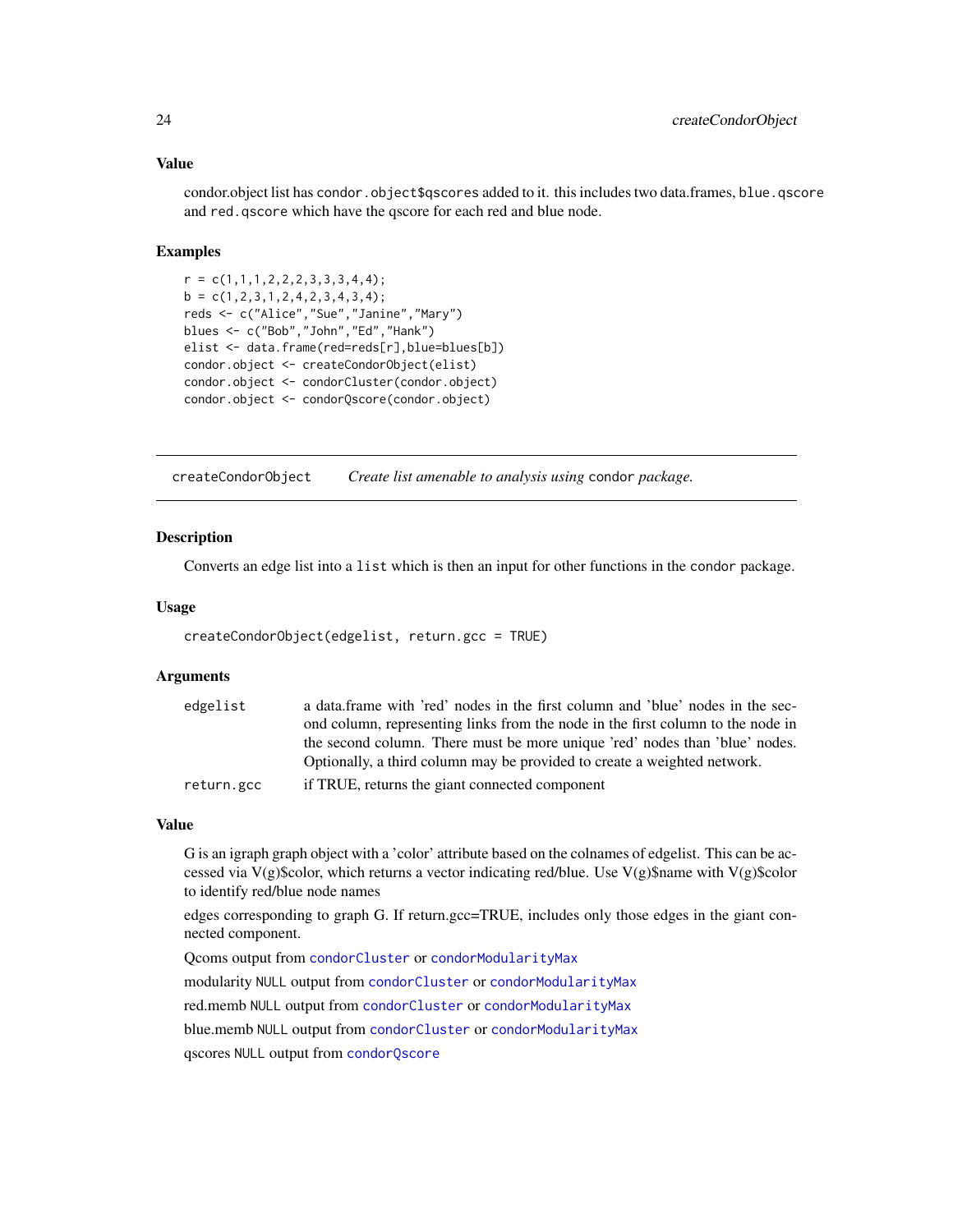## <span id="page-24-0"></span>createPandaStyle 25

#### Examples

```
r = c(1,1,1,2,2,2,3,3,3,4,4);b = c(1, 2, 3, 1, 2, 4, 2, 3, 4, 3, 4);reds <- c("Alice","Sue","Janine","Mary")
blues <- c("Bob","John","Ed","Hank")
elist <- data.frame(red=reds[r],blue=blues[b])
condor.object <- createCondorObject(elist)
```
createPandaStyle *Create a Cytoscape visual style for PANDA network*

#### Description

This function is able to create a Cytoscape visual style for any PANDA network output.

#### Usage

```
createPandaStyle(style_name = "PandaStyle")
```
#### Arguments

style\_name Character string indicating the style name. Defaults to "PandaStyle"

## Value

A visual style in Cytoscape Control Panel under "Style" button.

## Examples

# Here we will load a customized visual style for our network, in which TF # nodes are orange circles, target gene nodes are blue squares, and edges # shade and width are the edge weight (likelyhood of regulatory interaction # between the TF and gene). You can further customize the network style # directly from Cytoscape.

```
create.panda.style(style_name="PandaStyle")
```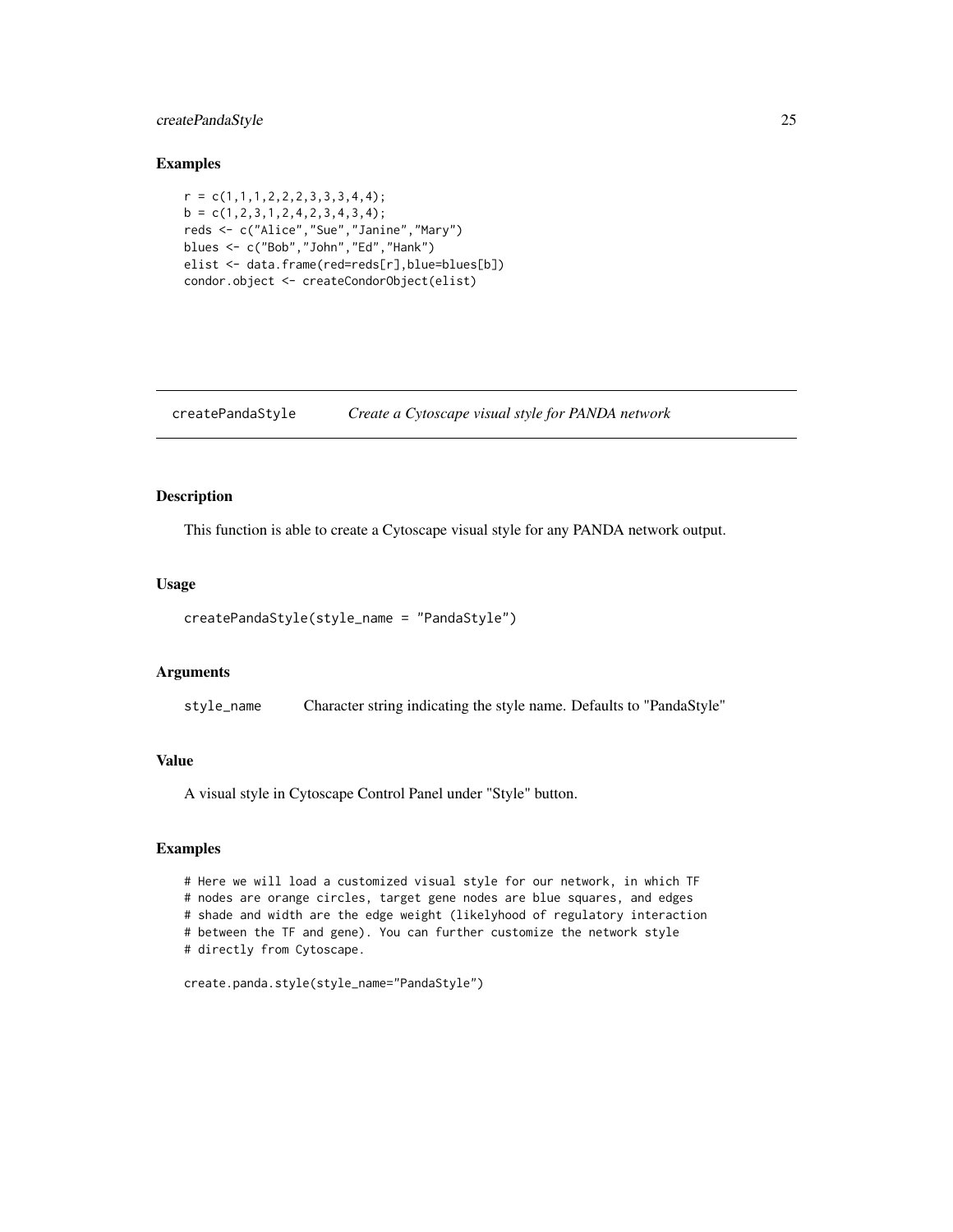<span id="page-25-0"></span>

#### Description

A vector of gene lengths. This will be used to normalize the gene mutation scores by the gene's length. This example is based on hg19 gene symbols. The gene length is based on the number of non-overlapping exons. Data were downloaded and pre-processed as described in [Kuijjer et al.](https://doi.org/10.1101/228031)

This data is a toy example data for SAMBAR, it contains length of Exons.

This data is a toy example data for SAMBAR, it contains gene annotations

#### Usage

data(exon.size)

data(exon.size)

data(genes)

#### Format

A integer vector of size 23459, with gene symbols as names

A list containing Exon sizes for 23459 genes

A vector containing names of 23459 genes

### Value

A list of length 1

A vector of length 23459

## References

Kuijjer, Marieke Lydia, et al. "Cancer subtype identification using somatic mutation data." British journal of cancer 118.11 (2018): 1492-1501.

Kuijjer, Marieke Lydia, et al. "Cancer subtype identification using somatic mutation data." British journal of cancer 118.11 (2018): 1492-1501.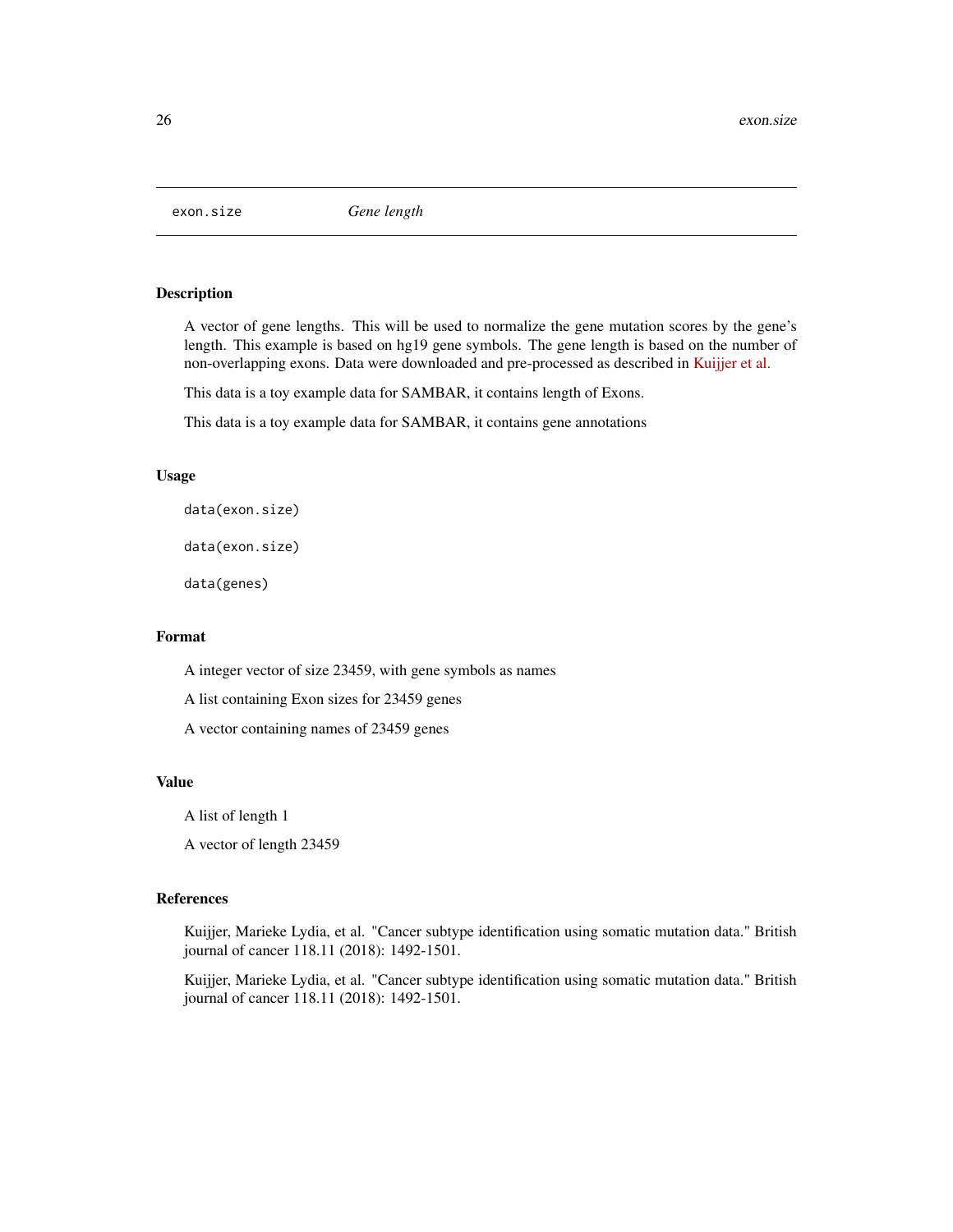<span id="page-26-0"></span>

## Description

List of cancer-associated genes to subset the mutation data to, as described in [Kuijjer et al.](https://doi.org/10.1101/228031)

## Usage

data(genes)

## Format

A character vector of length 2352

| lioness |                           | Compute LIONESS (Linear Interpolation to Obtain Network Esti- |  |  |
|---------|---------------------------|---------------------------------------------------------------|--|--|
|         | mates for Single Samples) |                                                               |  |  |

## Description

Compute LIONESS (Linear Interpolation to Obtain Network Estimates for Single Samples)

## Usage

lioness(motif, expr, ppi = NULL, network.inference.method, ...)

## Arguments

| motif                    | A motif dataset, a data frame, matrix or exprSet containing 3 columns. Each<br>row describes an motif associated with a transcription factor (column 1) a gene<br>(column 2) and a score (column 3) for the motif.                                               |  |
|--------------------------|------------------------------------------------------------------------------------------------------------------------------------------------------------------------------------------------------------------------------------------------------------------|--|
| expr                     | A mandatory expression dataset, as a genes (rows) by samples (columns) data.frame                                                                                                                                                                                |  |
| ppi                      | A Protein-Protein interaction dataset, a data frame containing 3 columns. Each<br>row describes a protein-protein interaction between transcription factor 1 (col-<br>umn 1), transcription factor 2 (column 2) and a score (column 3) for the interac-<br>tion. |  |
| network.inference.method |                                                                                                                                                                                                                                                                  |  |
|                          | String specifying choice of network inference method. Default is "panda". Op-<br>tions include "pearson".                                                                                                                                                        |  |
|                          | additional arguments for panda analysis                                                                                                                                                                                                                          |  |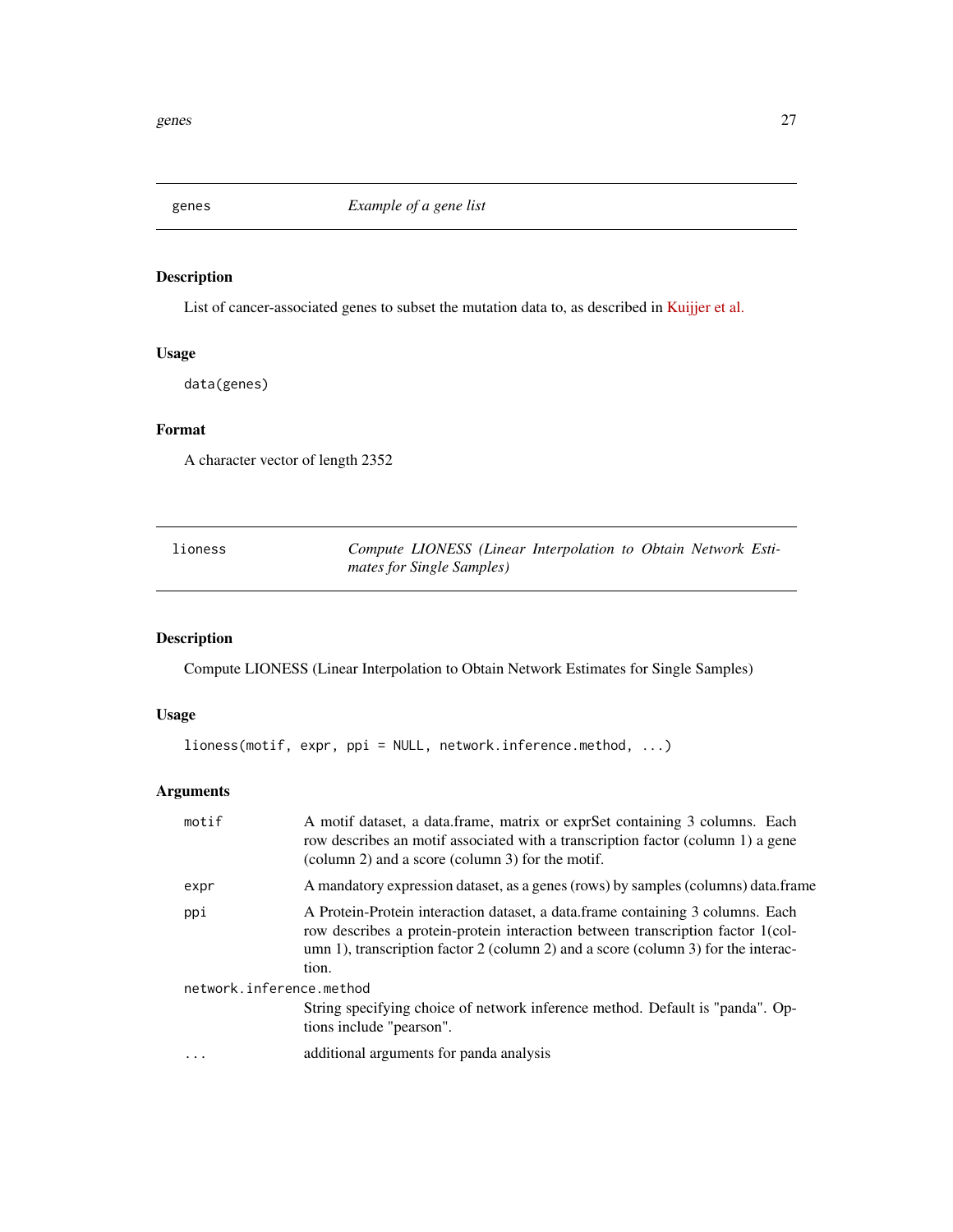## Value

A list of length N, containing objects of class "panda" corresponding to each of the N samples in the expression data set.

"regNet" is the regulatory network

"coregNet" is the coregulatory network

"coopNet" is the cooperative network

## References

Kuijjer, M.L., Tung, M., Yuan, G., Quackenbush, J. and Glass, K., 2015. Estimating sample-specific regulatory networks. arXiv preprint arXiv:1505.06440.

## Examples

```
data(pandaToyData)
linonessRes <- lioness(pandaToyData$motif,
    pandaToyData$expression[,1:3],pandaToyData$ppi,hamming=1,progress=FALSE)
```
lionessPy *Run python implementation of LIONESS*

#### Description

LIONESS(Linear Interpolation to Obtain Network Estimates for Single Samples) is a method to estimate sample-specific regulatory networks. [\[\(LIONESS arxiv paper\)\]\).](https://arxiv.org/abs/1505.06440)

```
lionessPy(
  expr_file,
 motif_file = NULL,
 ppi_file = NULL,
  computing = "cpu",precision = "double",
  save\_tmp = TRUE,modeProcess = "union",
  remove_missing = FALSE,
  start_sample = 1,
  end_sample = "None",
  save_single_network = FALSE,
  save_dir = "lioness_output",
  save\_fmt = "npy")
```
<span id="page-27-0"></span>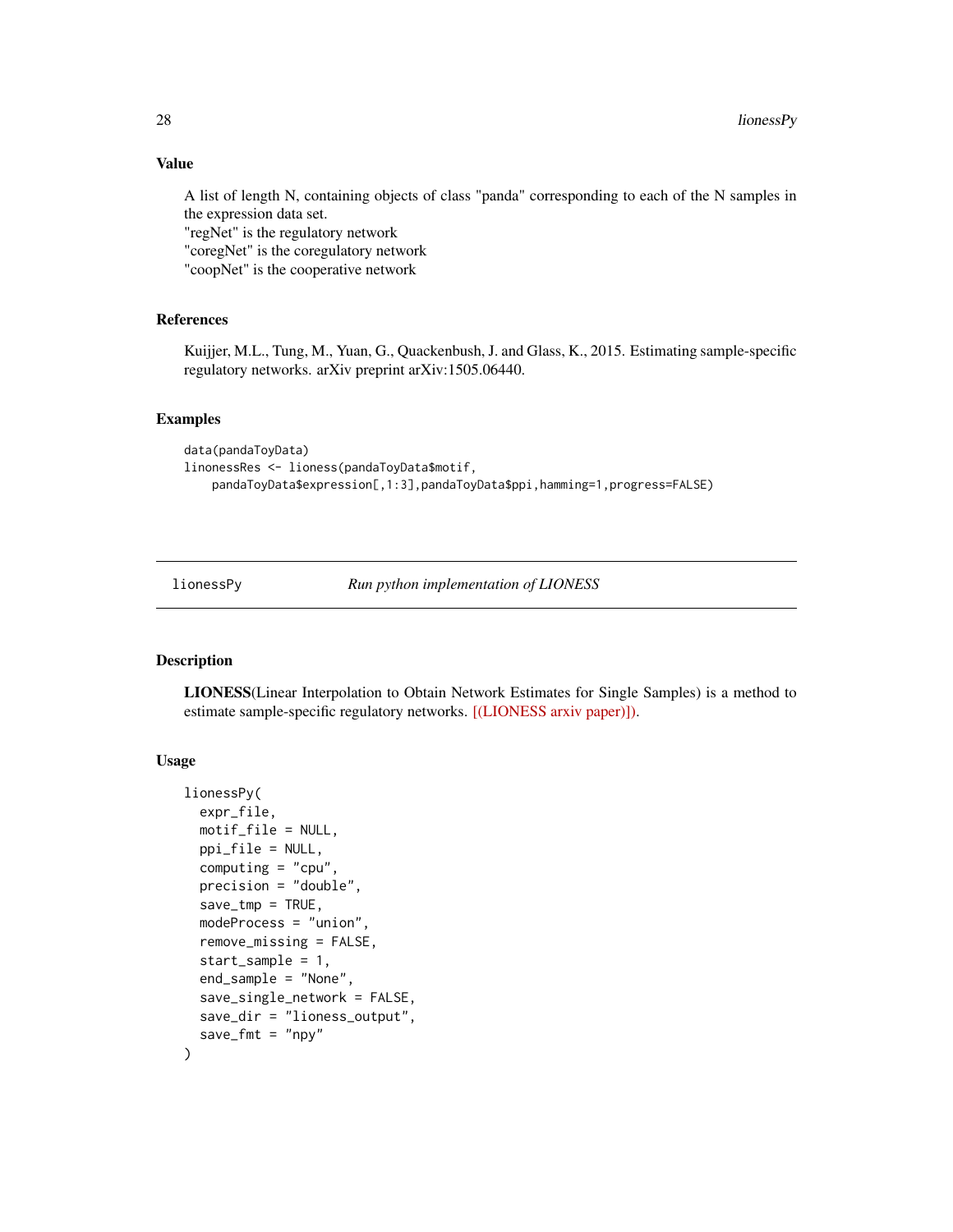#### <span id="page-28-0"></span>lionessPy 29

## Arguments

| expr_file           | Character string indicating the file path of expression values file, with each<br>gene(in rows) across samples(in columns).                                                                                                                                                                                          |  |
|---------------------|----------------------------------------------------------------------------------------------------------------------------------------------------------------------------------------------------------------------------------------------------------------------------------------------------------------------|--|
| motif_file          | An optional character string indicating the file path of a prior transcription fac-<br>tor binding motifs dataset. When this argument is not provided, analysis will<br>continue with Pearson correlation matrix.                                                                                                    |  |
| ppi_file            | An optional character string indicating the file path of protein-protein interaction<br>edge dataset. Also, this can be generated with a list of proteins of interest by<br>sourcePPI.                                                                                                                               |  |
| computing           | 'cpu' uses Central Processing Unit (CPU) to run PANDA; 'gpu' use the Graph-<br>ical Processing Unit (GPU) to run PANDA. The default value is "cpu".                                                                                                                                                                  |  |
| precision           | 'double' computes the regulatory network in double precision (15 decimal dig-<br>its); 'single' computes the regulatory network in single precision (7 decimal<br>digits) which is fastaer, requires half the memory but less accurate. The default<br>value is 'double'.                                            |  |
| save_tmp            | 'TRUE' saves middle data like expression matrix and normalized networks;<br>'FALSE' deletes the middle data. The default value is 'TURE'.                                                                                                                                                                            |  |
| modeProcess         | 'legacy' refers to the processing mode in netZooPy <= 0.5, 'union': takes the<br>union of all TFs and genes across priors and fills the missing genes in the priors<br>with zeros; 'intersection': intersects the input genes and TFs across priors and<br>removes the missing TFs/genes. Default values is 'union'. |  |
| remove_missing      | Only when modeProcess='legacy': remove_missing='TRUE' removes all un-<br>matched TF and genes; remove_missing='FALSE' keeps all tf and genes. The<br>default value is FALSE.                                                                                                                                         |  |
| start_sample        | Numeric indicating the start sample number, The default value is 1.                                                                                                                                                                                                                                                  |  |
| end_sample          | Numeric indicating the end sample number. The default value is 'None' mean-<br>ing no end sample, i.e. print out all samples.                                                                                                                                                                                        |  |
| save_single_network |                                                                                                                                                                                                                                                                                                                      |  |
|                     | Boolean vector, "TRUE" wirtes out the single network in npy/txt/mat formats,<br>directory and format are specifics by params "save_dir" and "save_fmt". The<br>default value is 'FALSE'                                                                                                                              |  |
| save_dir            | Character string indicating the folder name of output lioness networks for each<br>sample by defined. The default is a folder named "lioness_output" under current<br>working directory. This paramter is valid only when save_single_network $=$<br>TRUE.                                                           |  |
| save_fmt            | Character string indicating the format of lioness network of each sample. The<br>dafault is "npy". The option is txt, npy, or mat. This paramter is valid only when<br>$save\_single\_network = TRUE$ .                                                                                                              |  |

## Value

A data frame with columns representing each sample, rows representing the regulator-target pair in PANDA network generated by [pandaPy](#page-43-1). Each cell filled with the related score, representing the estimated contribution of a sample to the aggregate network.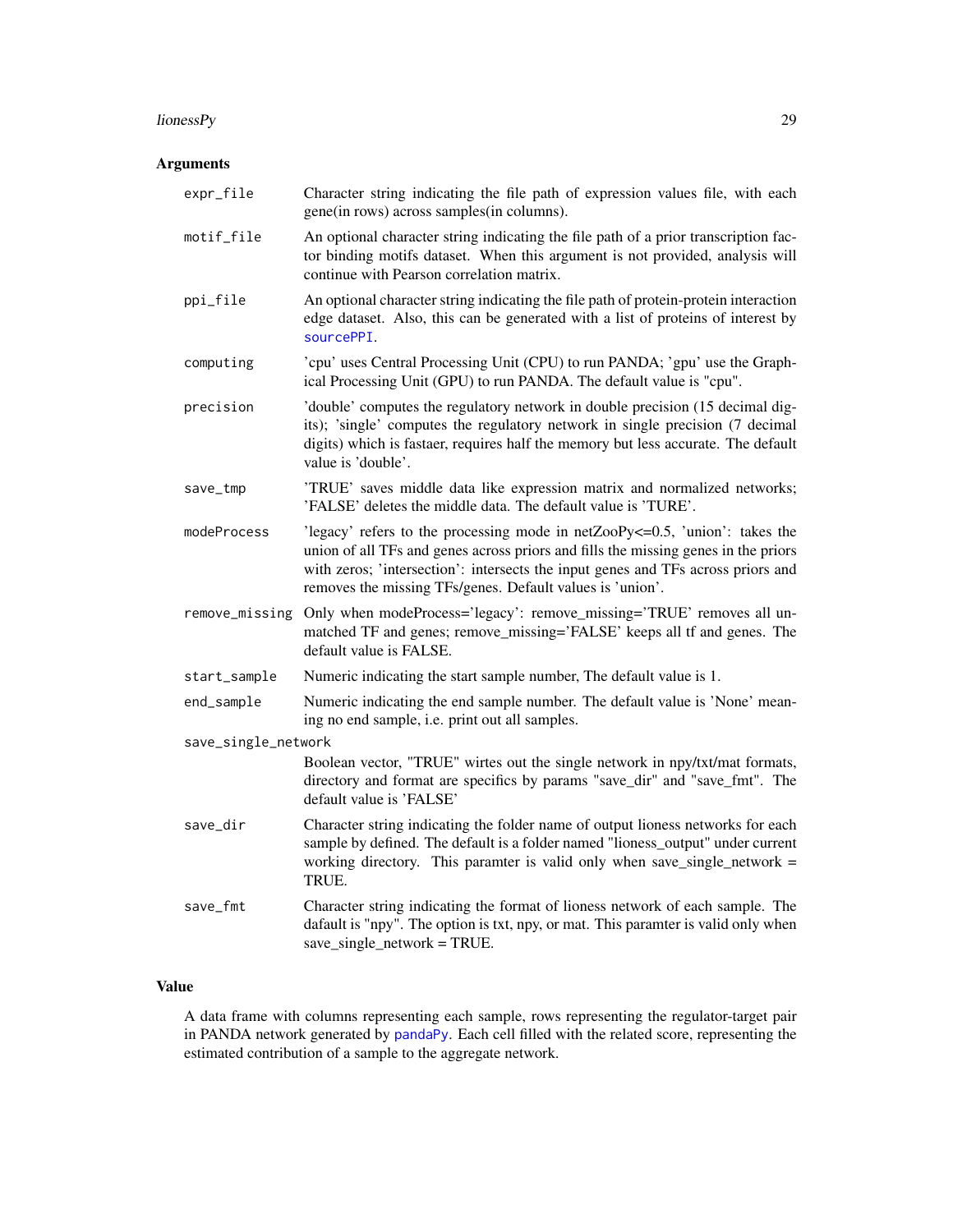#### Examples

```
# refer to the input datasets files of control in inst/extdat as example
control_expression_file_path <- system.file("extdata", "expr10_reduced.txt", package = "netZooR",
    mustWork = TRUE)motif_file_path <- system.file("extdata", "chip_reduced.txt", package = "netZooR", mustWork = TRUE)
  ppi_file_path <- system.file("extdata", "ppi_reduced.txt", package = "netZooR", mustWork = TRUE)
# Run LIONESS algorithm
control_lioness_result <- lionessPy(expr_file = control_expression_file_path,
    motif_file = motif_file_path, ppi_file = ppi_file_path,
   modeProcess="union",start_sample=1, end_sample=1, precision="single")
```
monster *MOdeling Network State Transitions from Expression and Regulatory data (MONSTER)*

#### Description

This function runs the MONSTER algorithm. Biological states are characterized by distinct patterns of gene expression that reflect each phenotype's active cellular processes. Driving these phenotypes are gene regulatory networks in which transcriptions factors control when and to what degree individual genes are expressed. Phenotypic transitions, such as those that occur when disease arises from healthy tissue, are associated with changes in these networks. MONSTER is an approach to understanding these transitions. MONSTER models phenotypic-specific regulatory networks and then estimates a "transition matrix" that converts one state to another. By examining the properties of the transition matrix, we can gain insight into regulatory changes associated with phenotypic state transition. Important note: the direct regulatory network observed from gene expression is currently implemented as a regular correlation as opposed to the partial correlation described in the paper. Citation: Schlauch, Daniel, et al. "Estimating drivers of cell state transitions using gene regulatory network models." BMC systems biology 11.1 (2017): 139. https://doi.org/10.1186/s12918-017- 0517-y

```
monster(
  expr,
  design,
 motif,
  nullPerms = 100,
  ni_method = "BERE",
  ni.coefficient.cutoff = NA,
  numMaxCores = 1,
  outputDir = NA,
  alphaw = 0.5,
  mode = "buildNet"
)
```
<span id="page-29-0"></span>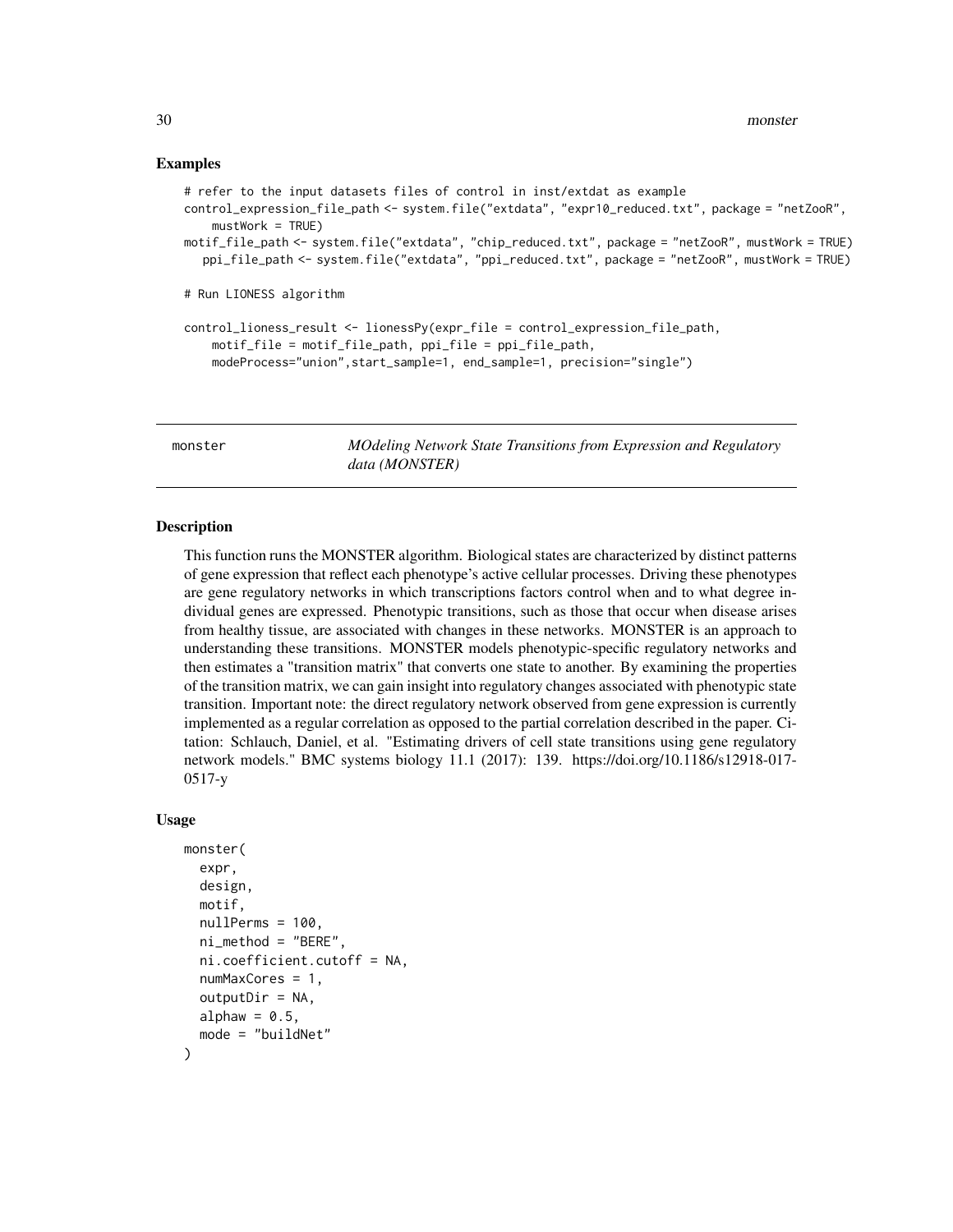#### monster 31

#### Arguments

| expr                  | Gene Expression dataset, can be matrix or data.frame of expression values or<br>ExpressionSet.                                                                                                                                                                                           |
|-----------------------|------------------------------------------------------------------------------------------------------------------------------------------------------------------------------------------------------------------------------------------------------------------------------------------|
| design                | Binary vector indicating case control partition. 1 for case and 0 for control.                                                                                                                                                                                                           |
| motif                 | Regulatory data.frame consisting of three columns. For each row, a transcription<br>factor (column 1) regulates a gene (column 2) with a defined strength (column<br>3), usually taken to be 0 or 1                                                                                      |
| nullPerms             | number of random permutations to run (default 100). Set to 0 to only calculate<br>observed transition matrix. When mode is is 'buildNet' it randomly permutes<br>the case and control expression samples, if mode is 'regNet' it will randomly<br>permute the case and control networks. |
| ni_method             | String to indicate algorithm method. Must be one of "bere", "pearson", "cd", "lda",<br>or "wcd". Default is "bere"                                                                                                                                                                       |
| ni.coefficient.cutoff |                                                                                                                                                                                                                                                                                          |
|                       | numeric to specify a p-value cutoff at the network inference step. Default is NA,<br>indicating inclusion of all coefficients.                                                                                                                                                           |
| numMaxCores           | requires doParallel, foreach. Runs MONSTER in parallel computing environ-<br>ment. Set to 1 to avoid parallelization, NA will take the default parallel pool in<br>the computer.                                                                                                         |
| outputDir             | character vector specifying a directory or path in which which to save MON-<br>STER results, default is NA and results are not saved.                                                                                                                                                    |
| alphaw                | A weight parameter between 0 and 1 specifying proportion of weight to give to<br>indirect compared to direct evidence. The default is 0.5 to give an equal weight<br>to direct and indirect evidence.                                                                                    |
| mode                  | A parameter telling whether to build the regulatory networks ('buildNet') or to<br>use provided regulatory networks ('regNet'). If set to 'regNet', then the param-<br>eters motif, ni_method, ni.coefficient.cutoff, and alphaw will be set to NA.                                      |

#### Value

An object of class "monsterAnalysis" containing results

## Examples

```
# Example with the network reconstruction step
data(yeast)
design <- c(rep(0,20),rep(NA,10),rep(1,20))
yeast$exp.cc[is.na(yeast$exp.cc)] <- mean(as.matrix(yeast$exp.cc),na.rm=TRUE)
monsterRes <- monster(yeast$exp.cc[1:500,], design, yeast$motif, nullPerms=10, numMaxCores=1)
# Example with provided networks
```

```
pandaResult <- panda(pandaToyData$motif, pandaToyData$expression, pandaToyData$ppi)
case=getRegNet(pandaResult)
nelemReg=dim(getRegNet(pandaResult))[1]*dim(getRegNet(pandaResult))[2]
nGenes=length(colnames(getRegNet(pandaResult)))
control=matrix(rexp(nelemReg, rate=.1), ncol=nGenes)
colnames(control) = colnames(case)
```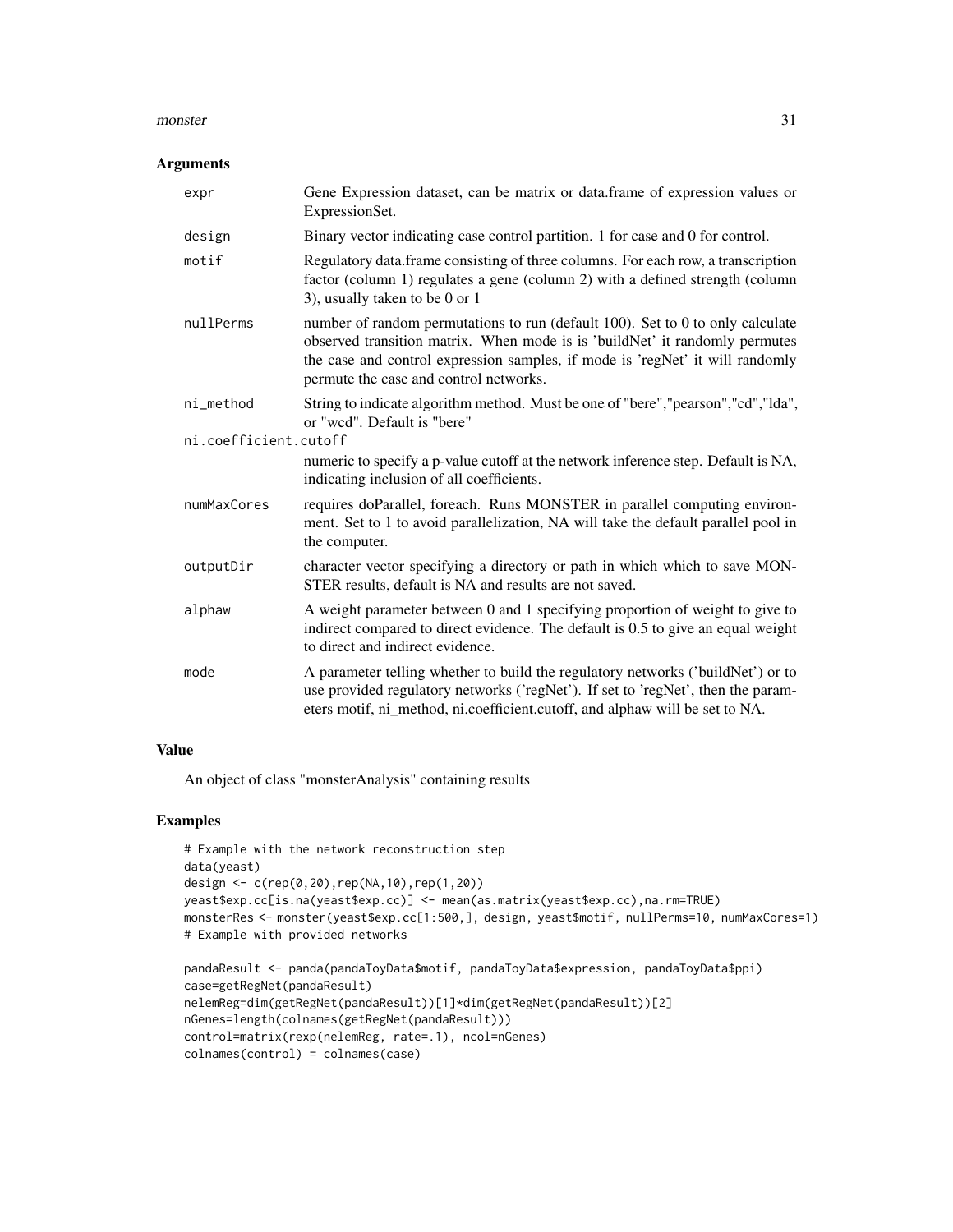```
rownames(control) = rownames(case)
expr = as.data.frame(cbind(control,case))
design=c(rep(0,nGenes),rep(1, nGenes))
monsterRes <- monster(expr, design, motif=NA, nullPerms=10, numMaxCores=1, mode='regNet')
```
monsterBereFull *Bipartite Edge Reconstruction from Expression data (composite method with direct/indirect)*

## Description

This function generates a complete bipartite network from gene expression data and sequence motif data. This NI method serves as a default method for inferring bipartite networks in MONSTER. Running monsterBereFull can generate these networks independently from the larger MONSTER method.

### Usage

```
monsterBereFull(
  motif.data,
  expr.data,
  alpha = 0.5,
  lambda = 10,
  score = "motifincluded"
\lambda
```
### Arguments

| motif.data | A motif dataset, a data.frame, matrix or exprSet containing 3 columns. Each<br>row describes an motif associated with a transcription factor (column 1) a gene<br>(column 2) and a score (column 3) for the motif. |
|------------|--------------------------------------------------------------------------------------------------------------------------------------------------------------------------------------------------------------------|
| expr.data  | An expression dataset, as a genes (rows) by samples (columns) data.frame                                                                                                                                           |
| alpha      | A weight parameter specifying proportion of weight to give to indirect compared<br>to direct evidence. See documentation.                                                                                          |
| lambda     | if using penalized, the lambda parameter in the penalized logistic regression                                                                                                                                      |
| score      | String to indicate whether motif information will be readded upon completion<br>of the algorithm                                                                                                                   |

## Value

An matrix or data.frame

## Examples

```
data(yeast)
monsterRes <- monsterBereFull(yeast$motif, yeast$exp.cc, alpha=.5)
```
<span id="page-31-0"></span>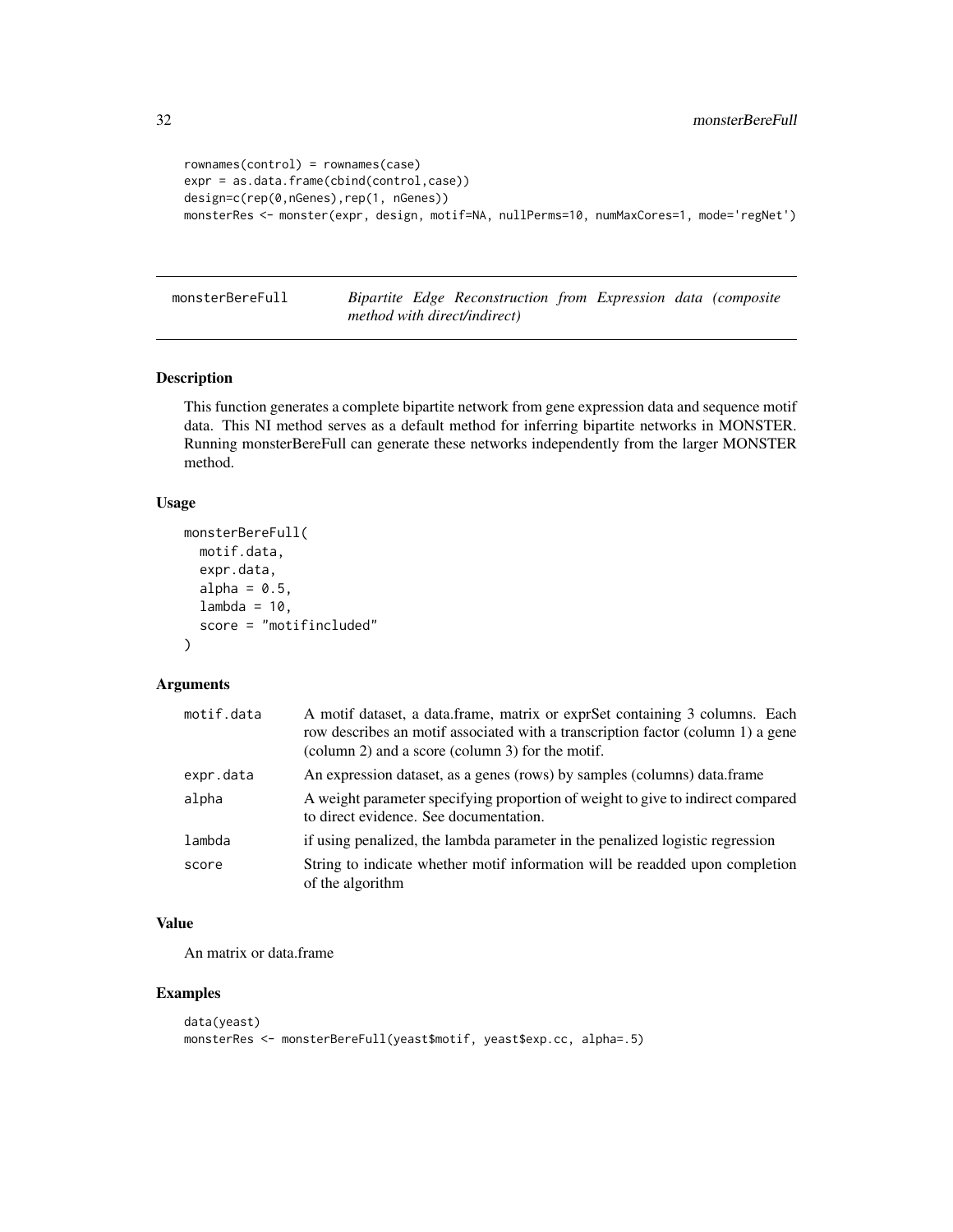<span id="page-32-0"></span>monsterCalculateTmPValues

*Calculate p-values for a tranformation matrix*

## Description

This function calculates the significance of an observed transition matrix given a set of null transition matrices

#### Usage

```
monsterCalculateTmPValues(monsterObj, method = "z-score")
```
## Arguments

| monsterObi | monsterAnalysis Object               |
|------------|--------------------------------------|
| method     | one of 'z-score' or 'non-parametric' |

#### Value

vector of p-values for each transcription factor

#### Examples

```
# data(yeast)
# design <- c(rep(0,20),rep(NA,10),rep(1,20))
# yeast$exp.cc[is.na(yeast$exp.cc)] <- mean(as.matrix(yeast$exp.cc),na.rm=TRUE)
# monsterRes <- monster(yeast$exp.cc, design, yeast$motif, nullPerms=100, numMaxCores=4)
data(monsterRes)
monsterCalculateTmPValues(monsterRes)
```
monsterCheckDataType *Checks that data is something MONSTER can handle*

#### Description

Checks that data is something MONSTER can handle

#### Usage

```
monsterCheckDataType(expr)
```
#### Arguments

expr Gene Expression dataset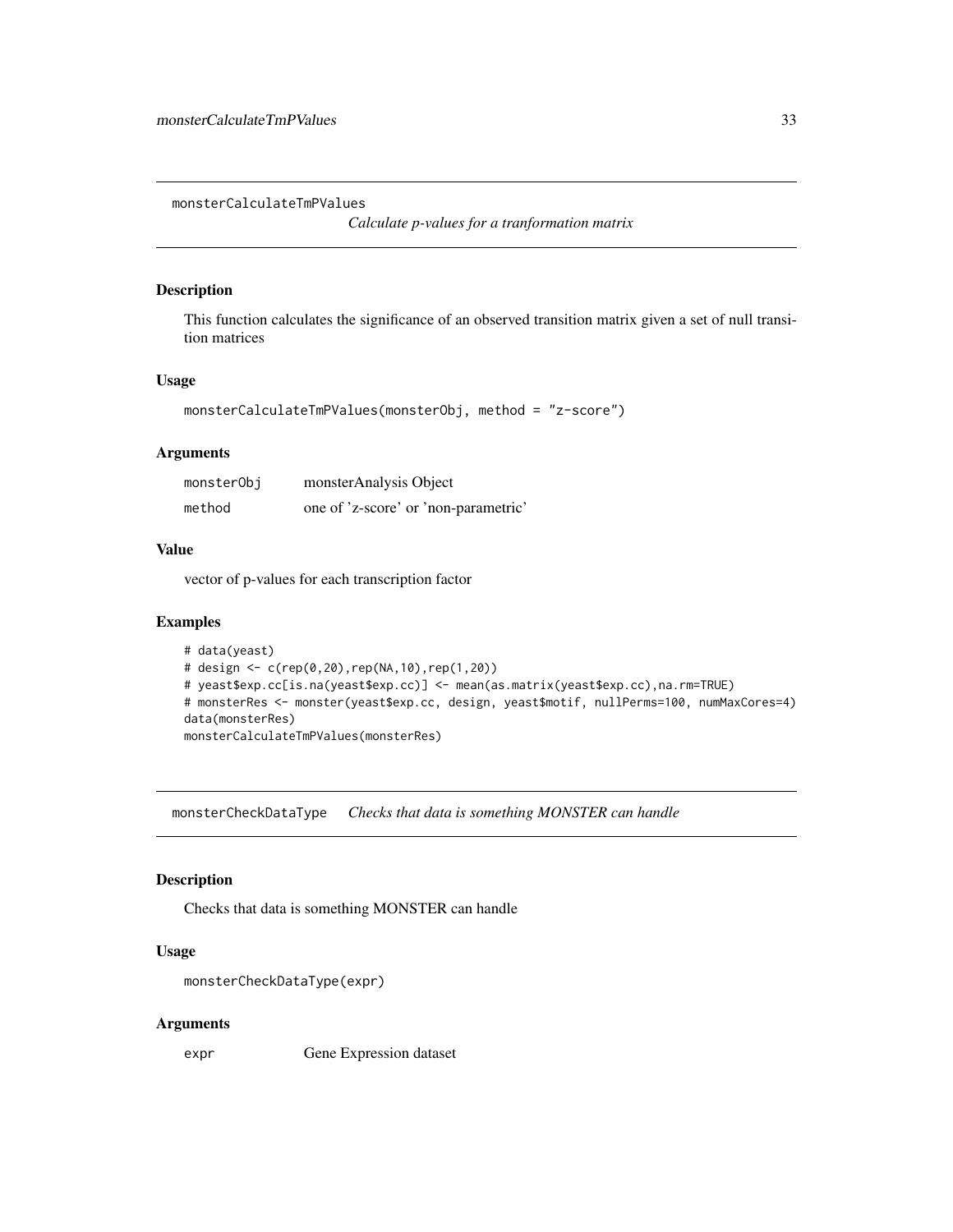## Value

expr Gene Expression dataset in the proper form (may be the same as input)

#### Examples

```
expr.matrix <- matrix(rnorm(2000),ncol=20)
monsterCheckDataType(expr.matrix)
#TRUE
data(yeast)
class(yeast$exp.cc)
monsterCheckDataType(yeast$exp.cc)
#TRUE
```
monsterdTFIPlot *This function plots the Off diagonal mass of an observed Transition Matrix compared to a set of null TMs*

## **Description**

This function plots the Off diagonal mass of an observed Transition Matrix compared to a set of null TMs

#### Usage

```
monsterdTFIPlot(
 monsterObj,
  rescale = "none",
 plot.title = NA,
 highlight.tfs = NA,
  nTFs = -1)
```
#### Arguments

```
monsterObj monsterAnalysis Object
rescale string indicating whether to reorder transcription factors according to their sta-
                  tistical significance and to rescale the values observed to be standardized by
                  the null distribution ('significance'), to reorder transcription factors according
                  to the largest dTFIs ('magnitude') with the TF x axis labels proportional to their
                  significance , or finally without ordering them ('none'). When rescale is set to
                  'significance', the results can be different between two MONSTER runs if the
                  number of permutations is not large enough to sample the null, that is why it is
                  the seed should be set prior to calling MONSTER to get reproducible results.
                  If rescale is set to another value such as 'magnitude' or 'none', it will produce
                  deterministic results between two identical MONSTER runs.
plot.title String specifying the plot title
highlight.tfs vector specifying a set of transcription factors to highlight in the plot
nTFs number of TFs to plot in x axis. -1 takes all TFs.
```
<span id="page-33-0"></span>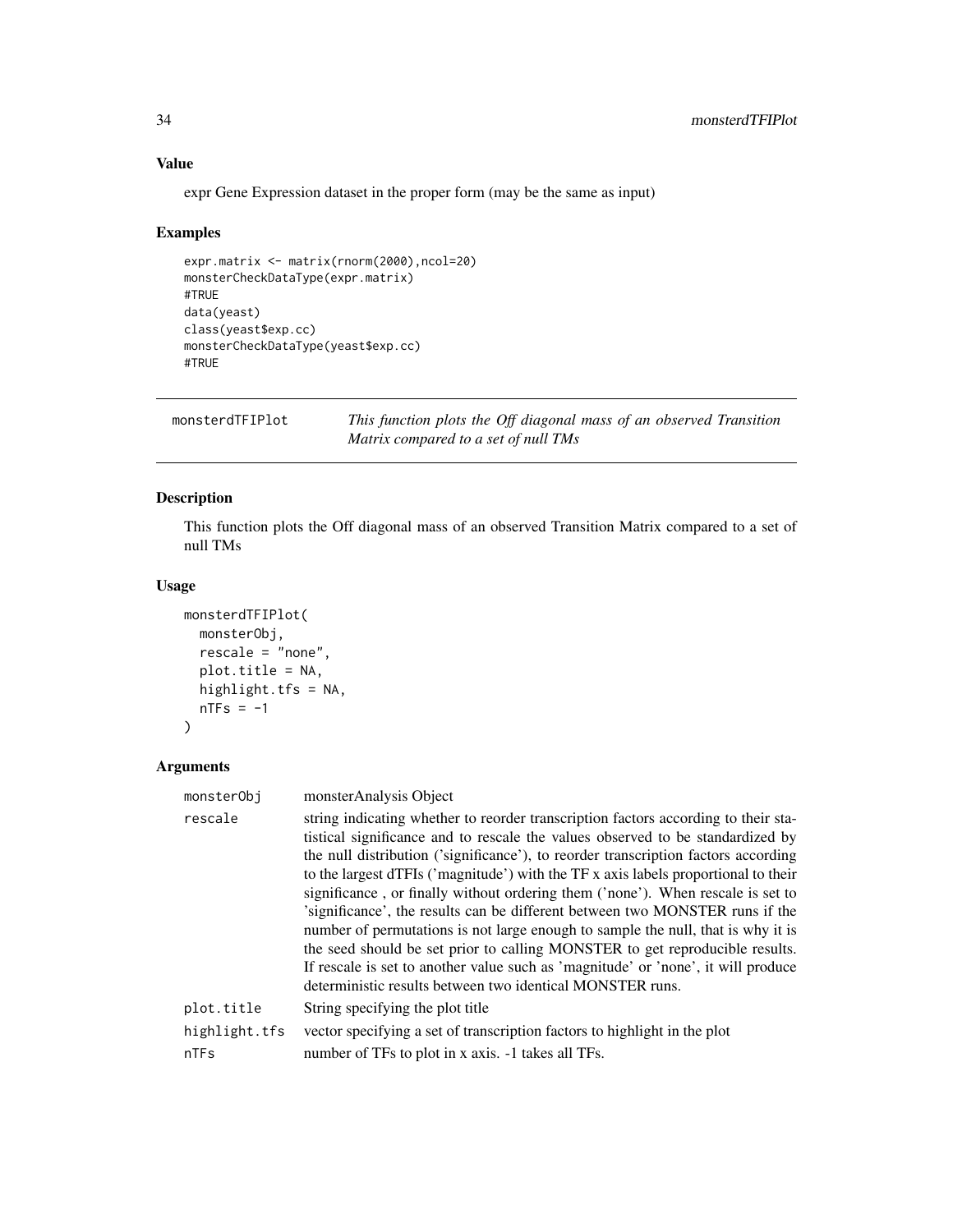## <span id="page-34-0"></span>monsterGetTm 35

## Value

ggplot2 object for transition matrix comparing observed distribution to that estimated under the null

## Examples

```
# data(yeast)
# yeast$exp.cc[is.na(yeast$exp.cc)] <- mean(as.matrix(yeast$exp.cc),na.rm=TRUE)
# design <- c(rep(0,20),rep(NA,10),rep(1,20))
# monsterRes <- monster(yeast$exp.cc, design, yeast$motif, nullPerms=100, numMaxCores=4)#'
data(monsterRes)
monsterdTFIPlot(monsterRes)
```
monsterGetTm *monsterGetTm*

#### Description

acessor for the transition matrix in MONSTER object

### Usage

```
monsterGetTm(x)
```
## Arguments

x an object of class "monsterAnalysis"

#### Value

Transition matrix

## Examples

```
data(monsterRes)
tm <- monsterGetTm(monsterRes)
```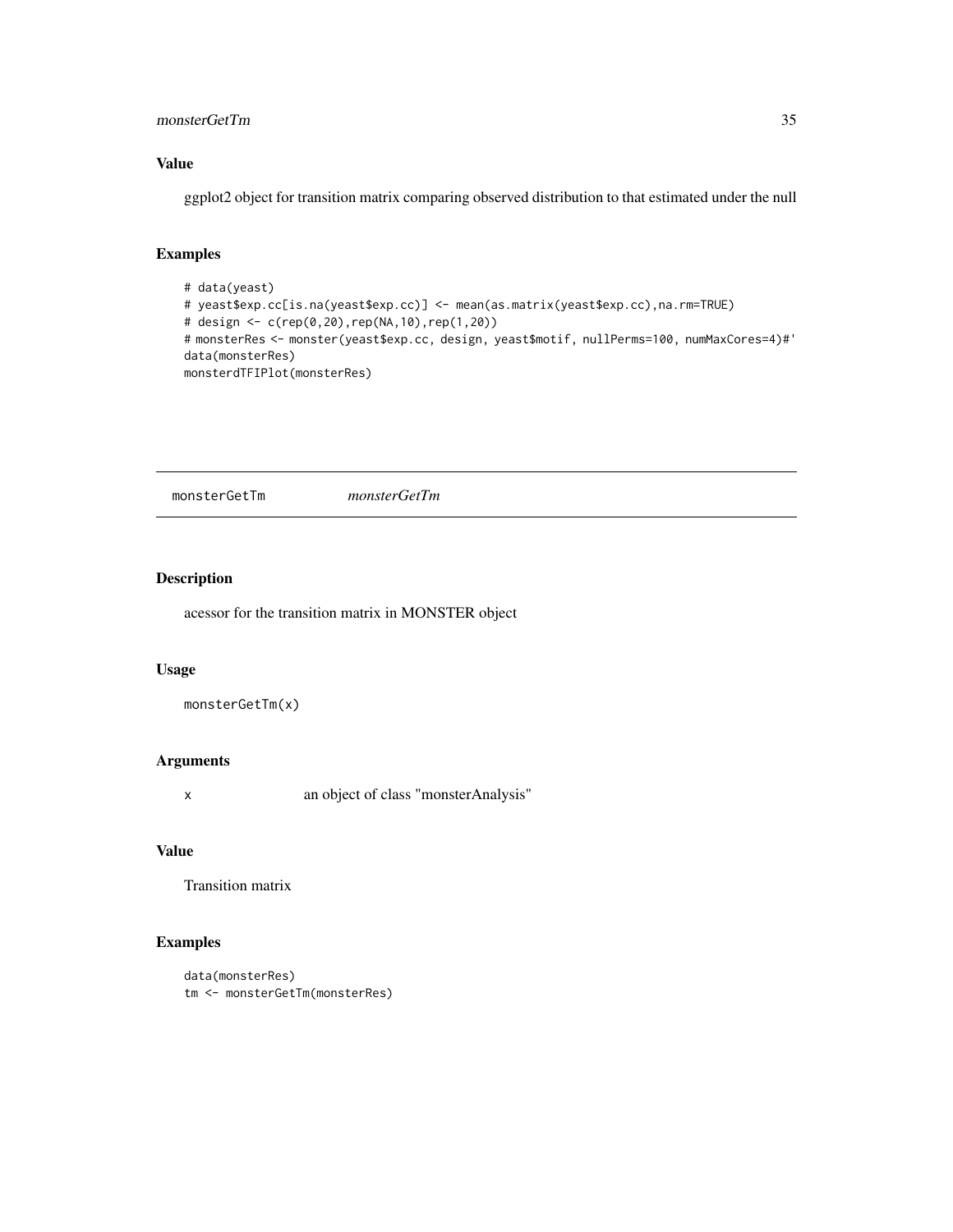<span id="page-35-0"></span>monsterHclHeatmapPlot *Transformation matrix plot*

#### Description

This function plots a hierachically clustered heatmap and corresponding dendrogram of a transaction matrix

#### Usage

```
monsterHclHeatmapPlot(monsterObj, method = "pearson")
```
## Arguments

| monsterObj | monsterAnalysis Object                                                        |
|------------|-------------------------------------------------------------------------------|
| method     | distance metric for hierarchical clustering. Default is "Pearson correlation" |

## Value

ggplot2 object for transition matrix heatmap

## Examples

```
# data(yeast)
# design <- c(rep(0,20),rep(NA,10),rep(1,20))
# yeast$exp.cc[is.na(yeast$exp.cc)] <- mean(as.matrix(yeast$exp.cc),na.rm=TRUE)
# monsterRes <- monster(yeast$exp.cc, design, yeast$motif, nullPerms=10, numMaxCores=1)
data(monsterRes)
monsterHclHeatmapPlot(monsterRes)
```
monsterMonsterNI *Bipartite Edge Reconstruction from Expression data*

#### Description

This function generates a complete bipartite network from gene expression data and sequence motif data

```
monsterMonsterNI(
 motif.data,
  expr.data,
  verbose = FALSE,
  randomize = "none",
  method = "bere",
```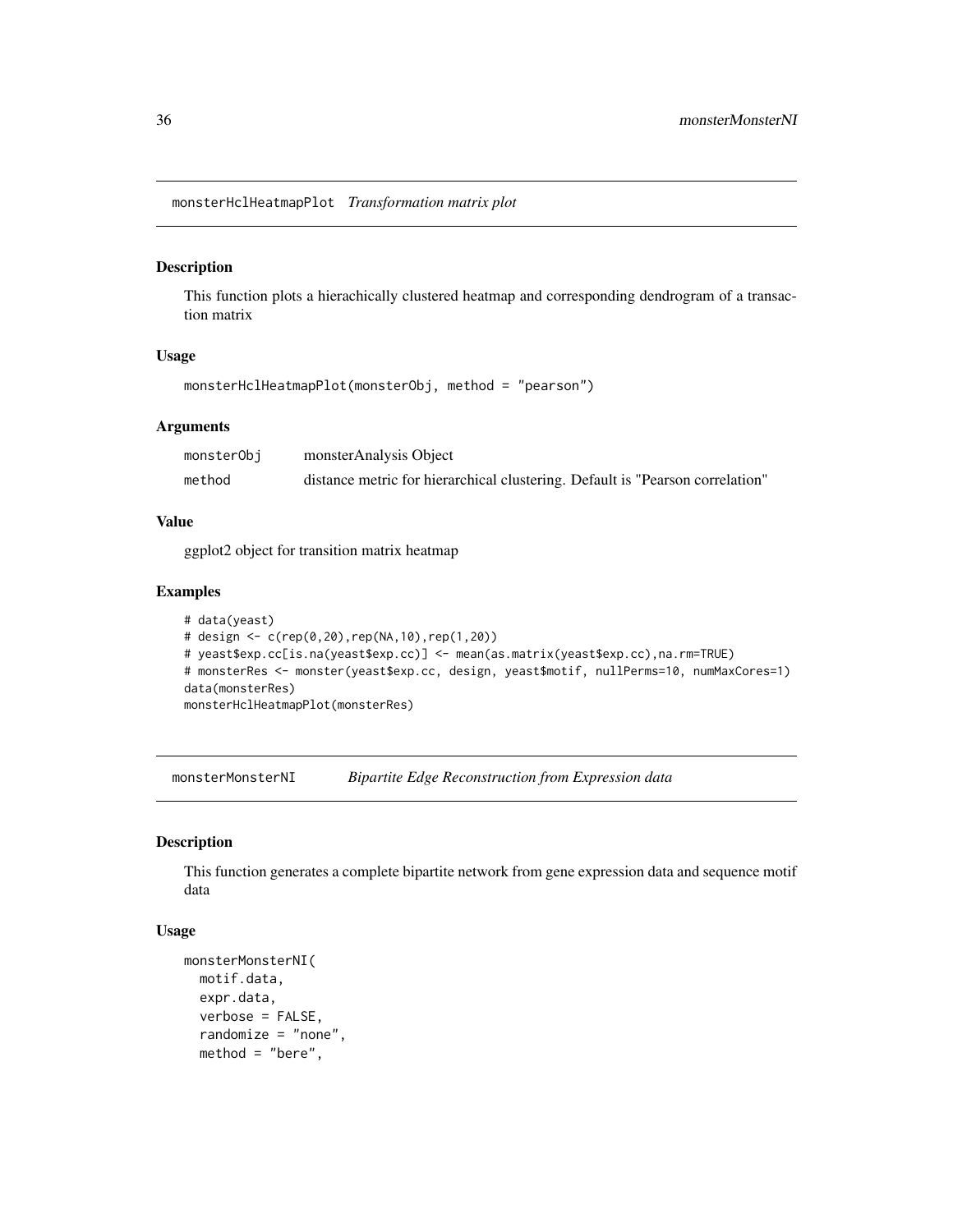## monsterMonsterNI 37

```
ni.coefficient.cutoff = NA,
 alphaw = 1,
 regularization = "none",
 score = "motifincluded",
 cpp = FALSE\mathcal{L}
```
## Arguments

| motif.data            | A motif dataset, a data.frame, matrix or exprSet containing 3 columns. Each<br>row describes an motif associated with a transcription factor (column 1) a gene<br>(column 2) and a score (column 3) for the motif.                                                                                                                                                                                   |  |
|-----------------------|------------------------------------------------------------------------------------------------------------------------------------------------------------------------------------------------------------------------------------------------------------------------------------------------------------------------------------------------------------------------------------------------------|--|
| expr.data             | An expression dataset, as a genes (rows) by samples (columns)                                                                                                                                                                                                                                                                                                                                        |  |
| verbose               | logical to indicate printing of output for algorithm progress.                                                                                                                                                                                                                                                                                                                                       |  |
| randomize             | logical indicating randomization by genes, within genes or none                                                                                                                                                                                                                                                                                                                                      |  |
| method                | String to indicate algorithm method. Must be one of "bere","pearson","cd","lda",<br>or "wcd". Default is "bere". Important note: the direct regulatory network ob-<br>served from gene expression is currently implemented as a regular correlation<br>as opposed to the partial correlation described in the paper (please see Schlauch<br>et al., 2017, https://doi.org/10.1186/s12918-017-0517-y) |  |
| ni.coefficient.cutoff |                                                                                                                                                                                                                                                                                                                                                                                                      |  |
|                       | numeric to specify a p-value cutoff at the network inference step. Default is NA,<br>indicating inclusion of all coefficients.                                                                                                                                                                                                                                                                       |  |
| alphaw                | A weight parameter between 0 and 1 specifying proportion of weight to give to<br>indirect compared to direct evidence. The default is 0.5 to give an equal weight<br>to direct and indirect evidence.                                                                                                                                                                                                |  |
|                       | regularization String parameter indicating one of "none", "L1", "L2"                                                                                                                                                                                                                                                                                                                                 |  |
| score                 | String to indicate whether motif information will be readded upon completion<br>of the algorithm to give to indirect compared to direct evidence. See documen-<br>tation.                                                                                                                                                                                                                            |  |
| cpp                   | logical use C++ for maximum speed, set to false if unable to run.                                                                                                                                                                                                                                                                                                                                    |  |

## Value

matrix for inferred network between TFs and genes

## Examples

```
data(yeast)
cc.net <- monsterMonsterNI(yeast$motif,yeast$exp.cc)
```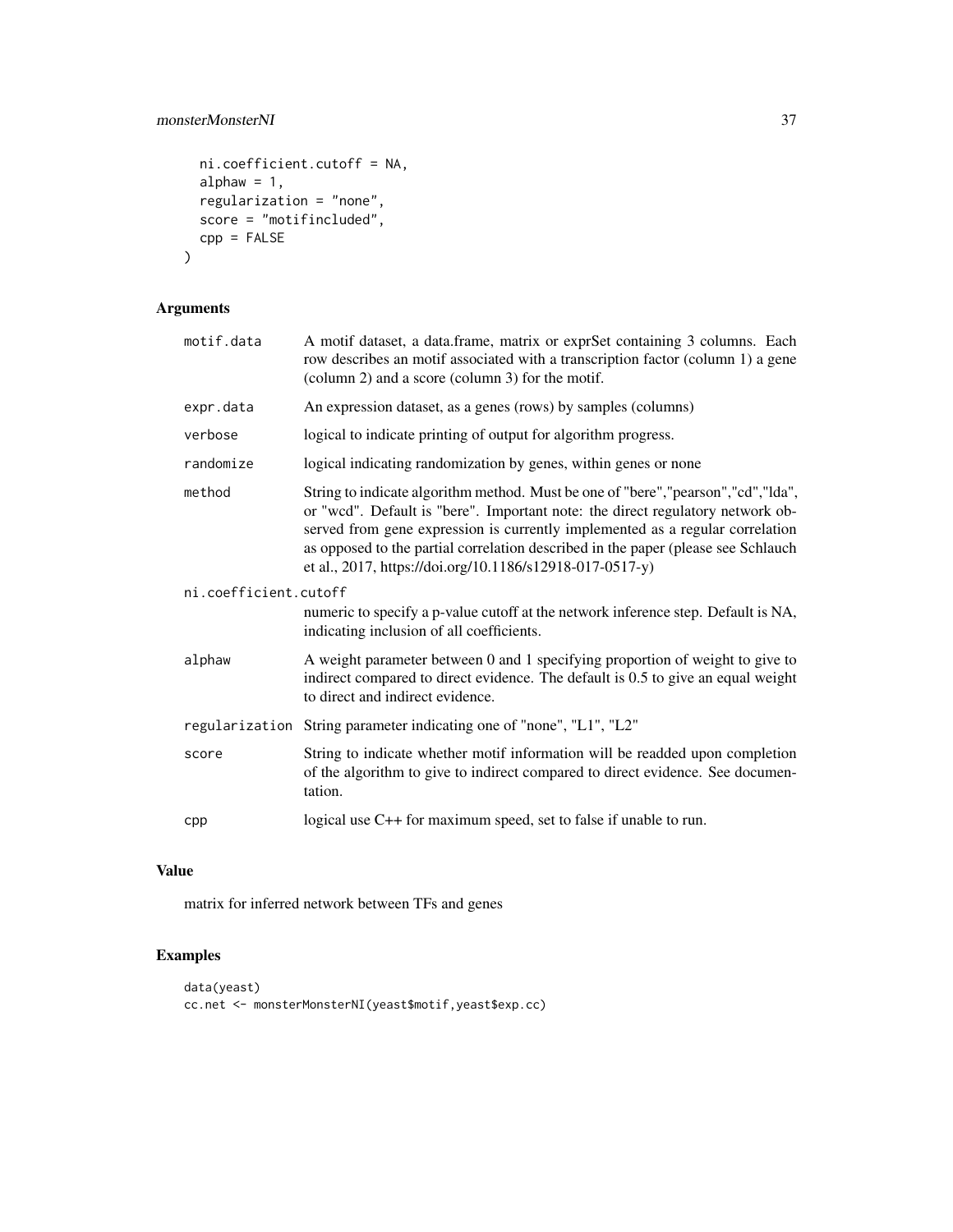```
monsterPlotMonsterAnalysis
```
*monsterPlotMonsterAnalysis*

## Description

plots the sum of squares of off diagonal mass (differential TF Involvement)

### Usage

```
monsterPlotMonsterAnalysis(x, ...)
```
## Arguments

|                         | an object of class "monster Analysis"              |
|-------------------------|----------------------------------------------------|
| $\cdot$ $\cdot$ $\cdot$ | further arguments passed to or from other methods. |

## Value

Plot of the dTFI for each TF against null distribution

## Examples

```
data(yeast)
yeast$exp.cc[is.na(yeast$exp.cc)] <- mean(as.matrix(yeast$exp.cc),na.rm=TRUE)
design <- c(rep(1,25),rep(0,10),rep(NA,15))
monsterRes <- monster(yeast$exp.cc, design,
yeast$motif, nullPerms=10, numMaxCores=1)
monsterPlotMonsterAnalysis(monsterRes)
```
monsterPrintMonsterAnalysis

*monsterPrintMonsterAnalysis*

## Description

summarizes the results of a MONSTER analysis

## Usage

```
monsterPrintMonsterAnalysis(x, ...)
```
## Arguments

| x        | an object of class "monster"                       |
|----------|----------------------------------------------------|
| $\cdots$ | further arguments passed to or from other methods. |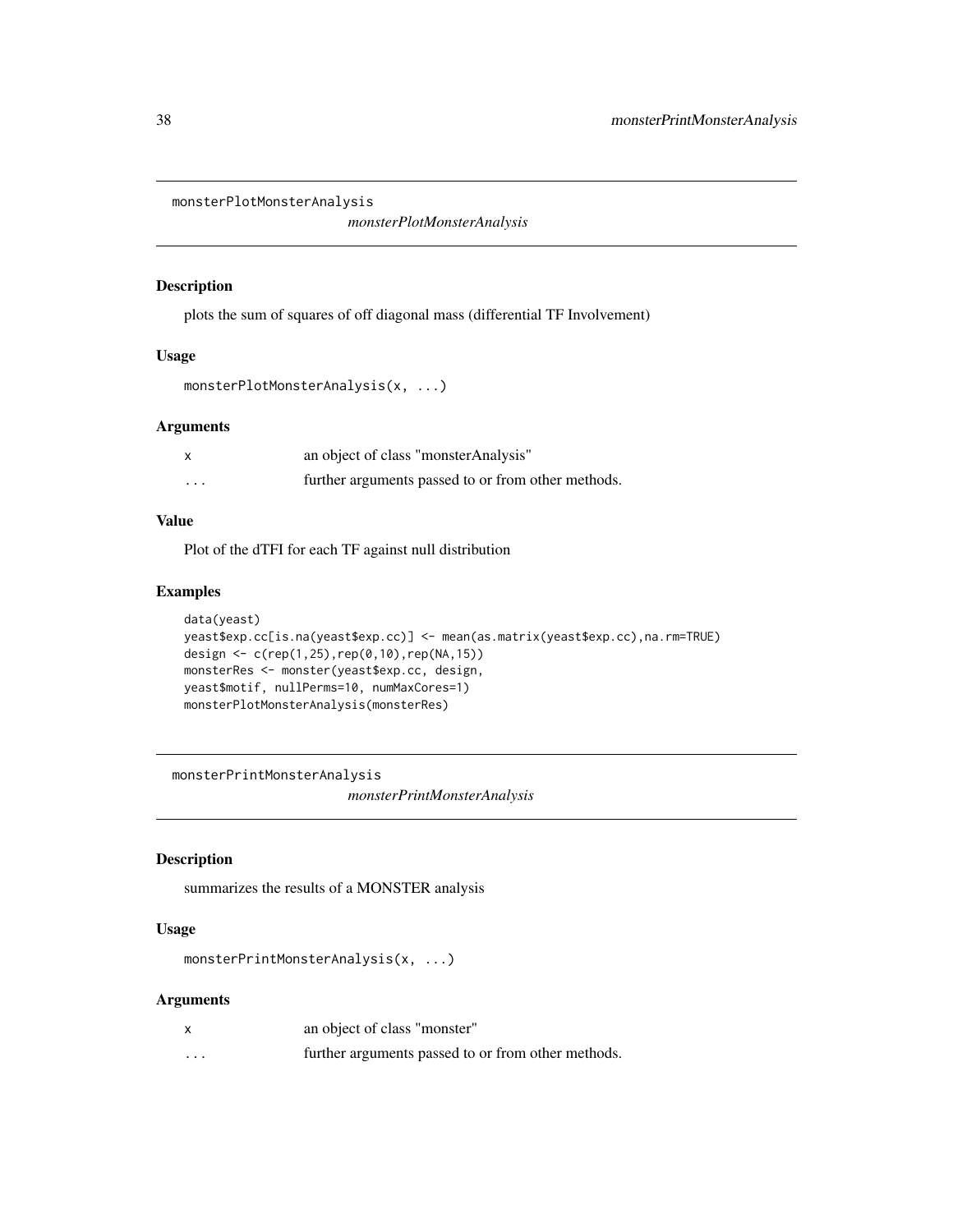#### <span id="page-38-0"></span>monsterRes 39

## Value

Description of transition matrices in object

#### Examples

```
data(yeast)
yeast$exp.cc[is.na(yeast$exp.cc)] <- mean(as.matrix(yeast$exp.cc),na.rm=TRUE)
design <- c(rep(1,25),rep(0,10),rep(NA,15))
monster(yeast$exp.cc,design,yeast$motif, nullPerms=10, numMaxCores=1)
```
monsterRes *MONSTER results from example cell-cycle yeast transition*

## Description

This data contains the MONSTER result from analysis of Yeast Cell cycle, included in data(yeast). This result arbitrarily takes the first 20 gene expression samples in yeast\$cc to be the baseline condition, and the final 20 samples to be the final condition.

#### Usage

data(monsterRes)

#### Format

MONSTER obj #' @references Schlauch, Daniel, et al. "Estimating drivers of cell state transitions using gene regulatory network models." BMC systems biology 11.1 (2017): 1-10.

monsterTransformationMatrix

*Bi-partite network analysis tools*

#### Description

This function analyzes a bi-partite network.

```
monsterTransformationMatrix(
  network.1,
 network.2,
 by.tfs = TRUE,
  standardize = FALSE,
  remove.diagonal = TRUE,
 method = "ols")
```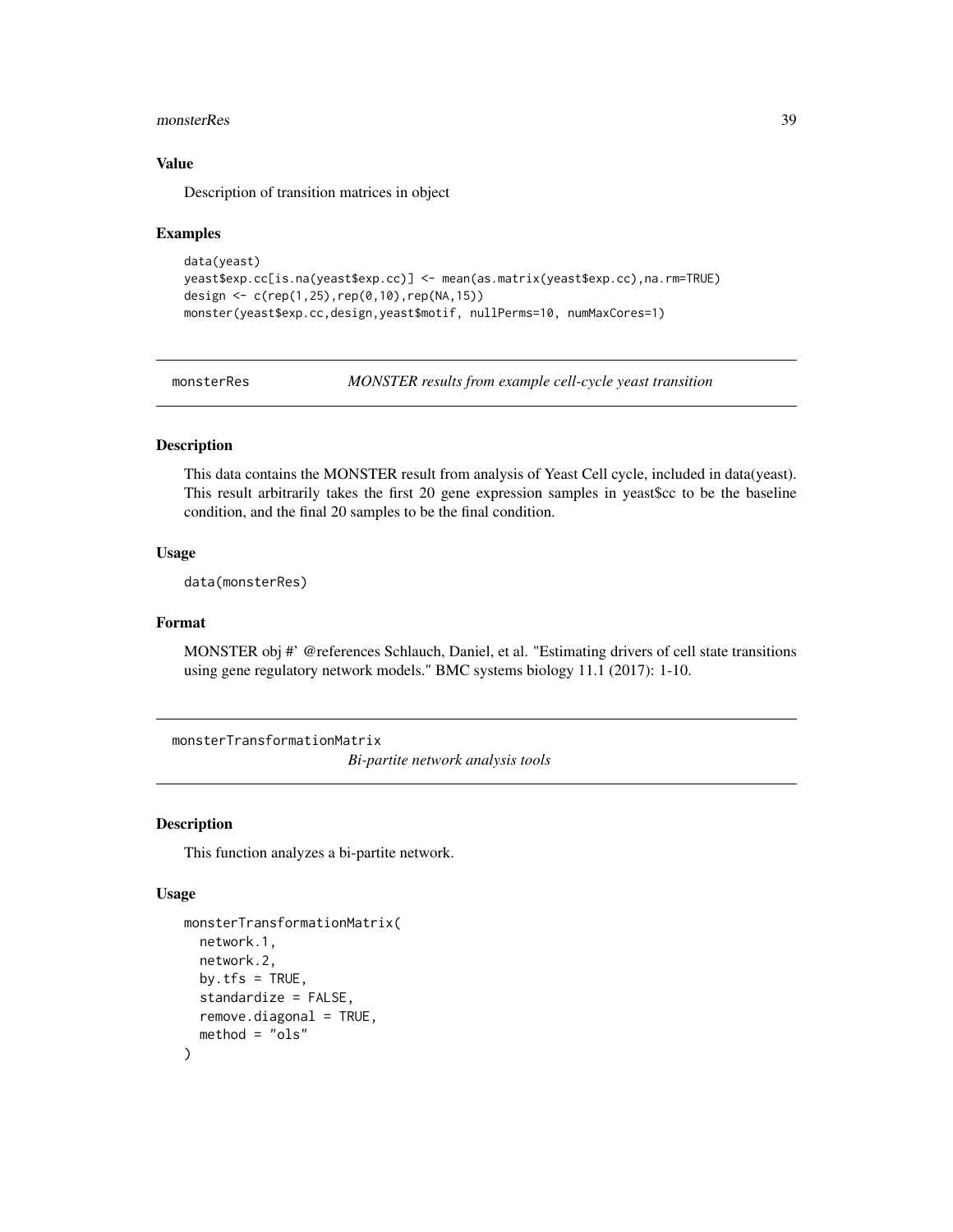#### <span id="page-39-0"></span>**Arguments**

| network.1       | starting network, a genes by transcription factors data. frame with scores for the<br>existence of edges between      |
|-----------------|-----------------------------------------------------------------------------------------------------------------------|
| network.2       | final network, a genes by transcription factors data. frame with scores for the<br>existence of edges between         |
| by.tfs          | logical indicating a transcription factor based transformation. If false, gives gene<br>by gene transformation matrix |
| standardize     | logical indicating whether to standardize the rows and columns                                                        |
| remove.diagonal |                                                                                                                       |
|                 | logical for returning a result containing 0s across the diagonal                                                      |
| method          | character specifying which algorithm to use, default='ols'                                                            |

## Value

matrix object corresponding to transition matrix

## Examples

```
data(yeast)
cc.net.1 <- monsterMonsterNI(yeast$motif,yeast$exp.cc[1:1000,1:20])
cc.net.2 <- monsterMonsterNI(yeast$motif,yeast$exp.cc[1:1000,31:50])
monsterTransformationMatrix(cc.net.1, cc.net.2)
```
#### monsterTransitionNetworkPlot

*This function uses igraph to plot the transition matrix (directed graph) as a network. The edges in the network should be read as A 'positively/negatively contributes to' the targeting of B in the target state.*

#### Description

This function uses igraph to plot the transition matrix (directed graph) as a network. The edges in the network should be read as A 'positively/negatively contributes to' the targeting of B in the target state.

```
monsterTransitionNetworkPlot(
 monsterObj,
  numEdges = 100,
 numTopTFs = 10,
  rescale = "significance"
)
```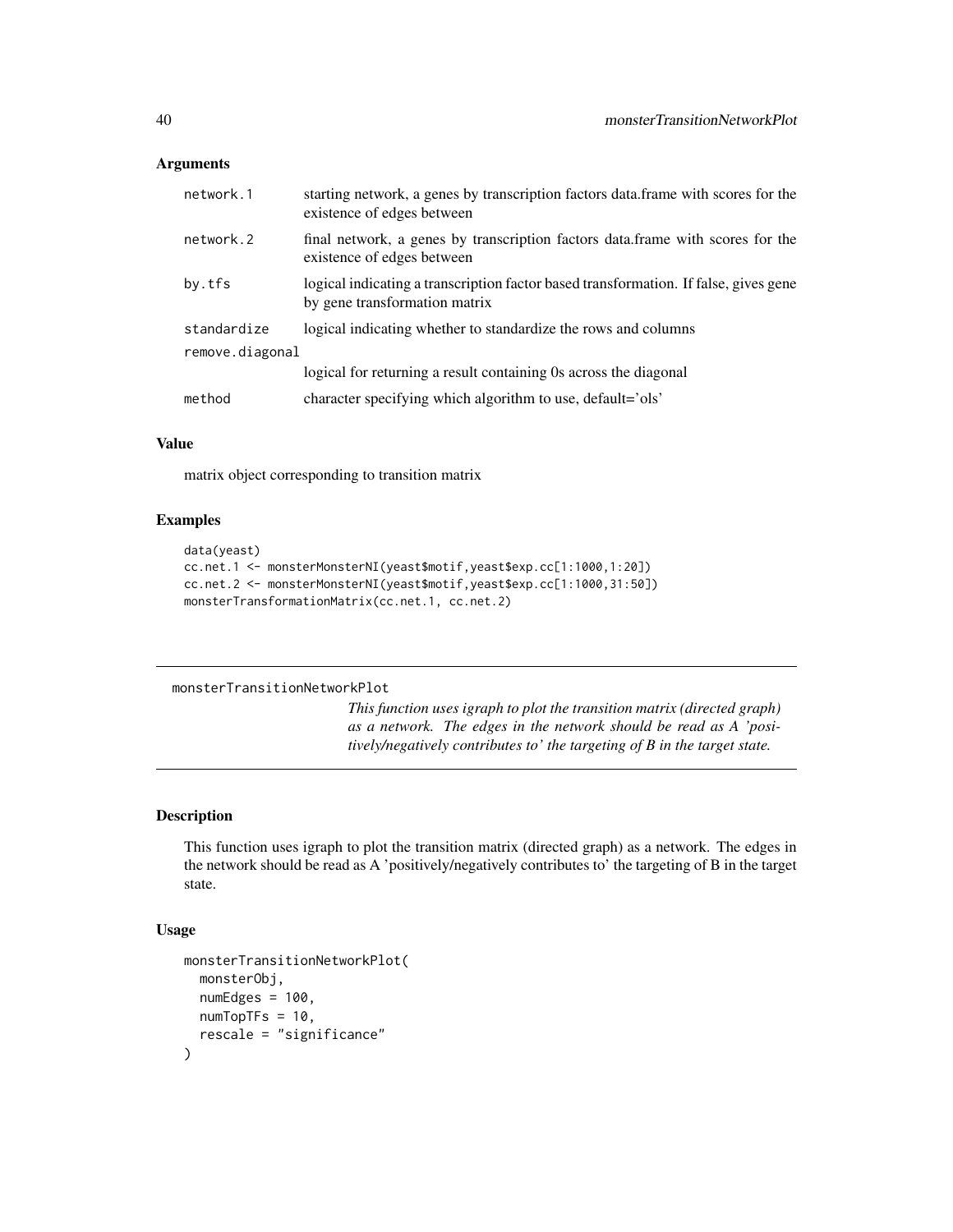## <span id="page-40-0"></span>Arguments

| monsterObj | monsterAnalysis Object                                                                                                                                                                                                                                                                                                                                                                                                                                                                                                                                                                                                                                                                                                                                                                                                                                                                                                                                                                                                                                                                                 |
|------------|--------------------------------------------------------------------------------------------------------------------------------------------------------------------------------------------------------------------------------------------------------------------------------------------------------------------------------------------------------------------------------------------------------------------------------------------------------------------------------------------------------------------------------------------------------------------------------------------------------------------------------------------------------------------------------------------------------------------------------------------------------------------------------------------------------------------------------------------------------------------------------------------------------------------------------------------------------------------------------------------------------------------------------------------------------------------------------------------------------|
| numEdges   | The number of edges to display                                                                                                                                                                                                                                                                                                                                                                                                                                                                                                                                                                                                                                                                                                                                                                                                                                                                                                                                                                                                                                                                         |
| numTopTFs  | The number of TFs to display, only when rescale='significance'                                                                                                                                                                                                                                                                                                                                                                                                                                                                                                                                                                                                                                                                                                                                                                                                                                                                                                                                                                                                                                         |
| rescale    | string to specify the order of edges. If set to 'significance', the TFs with the<br>largest dTFI significance (smallest dTFI p-values) will be filtered first before<br>plotting the edges with the largest magnitude in the transition matrix. Otherwise<br>the filtering step will be skipped and the edges with the largest transitions will<br>be plotted. The plotted graph represents the top numEdges edges between the<br>numTopTFs if rescale=='significance' and top numEdges edges otherwise. The<br>edge weight represents the observed transition edges standardized by the null<br>and the node size in the graph is proportional to the p-values of the dTFIs of each<br>TF. When rescale is set to 'significance', the results can be different between two<br>MONSTER runs if the number of permutations is not large enough to sample<br>the null, that is why it is the seed should be set prior to calling MONSTER to<br>get reproducible results. If rescale is set to another value such as 'none', it will<br>produce deterministic results between two identical MONSTER runs. |

## Value

plot the transition matrix (directed graph) as a network.

## Examples

```
# data(yeast)
# yeast$exp.cc[is.na(yeast$exp.cc)] <- mean(as.matrix(yeast$exp.cc),na.rm=TRUE)
# design <- c(rep(0,20),rep(NA,10),rep(1,20))
# monsterRes <- monster(yeast$exp.cc, design, yeast$motif, nullPerms=100, numMaxCores=4)#'
data(monsterRes)
monsterTransitionNetworkPlot(monsterRes, rescale='significance')
monsterTransitionNetworkPlot(monsterRes, rescale='none')
```
monsterTransitionPCAPlot

*Principal Components plot of transformation matrix*

### Description

This function plots the first two principal components for a transaction matrix

```
monsterTransitionPCAPlot(
 monsterObj,
 title = "PCA Plot of Transition",
 clusters = 1,
 alpha = 1)
```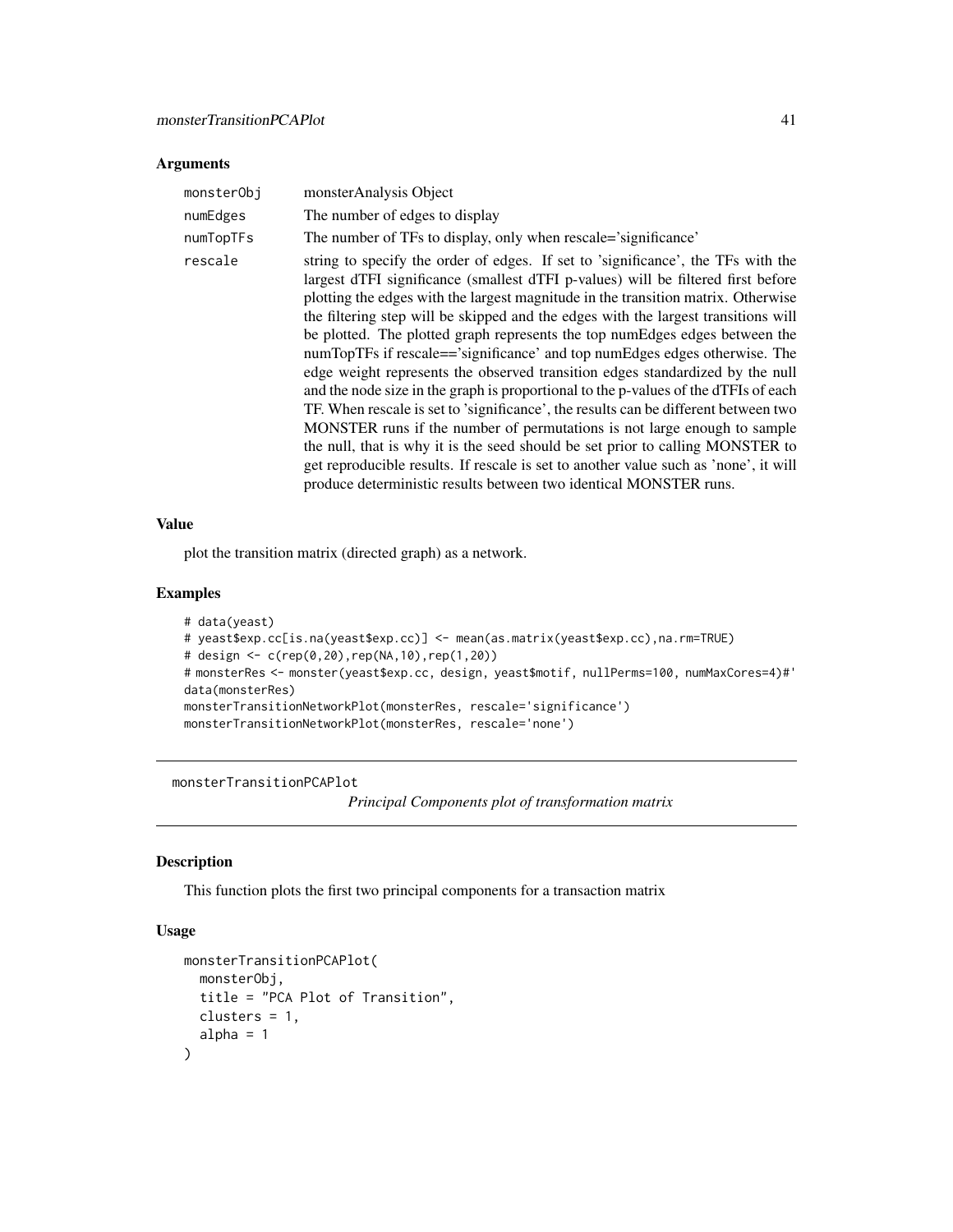<span id="page-41-0"></span>42 mut.ucec

### Arguments

| monsterObj | a monster Analysis object resulting from a monster analysis |
|------------|-------------------------------------------------------------|
| title      | The title of the plot                                       |
| clusters   | A vector indicating the number of clusters to compute       |
| alpha      | A vector indicating the level of transparency to be plotted |

## Value

ggplot2 object for transition matrix PCA

#### Examples

```
# data(yeast)
# design <- c(rep(0,20),rep(NA,10),rep(1,20))
# yeast$exp.cc[is.na(yeast$exp.cc)] <- mean(as.matrix(yeast$exp.cc),na.rm=TRUE)
# monsterRes <- monster(yeast$exp.cc, design, yeast$motif, nullPerms=100, numMaxCores=4)#'
data(monsterRes)
# Color the nodes according to cluster membership
clusters <- kmeans(monsterGetTm(monsterRes),3)$cluster
monsterTransitionPCAPlot(monsterRes,
title="PCA Plot of Transition - Cell Cycle vs Stress Response",
clusters=clusters)
```

| mut.ucec |  |  |
|----------|--|--|
|          |  |  |

**Example of mutation data** 

## Description

Somatic mutations of Uterine Corpus Endometrial Carcinoma from The Cancer Genome Atlas. Data were downloaded and pre-processed as described in [Kuijjer et al.](https://doi.org/10.1101/228031)

This data is a toy example data for SAMBAR, it contains gene annotations

### Usage

```
data(mut.ucec)
```
data(mut.ucec)

## Format

A table with 248 rows and 19754 columns

A binary dataframe where 1 indicates a mutation and 0 otherwise.

## Value

A table of 19754 genes by 248 samples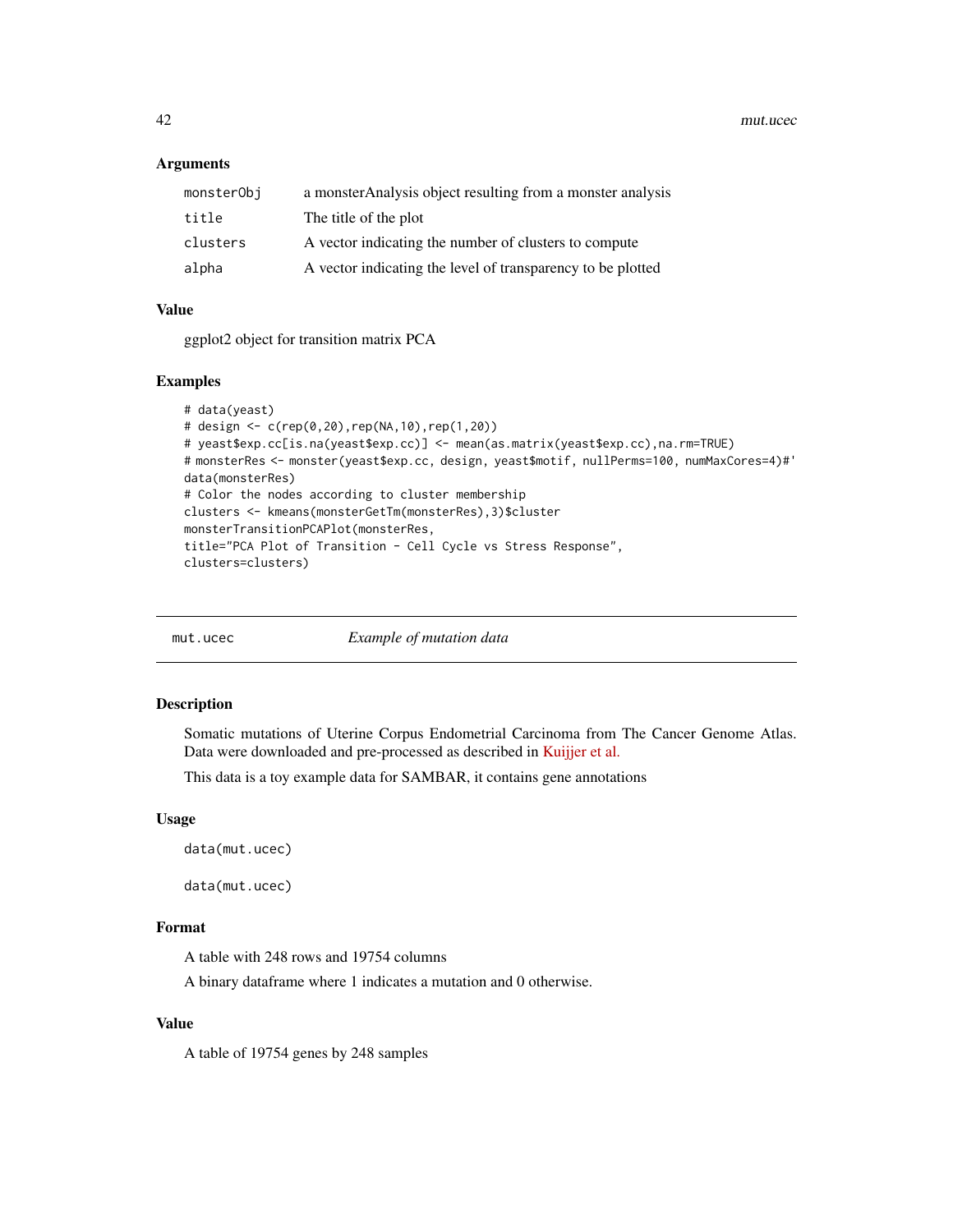## <span id="page-42-0"></span>References

Kuijjer, Marieke Lydia, et al. "Cancer subtype identification using somatic mutation data." British journal of cancer 118.11 (2018): 1492-1501.

#### Description

Description: OTTER infers gene regulatory networks using TF DNA binding motif (W), TF PPI (P), and gene coexpression (C) through minimizing the following objective: min  $f(W)$  with  $f(W)$  =  $(1$ -lambda)\*||WW' - P||^2 + lambda\*||W'W - C||^2 + (gamma/2)\*||W||^2

## Usage

otter(W, P, C, lambda = 0.035, gamma = 0.335, Iter = 60, eta = 1e-05, bexp = 1)

## Arguments

| W      | : TF-gene regulatory network based on TF motifs as a matrix of size $(t, g)$ ,<br>g=number of genes, t=number of TFs |
|--------|----------------------------------------------------------------------------------------------------------------------|
| P      | : TF-TF protein interaction network as a matrix of size $(t,t)$                                                      |
| C      | : gene coexpression as a matrix of size $(g, g)$                                                                     |
| lambda | : tuning parameter in $[0,1]$ (higher gives more weight to C)                                                        |
| gamma  | : regularization parameter                                                                                           |
| Iter   | : number of iterations of the algorithm                                                                              |
| eta    | : learning rate                                                                                                      |
| bexp   | : exponent influencing learning rate (higher means smaller)                                                          |
|        | Outputs:                                                                                                             |

## Details

Inputs:

#### Value

W : Predicted TF-gene complete regulatory network as an adjacency matrix of size (t,g).

### Examples

```
W=matrix(rexp(100, rate=.1), ncol=10)
C=matrix(rexp(100, rate=.1), ncol=10)
P=matrix(rexp(100, rate=.1), ncol=10)
# Run OTTER algorithm
W \leftarrow \text{other}(W, P, C)
```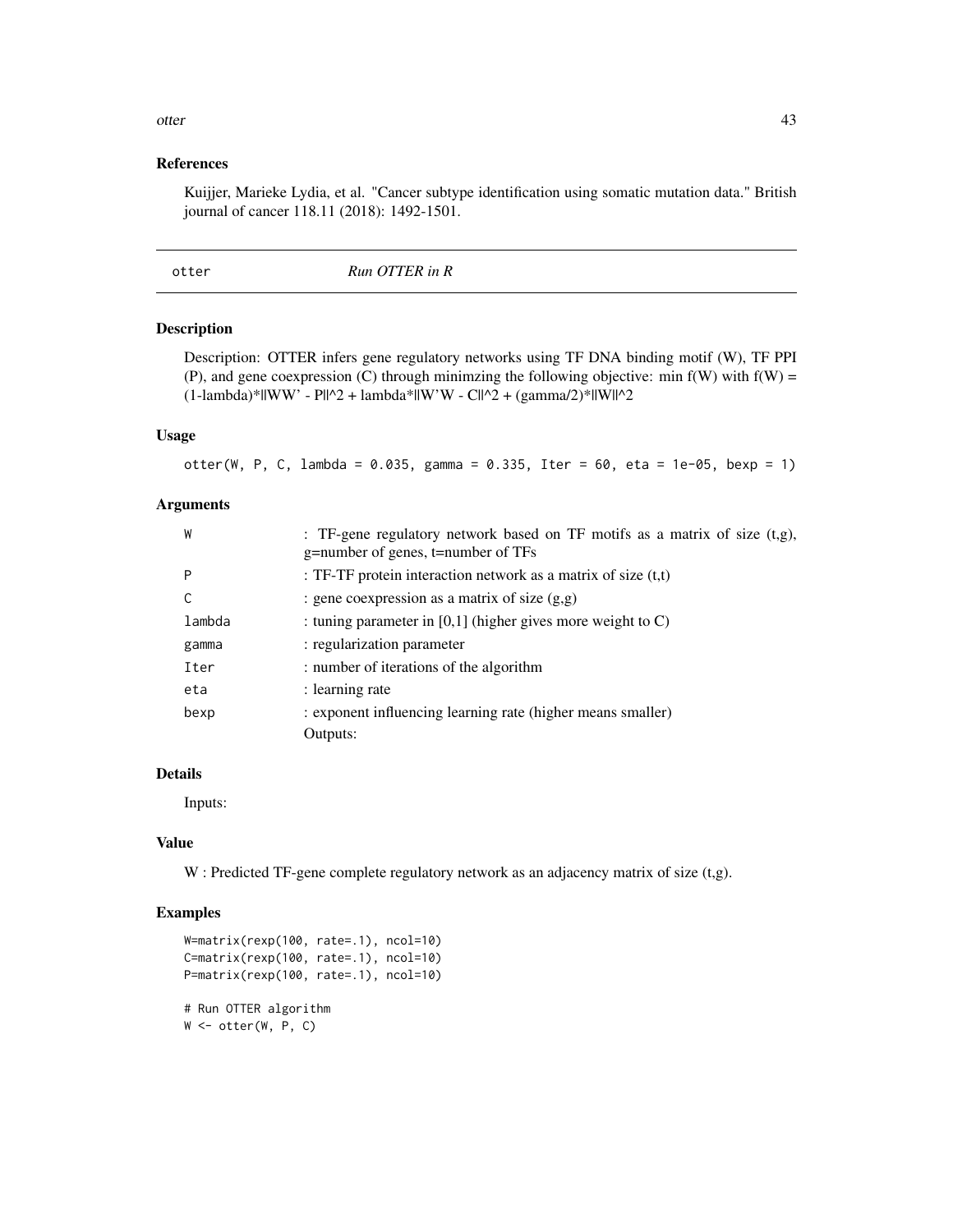<span id="page-43-1"></span><span id="page-43-0"></span>

## Description

PANDA(Passing Attributes between Networks for Data Assimilation) is a message-passing model to reconstruct gene regulatory network, which integrates multiple sources of biological data-including protein-protein interaction data, gene expression data, and transcription factor binding motifs data to reconstruct genome-wide, condition-specific regulatory networks. [\[\(Glass et al. 2013\)\]\)](http://journals.plos.org/plosone/article?id=10.1371/journal.pone.0064832) This function is designed to run the a derived PANDA implementation in Python Library "netZooPy" [netZooPy.](https://github.com/netZoo/netZooPy)

## Usage

```
pandaPy(
  expr_file,
 motif_file = NULL,
 ppi_file = NULL,
  computing = "cpu",
  precision = "double",
  save_memory = FALSE,
  save\_tmp = TRUE,keep_expression_matrix = FALSE,
  modeProcess = "union",
  remove_missing = FALSE
)
```
## Arguments

| expr_file   | Character string indicating the file path of expression values file, with each<br>gene (in rows) across samples (in columns).                                                                                                                                             |
|-------------|---------------------------------------------------------------------------------------------------------------------------------------------------------------------------------------------------------------------------------------------------------------------------|
| motif_file  | An optional character string indicating the file path of a prior transcription fac-<br>tor binding motifs dataset. When this argument is not provided, analysis will<br>continue with Pearson correlation matrix.                                                         |
| ppi_file    | An optional character string indicating the file path of protein-protein interaction<br>edge dataset. Also, this can be generated with a list of proteins of interest by<br>sourcePPI.                                                                                    |
| computing   | 'cpu' uses Central Processing Unit (CPU) to run PANDA; 'gpu' use the Graph-<br>ical Processing Unit (GPU) to run PANDA. The default value is "cpu".                                                                                                                       |
| precision   | 'double' computes the regulatory network in double precision (15 decimal dig-<br>its); 'single' computes the regulatory network in single precision (7 decimal<br>digits) which is fastaer, requires half the memory but less accurate. The default<br>value is 'double'. |
| save_memory | 'TRUE' removes temporary results from memory. The result network is weighted<br>adjacency matrix of size (nTFs, nGenes); 'FALSE' keeps the temporary files in                                                                                                             |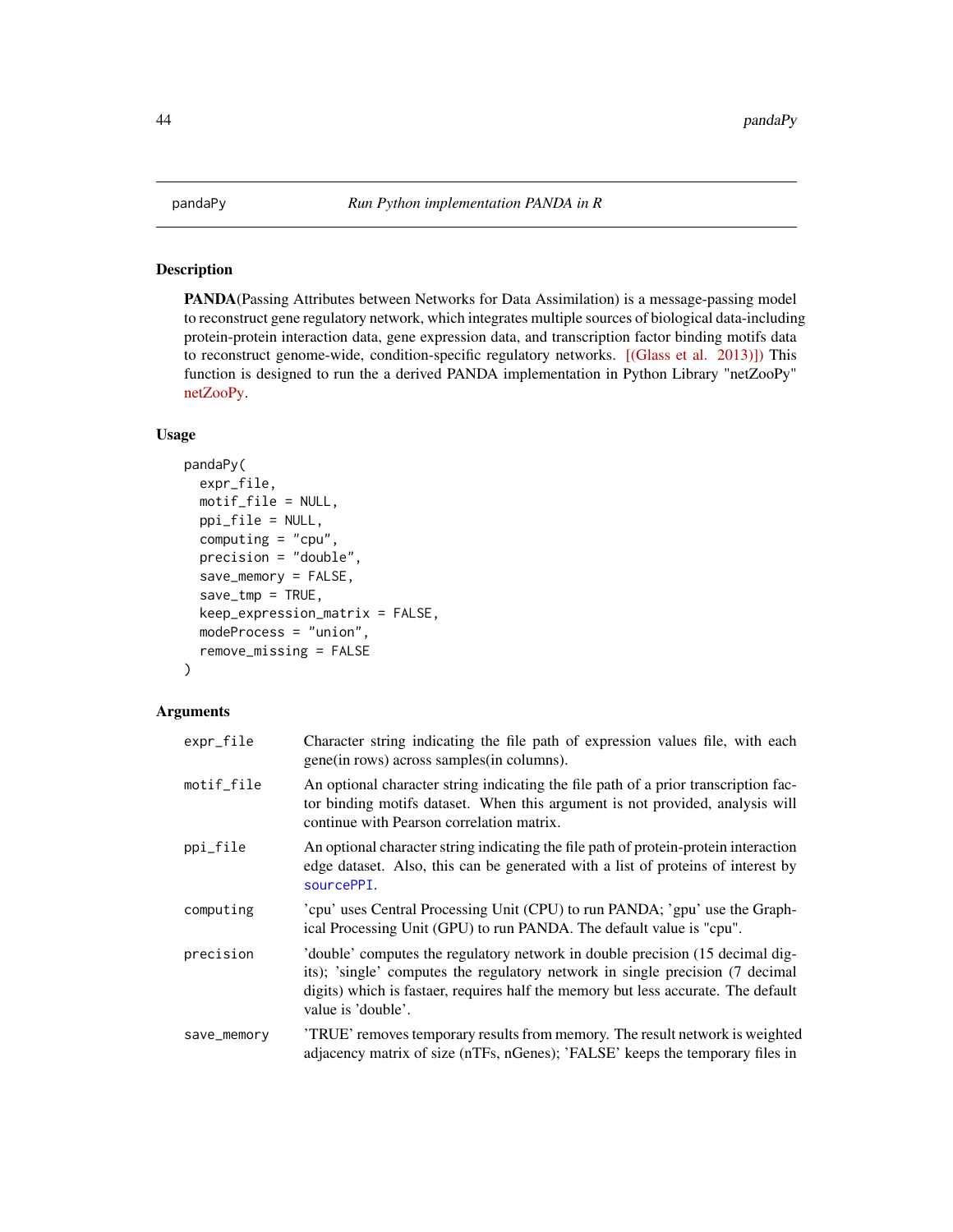| memory. The result network has 4 columns in the form gene - TF - weight in<br>motif prior - PANDA edge. PANDA indegree/outdegree of panda network, only<br>if save_memory = FALSE. The default value is 'FALSE'.                                                                                                         |
|--------------------------------------------------------------------------------------------------------------------------------------------------------------------------------------------------------------------------------------------------------------------------------------------------------------------------|
| 'TRUE' saves middle data like expression matrix and normalized networks;<br>'FALSE' deletes the middle data. The default value is 'TURE'.                                                                                                                                                                                |
| keep_expression_matrix                                                                                                                                                                                                                                                                                                   |
| TRUE keeps the input expression matrix as an attribute in the result Panda<br>object. FALSE' deletes the expression matrix attribute in the Panda object. The<br>default value is 'FALSE'.                                                                                                                               |
| 'legacy' refers to the processing mode in $netZooPy \le 0.5$ , 'union': takes the<br>union of all TFs and genes across priors and fills the missing genes in the priors<br>with zeros; 'intersection': intersects the input genes and TFs across priors and<br>removes the missing TFs/genes. Default values is 'union'. |
| Only when modeProcess='legacy': remove_missing='TRUE' removes all un-<br>matched TF and genes; remove_missing='FALSE' keeps all tf and genes. The<br>default value is 'FALSE'.                                                                                                                                           |
|                                                                                                                                                                                                                                                                                                                          |

#### Value

When save\_memory=FALSE(default), this function will return a list of three items: Use \$panda to access the standard output of PANDA as data frame, which consists of four columns: "TF", "Gene", "Motif" using 0 or 1 to indicate if this edge belongs to prior motif dataset, and "Score".

Use \$indegree to access the indegree of PANDA network as data frame, which consists of two columns: "Gene", "Score".

Use \$outdegree to access the outdegree of PANDA network as data frame, which consists of two columns: "TF", "Score".

When save\_memory=TRUE, this function will return a weigheted adjacency matirx of size (nTFs, nGenes), use \$WAMpanda to access.

## Examples

```
# take the treated TB dataset as example here.
# refer to the datasets files path in inst/extdat
treated_expression_file_path <- system.file("extdata", "expr4_matched.txt",
package = "netZooR", mustWork = TRUE)
treated_expression_file_path <- system.file("extdata", "expr4_matched.txt",
package = "netZooR", mustWork = TRUE)
motif_file_path <- system.file("extdata", "chip_matched.txt", package = "netZooR", mustWork = TRUE)
ppi_file_path <- system.file("extdata", "ppi_matched.txt", package = "netZooR", mustWork = TRUE)
```
# Run PANDA for treated and control network

```
treated_all_panda_result <- pandaPy(expr_file = treated_expression_file_path,
motif_file = motif_file_path, ppi_file = ppi_file_path,
modeProcess="legacy", remove_missing = TRUE )
```
# access PANDA regulatory network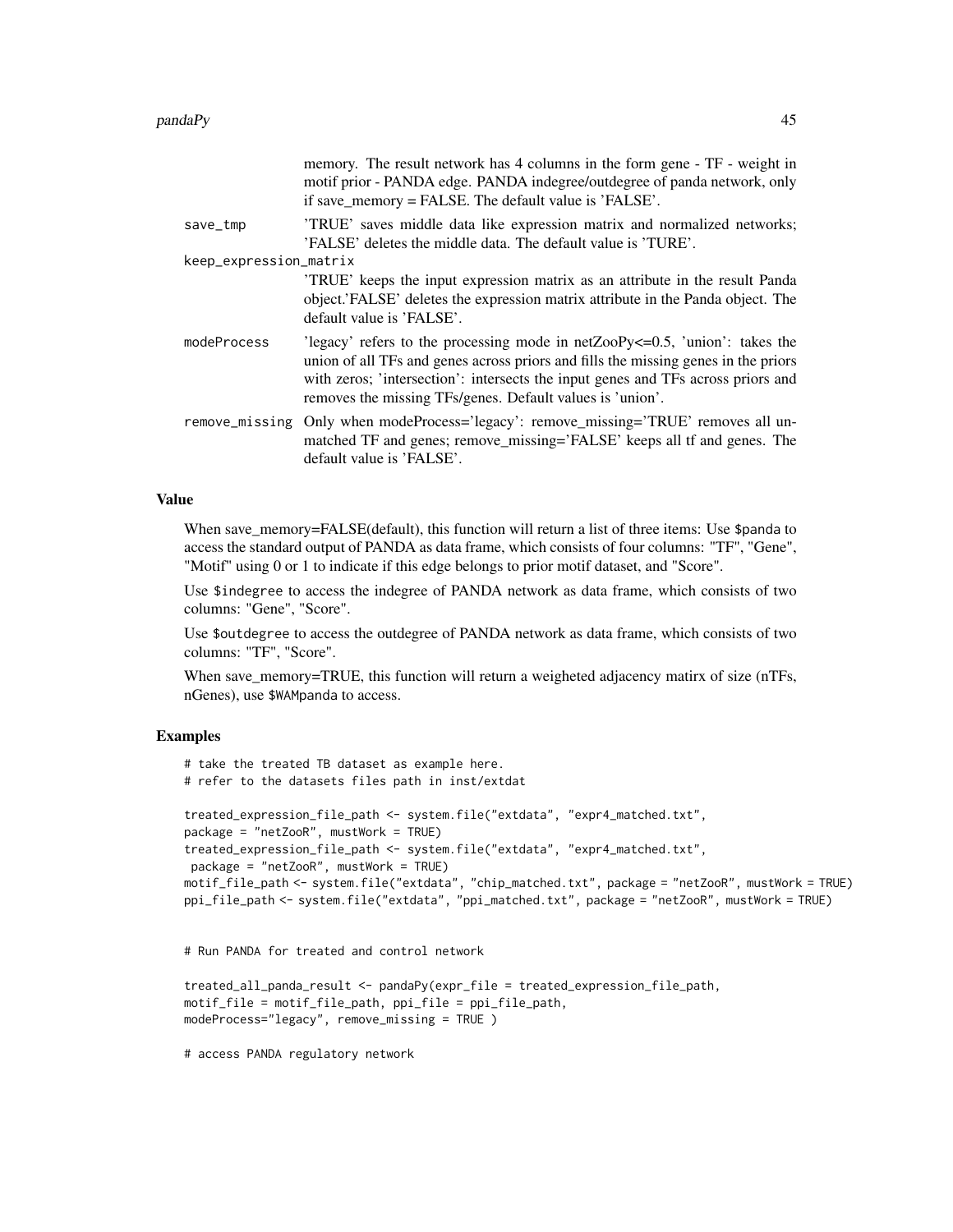```
treated_net <- treated_all_panda_result$panda
# access PANDA regulatory indegree network.
indegree_net <- treated_all_panda_result$indegree
# access PANDA regulatory outdegree networks
outdegree_net <- treated_all_panda_result$outdegree
```
pandaToAlpaca *Use two PANDA network to generate an ALPACA result*

## **Description**

ALPACA(ALtered Partitions Across Community Architectures) is a method for comparing two genome-scale networks derived from different phenotypic states to identify condition-specific modules. [\[\(Padi and Quackenbush 2018\)\]\)](https://www.nature.com/articles/s41540-018-0052-5) This function compares two networks generate by [pandaPy](#page-43-1) in this package and finds the sets of nodes that best characterize the change in modular structure.

#### Usage

pandaToAlpaca(panda.net1, panda.net2, file.stem = "./alpaca", verbose = FALSE)

#### Arguments

| panda.net1 | data, frame indicating an complete network of one condition generated by pandaPy                                                              |
|------------|-----------------------------------------------------------------------------------------------------------------------------------------------|
| panda.net2 | data.frame indicating an complete network of another condition generated by<br>pandaPy                                                        |
| file.stem  | String indicating the folder path and prefix of result files, where all results will<br>be stored.                                            |
| verbose    | Boolean vector indicating whether the full differential modularity matrix should<br>also be written to a file. The default values is 'FALSE'. |

#### Value

A string message showing the location of output file if file.stem is given, and a List where the first element is the membership vector and second element is the contribution score of each node to its module's total differential modularity

#### Examples

```
# refer to four input datasets files in inst/extdat
treated_expression_file_path <- system.file("extdata", "expr4_matched.txt",
package = "netZooR", mustWork = TRUE)
control_expression_file_path <- system.file("extdata", "expr10_matched.txt",
package = "netZooR", mustWork = TRUE)
motif_file_path <- system.file("extdata", "chip_matched.txt", package = "netZooR", mustWork = TRUE)
```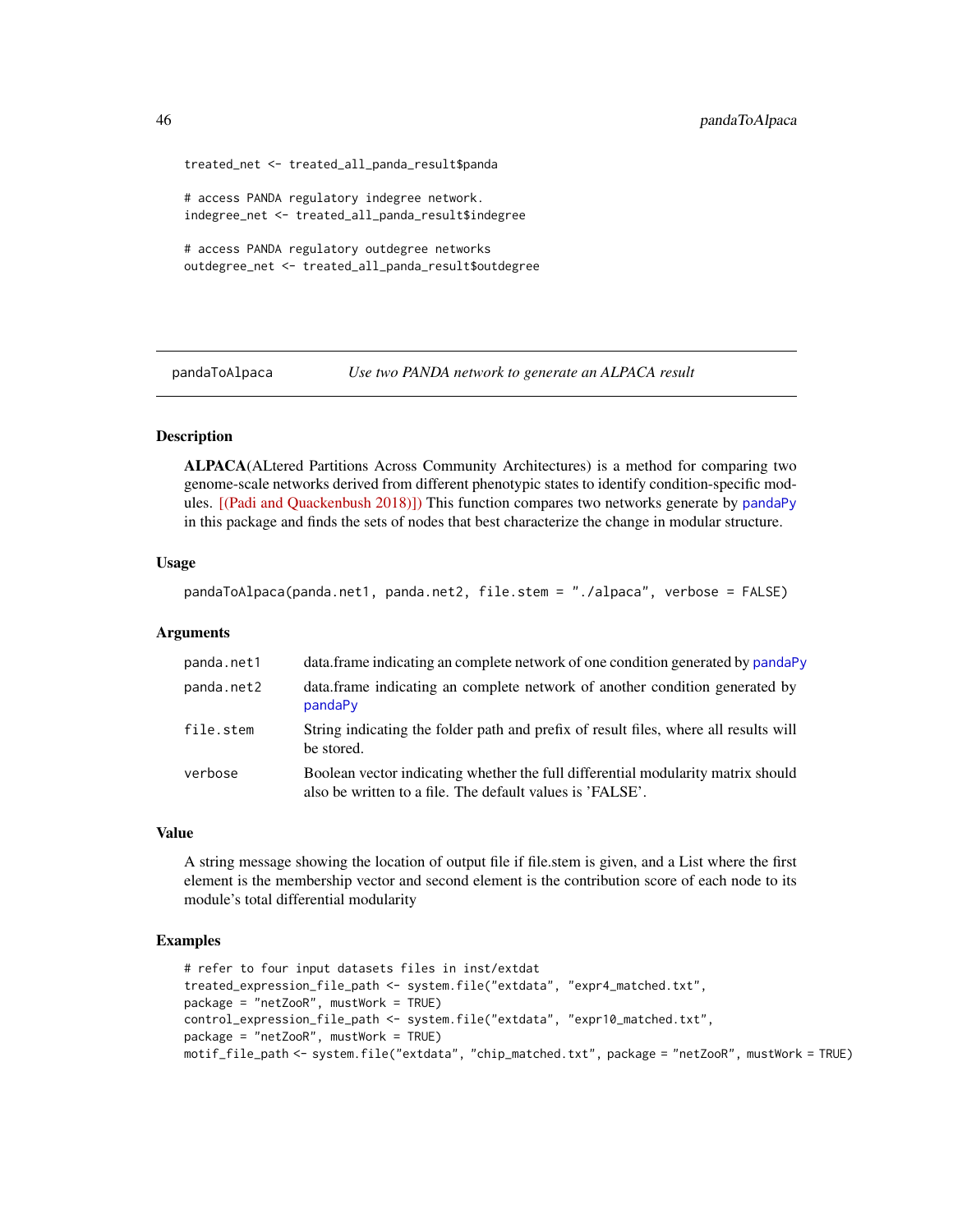```
ppi_file_path <- system.file("extdata", "ppi_matched.txt", package = "netZooR", mustWork = TRUE)
# Run PANDA for treated and control network
treated_panda_net <- pandaPy(expr_file = treated_expression_file_path,
motif_file = motif_file_path, ppi_file = ppi_file_path,
modeProcess="legacy", remove_missing = TRUE )$panda
control_panda_net <- pandaPy(expr_file = control_expression_file_path,
motif_file = motif_file_path, ppi_file = ppi_file_path,
modeProcess="legacy", remove_missing = TRUE )$panda
# Run ALPACA
alpaca<- pandaToAlpaca(treated_panda_net, control_panda_net, "./TB", verbose=TRUE)
```
pandaToCondorObject *Turn PANDA network into a CONDOR object*

## **Description**

CONDOR (COmplex Network Description Of Regulators) implements methods for clustering biapartite networks and estimatiing the contribution of each node to its community's modularity, [\[\(Platig et al. 2016\)\]\)](http://journals.plos.org/ploscompbiol/article?id=10.1371/journal.pcbi.1005033) This function uses the result of PANDA algorithm as the input dataset to run CONDOR algorithm. More about [condor](https://github.com/jplatig/condor) package and usage.

## Usage

pandaToCondorObject(panda.net, threshold)

### Arguments

| panda.net | Data Frame indicating the result of PANDA regulatory network, created by<br>pandaPy                                                                                                                                                                                                                                                                                            |
|-----------|--------------------------------------------------------------------------------------------------------------------------------------------------------------------------------------------------------------------------------------------------------------------------------------------------------------------------------------------------------------------------------|
| threshold | Numeric vector of the customered threshold to select edges. Default value is the<br>the midpoint between the median edge-weight of prior (3rd column "Motif" is<br>1.0) edges and the median edge-weight of non-prior edges (3rd column "Motif"<br>is $0.0$ ) in PANDA network. and the median edge-weight of non-prior edges (3rd<br>column "Motif" is 0.0) in PANDA network. |

#### Value

a CONDOR object, see [createCondorObject](#page-23-1).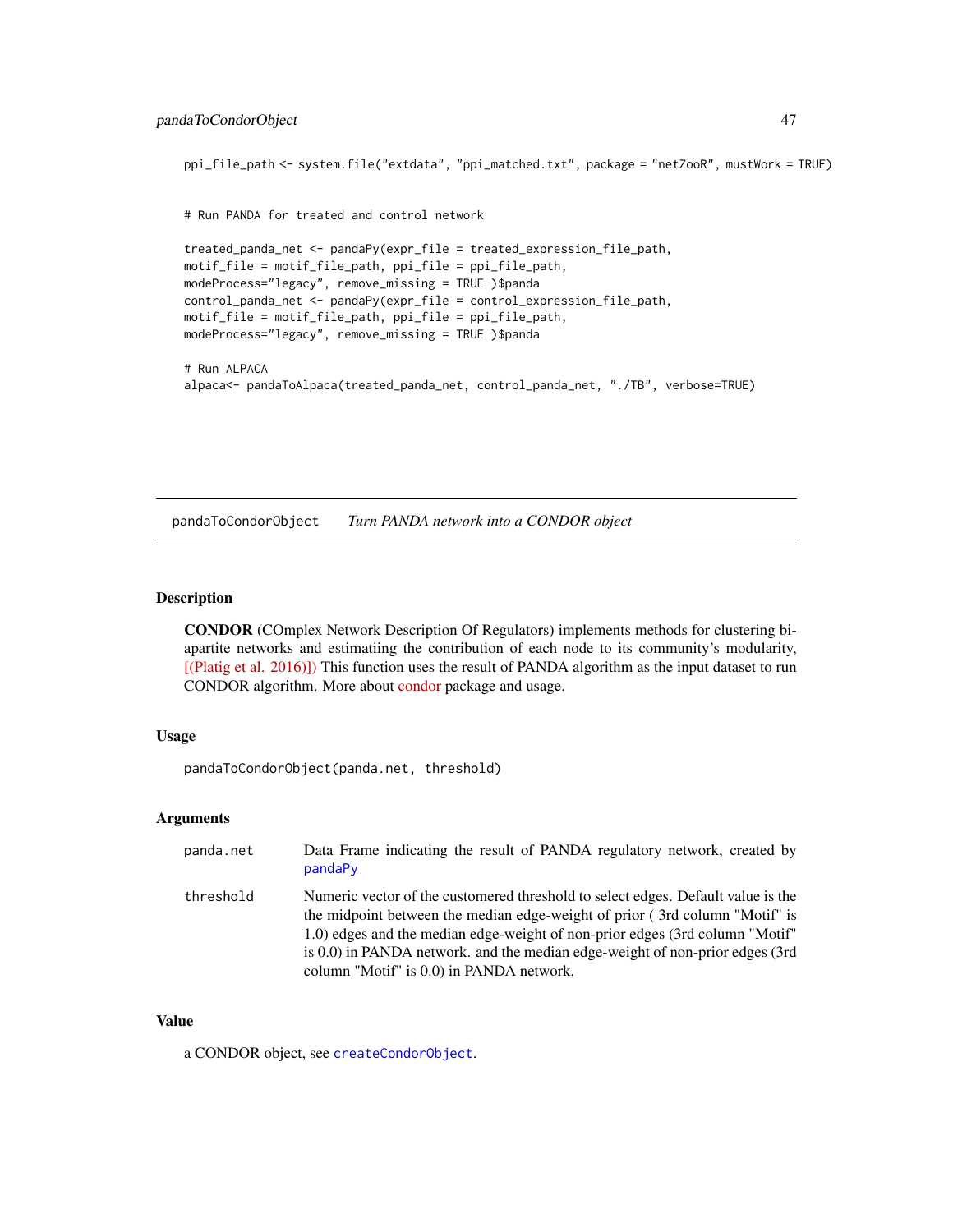#### Examples

```
# refer to three input datasets files in inst/extdat
treated_expression_file_path <- system.file("extdata", "expr4_matched.txt",
package = "netZooR", mustWork = TRUE)
motif_file_path <- system.file("extdata", "chip_matched.txt", package = "netZooR", mustWork = TRUE)
ppi_file_path <- system.file("extdata", "ppi_matched.txt", package = "netZooR", mustWork = TRUE)
# Run PANDA to construct the treated network
treated_all_panda_result <- pandaPy(expr_file = treated_expression_file_path,
motif_file= motif_file_path, ppi_file = ppi_file_path,
modeProcess="legacy", remove_missing = TRUE )
# access PANDA regulatory network
treated_net <- treated_all_panda_result$panda
# Obtain the condor.object from PANDA network
treated_condor_object <- pandaToCondorObject(treated_net, threshold = 0)
# cluster condor.object
treated_condor_object <- condorCluster(treated_condor_object, project = FALSE)
# package igraph and package viridisLite are already loaded with this package.
library(viridisLite)
treated_color_num <- max(treated_condor_object$red.memb$com)
treated_color <- viridis(treated_color_num, alpha = 1, begin = 0, end = 1,
direction = 1, option = "D")
condorPlotCommunities(treated_condor_object, color_list=treated_color,
point.size=0.04, xlab="Target", ylab="Regulator")
```
runEgret *Run EGRET in R*

#### Description

Description: NOTE: Beta version. EGRET infers individual-specific gene regulatory networks using inidividual level data - a genotype vcf file (v) and QBiC binding predictions (q) - as well as population/reference level data - eQTLs (b), a motif-gene prior (m), PPI network (p), and gene expression (e). An annotation file g is also used to map TF names to their corresponding ensemble ids.

#### Usage

runEgret(b, v, q, m, e, p, g, t)

<span id="page-47-0"></span>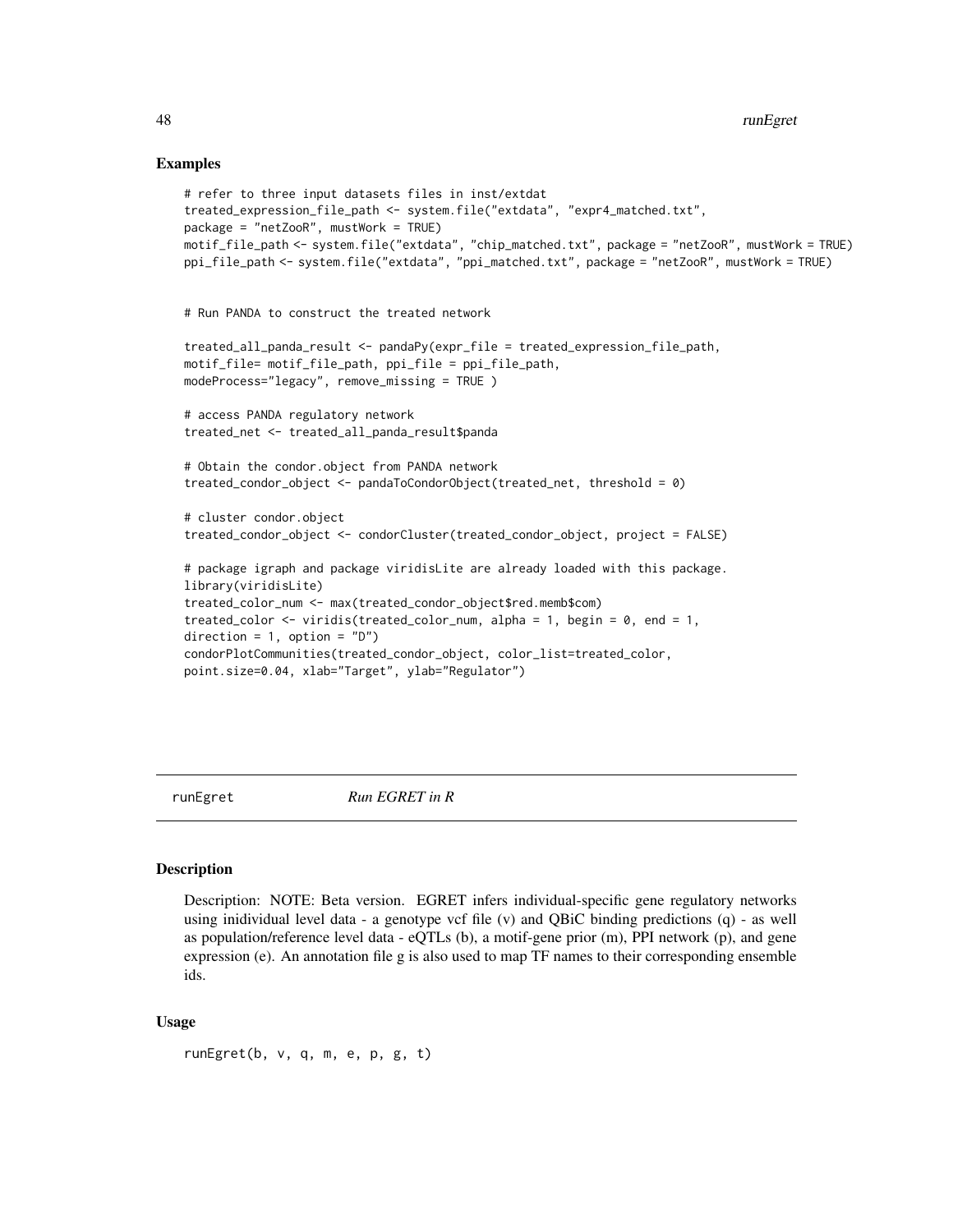#### runEgret 49

## Arguments

| b | : Data frame of eQTL data, each row containing an eQTL which exist within<br>motif regions adjacent to the eGene, with columns TF, gene, variant position, variant<br>chromosome, eQTL beta value.                                                                                                                                                                                                                  |
|---|---------------------------------------------------------------------------------------------------------------------------------------------------------------------------------------------------------------------------------------------------------------------------------------------------------------------------------------------------------------------------------------------------------------------|
| V | : Data frame of VCF file containing SNPs of the individual in question                                                                                                                                                                                                                                                                                                                                              |
| q | : Data frame of QBiC predictions of the effect of eQTL variants on TF binding.<br>Each row represents an eQTL variant with a predicted negative (disruptive) ef-<br>fect on the binding of the TF corresponding to the motif in which the eQTL vari-<br>ant resides. Colums are: eQTL variant as chr[chrNum]_position, TF, adjacent<br>eGene, QBiC binding effect size and QBiC binding effect (should be negative) |
| m | : Motif prior data frame. Each row represents an edge in the bipartite motif<br>prior, with columns TF, gene and edge weight. The edge weight should be 1 or<br>0 based on the presence/absence of the TF motif in the promoter region of the<br>gene.                                                                                                                                                              |
| e | : Gene expression data frame in which each row represents a gene and each<br>column represents the expression of that gene in a sample. The first column<br>should contain gene IDs.                                                                                                                                                                                                                                |
| p | : PPI network data frame. Each row represents an edgem with columns TF, TF<br>and interaction weight.                                                                                                                                                                                                                                                                                                               |
| g | : Data frame mapping gene names to gene ids, with columns containing the gene<br>ID the corresponding gene name.                                                                                                                                                                                                                                                                                                    |
| t | : A string containing a name for the EGRET run. Output files will be labelled<br>with this tag.<br>Outputs:                                                                                                                                                                                                                                                                                                         |
|   |                                                                                                                                                                                                                                                                                                                                                                                                                     |

## Details

Inputs:

## Value

EGRET : Predicted genotye-specific gene regulatory network saved as tag\_egret.RData BASELINE : A Baseline (PANDA) genotype-agnostic gene regulatory network saved as tag\_panda.RData

## Examples

```
# Run EGRET algorithm
toy_qbic_path <- system.file("extdata", "toy_qbic.txt", package = "netZooR",
mustWork = TRUE)
toy_genotype_path <- system.file("extdata", "toy_genotype.vcf",
package = "netZooR", mustWork = TRUE)
toy_motif_path <- system.file("extdata", "toy_motif_prior.txt",
package = "netZooR", mustWork = TRUE)
toy_expr_path <- system.file("extdata", "toy_expr.txt",
package = "netZooR", mustWork = TRUE)
toy_ppi_path <- system.file("extdata", "toy_ppi_prior.txt",
package = "netZooR", mustWork = TRUE)
```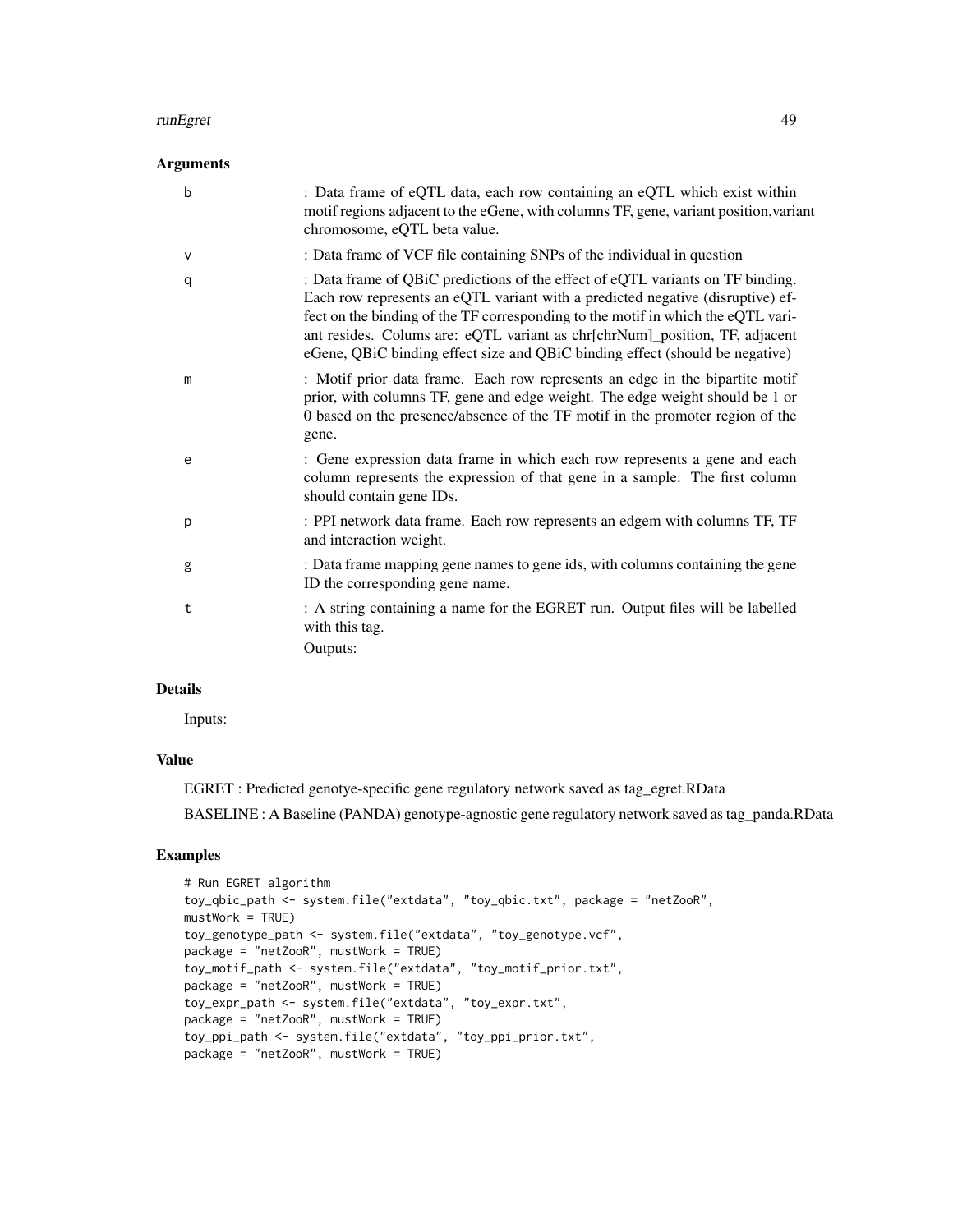```
toy_eqtl_path <- system.file("extdata", "toy_eQTL.txt",
package = "netZooR", mustWork = TRUE)
toy_map_path <- system.file("extdata", "toy_map.txt",
package = "netZooR", mustWork = TRUE)
qbic <- read.table(file = toy_qbic_path, header = FALSE)
vcf <- read.table(toy_genotype_path, header = FALSE, sep = "\t",
stringsAsFactors = FALSE,
colClasses = c("character", "numeric", "character", "character", "character",
"character", "character", "character", "character", "character"))
motif \leq read.table(toy_motif_path, sep = "\t", header = FALSE)
expr <- read.table(toy_expr_path, header = FALSE, sep = "\t", row.names = 1)
ppi <- read.table(toy_ppi_path, header = FALSE, sep = "\t")
qtl <- read.table(toy_eqtl_path, header = FALSE)
nameGeneMap <- read.table(toy_map_path, header = FALSE)
tag <- "my_toy_egret_run"
```

```
runEgret(qtl,vcf,qbic,motif,expr,ppi,nameGeneMap,tag)
```
### sambar *Main SAMBAR function.*

## Description

Main SAMBAR function.

#### Usage

```
sambar(
 mutdata = mutuesize = exon.size,
 signatureset = system.file("extdata", "h.all.v6.1.symbols.gmt", package = "netZooR",
   mustWork = TRUE,
 cangenes = genes,
 kmin = 2,kmax = 4)
```
#### **Arguments**

| mutdata      | Mutation data in matrix format. The number of mutations should be listed for<br>samples (rows) and genes (columns).                     |
|--------------|-----------------------------------------------------------------------------------------------------------------------------------------|
| esize        | A integer vector of gene lengths, with gene symbols as names.                                                                           |
| signatureset | A file containing gene sets (signatures) in .gmt format. These gene sets will be<br>used to de-sparsify the gene-level mutation scores. |
| cangenes     | A vector of genes, for example of cancer-associated genes. This will be used to<br>subset the gene-level mutation data to.              |
| kmin         | The minimum number of subtypes the user wants to assess. Defaults to 2.                                                                 |
| kmax         | The maximum number of subtypes the user wants to assess. Defaults to 4.                                                                 |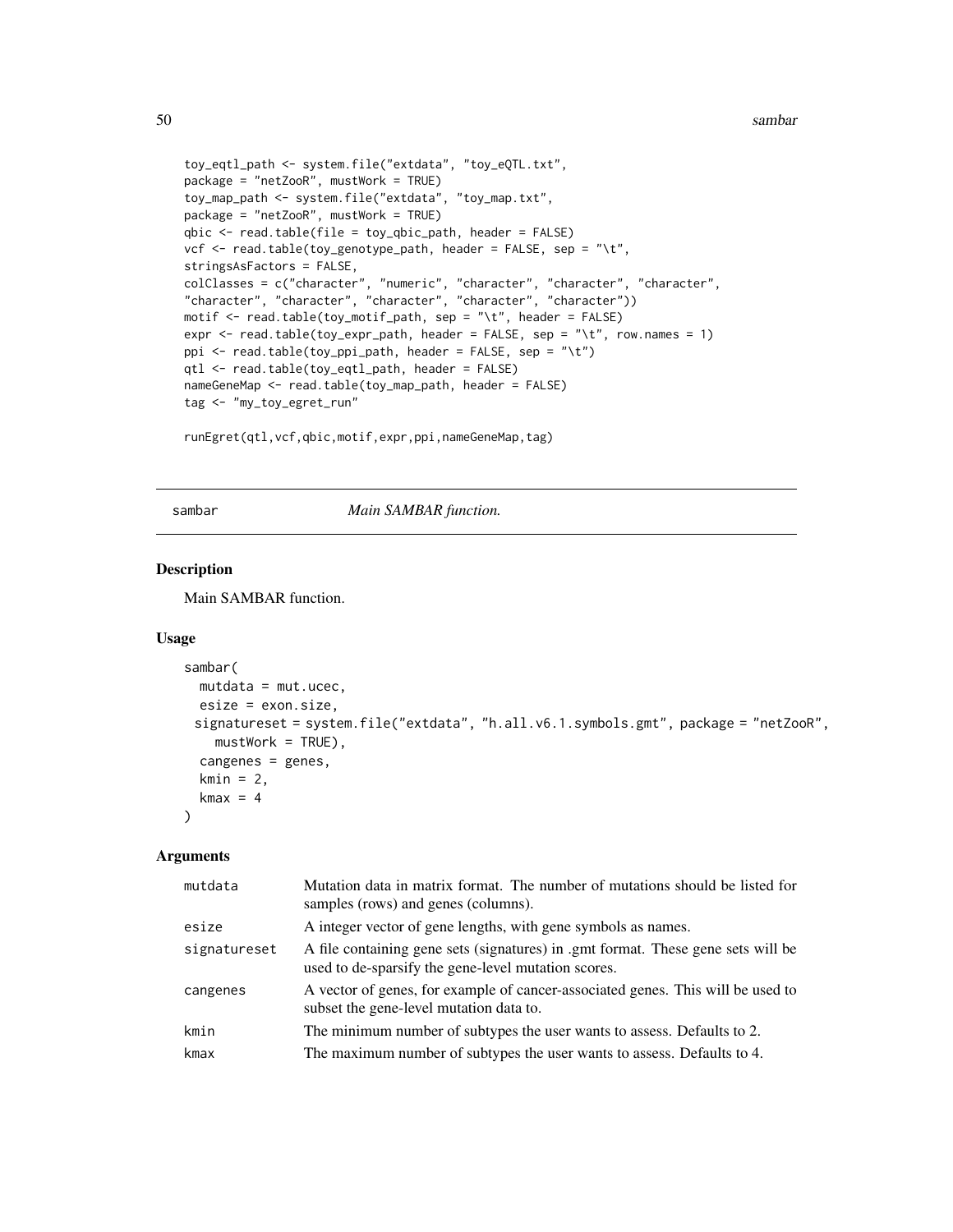## <span id="page-50-0"></span>sambarConvertgmt 51

## Value

A list of samples and the subtypes to which these samples are assigned, for each k.

### Examples

```
data("exon.size")
data("mut.ucec")
data("genes")
sambar(mutdata=mut.ucec, esize=exon.size, signatureset=system.file("extdata",
"h.all.v6.1.symbols.gmt", package="netZooR", mustWork=TRUE),
       cangenes=genes, kmin=2, kmax=4)
```
sambarConvertgmt *Convert .gmt files into a binary matrix.*

## Description

Convert .gmt files into a binary matrix.

### Usage

sambarConvertgmt(signature, cagenes)

## Arguments

| signature | A file containing gene sets (signatures) in .gmt format. These gene sets will be<br>used to de-sparsify the gene-level mutation scores. |
|-----------|-----------------------------------------------------------------------------------------------------------------------------------------|
| cagenes   | A vector of genes, for example of cancer-associated genes. This will be used to<br>subset the gene-level mutation data to.              |

## Value

A matrix containing gene set mutation scores.

sambarCorgenelength *Normalize gene mutation scores by gene length.*

## Description

Normalize gene mutation scores by gene length.

## Usage

sambarCorgenelength(x, cagenes, exonsize)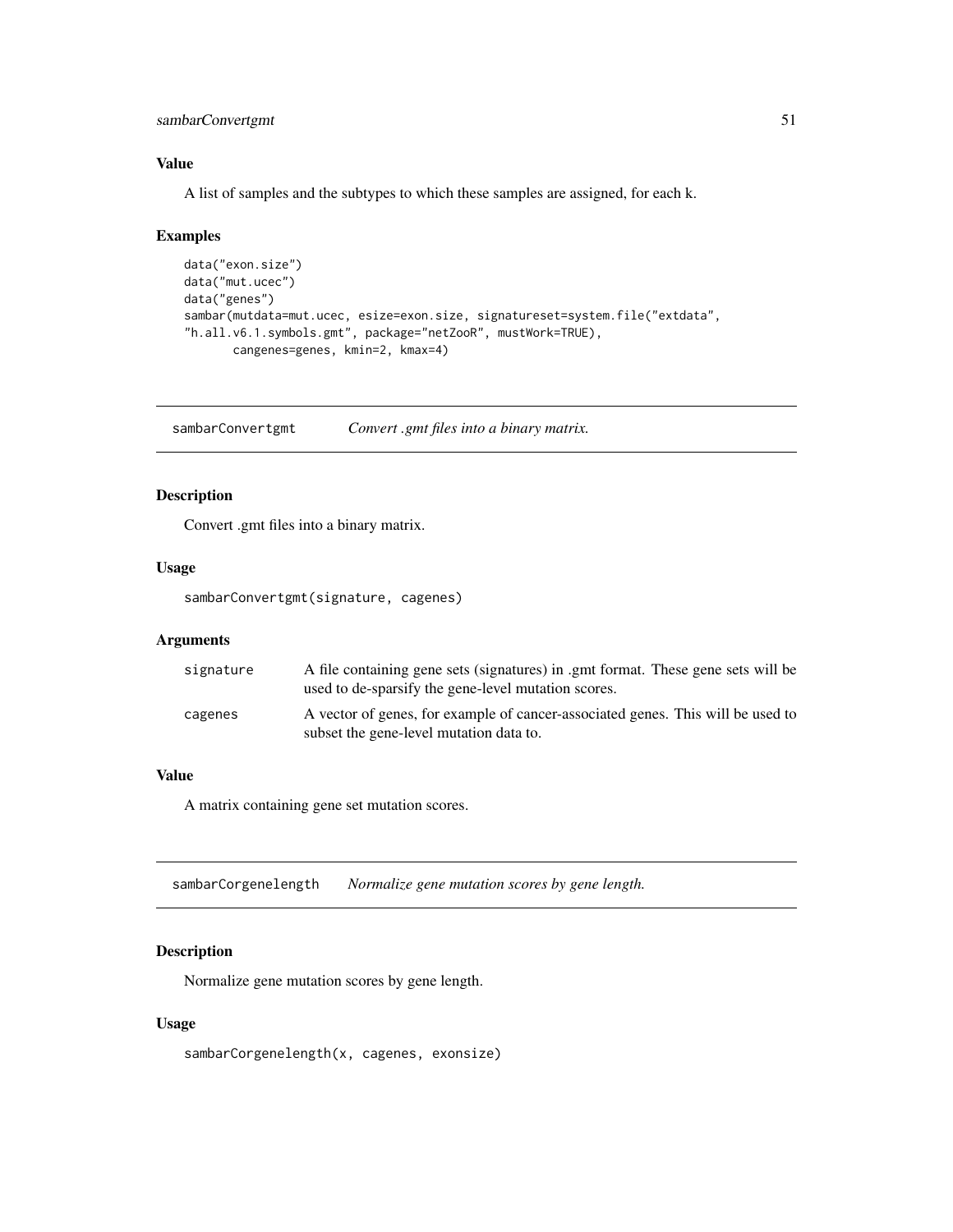## <span id="page-51-0"></span>Arguments

| X        | Mutation data, in the format of a matrix, including the number of mutations for<br>samples (rows) and genes (columns).     |
|----------|----------------------------------------------------------------------------------------------------------------------------|
| cagenes  | A vector of genes, for example of cancer-associated genes. This will be used to<br>subset the gene-level mutation data to. |
| exonsize | A vector of gene lengths. This will be used to normalize the gene mutation<br>scores.                                      |

## Value

Mutation rate-adjusted gene mutation scores.

| sambarDesparsify | De-sparsify gene-level mutation scores into gene set-level mutation |
|------------------|---------------------------------------------------------------------|
|                  | scores.                                                             |

## Description

De-sparsify gene-level mutation scores into gene set-level mutation scores.

## Usage

```
sambarDesparsify(edgx, mutratecorx)
```
## Arguments

| edgx        | A binary matrix containing information on which genes belong to which gene<br>sets. Output from the sambarConverterm function. |
|-------------|--------------------------------------------------------------------------------------------------------------------------------|
| mutratecorx | Gene-level mutation scores corrected for the number of gene sets each gene<br>belongs to (from sambar function).               |

## Value

De-sparsified mutation data.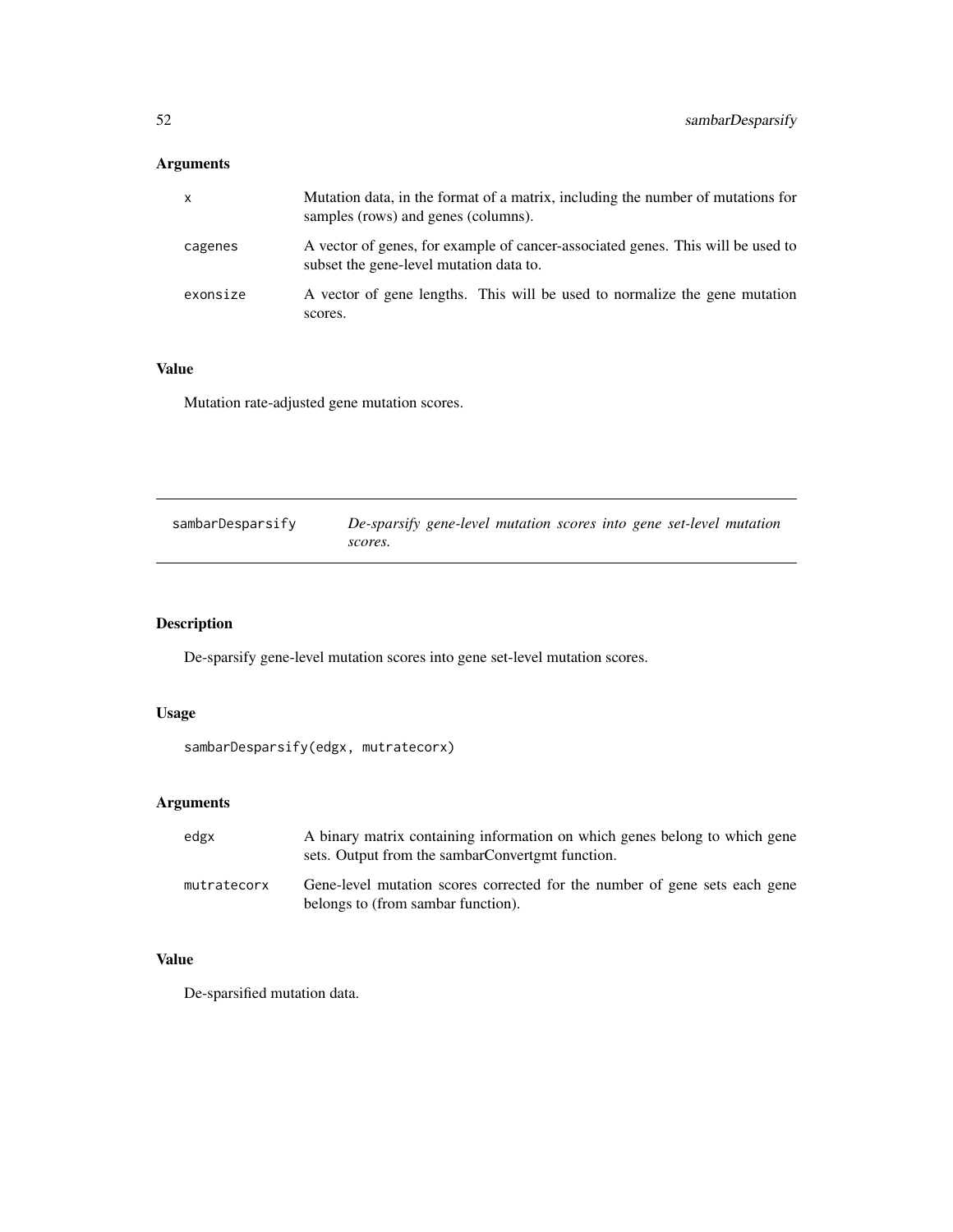<span id="page-52-0"></span>

#### Description

A dataset containing the number of interactions 34 plants and 13 pollinators. The variables are as follows:

## Usage

data(small1976)

## Format

A data frame with 442 rows and 3 variables

## Details

- pollinator. Species name of insect pollinator
- plant. Species name of plant
- interactions. Number of visitors caught on each plant species

## References

[https://www.nceas.ucsb.edu/interactionweb/html/small\\_1976.html](https://www.nceas.ucsb.edu/interactionweb/html/small_1976.html)

<span id="page-52-1"></span>sourcePPI *Source the Protein-Protein interaction in STRING database*

## Description

This function is able to use a list of Transcription Factors(TF) of interest to source the Protein-Protein interactions (PPI)in STRING database

## Usage

```
sourcePPI(TF, STRING.version = "10", species.index, ...)
```
## Arguments

| TF        | a data frame with one column indicating the TF of interest                           |
|-----------|--------------------------------------------------------------------------------------|
|           | STRING, version a numeric vector indicating the STRING version. Default valuve is 10 |
|           | species. index a numeric vector indicating NCBI taxonomy identifiers                 |
| $\ddotsc$ | any dditional arguments passed to                                                    |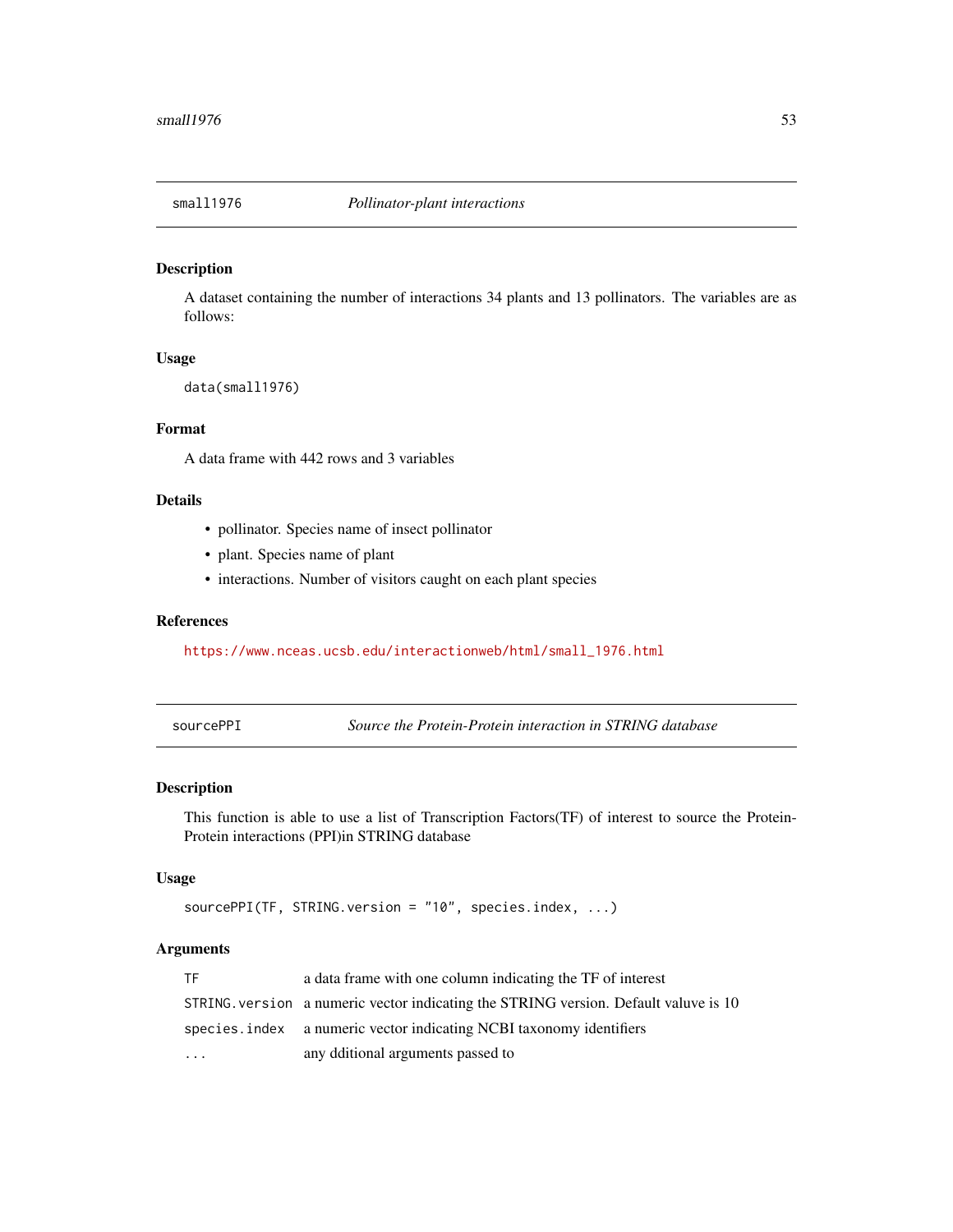## <span id="page-53-0"></span>Value

A PPI data.frame which contains three columns: "from" and "to" indicating the direction of proteinprotein interaction, and "score" indicating the interaction score between two proteins.

#### Examples

```
# the example motif file
motif_file_path <- system.file("extdata", "chip_matched.txt", package = "netZooR", mustWork = TRUE)
motif <- read.table(motif_file_path, sep="\t")
# create a TF data frame with one column
TF <-data.frame(motif[,1])
# create PPI data frame by searching in STRING version 10
# and specifying specie to "Mycobacterium tuberculosis H37Rv".
# STRING verison 11 is only accessible to R 4.0.
if(R.Version()$major=="3"){PPI <- sourcePPI(TF, STRING.version="10",
species.index=83332, score_threshold=0)}
if(R.Version()$major=="4"){PPI <- sourcePPI(TF, STRING.version="11",
species.index=83332, score_threshold=0)}
# write out locally then can be used in \code{\link{pandaPy}}.
```
visPandaInCytoscape *Plot PANDA network in Cytoscape*

#### Description

This function is able to modify PANDA network and plot in Cytoscape. Please make sure that Cytoscape is installed and open it before calling this function.

#### Usage

```
visPandaInCytoscape(panda.net, network_name = "PANDA")
```
#### Arguments

| panda.net    | Character string indicating the input PANDA network in data frame structure |
|--------------|-----------------------------------------------------------------------------|
|              | tvpe.                                                                       |
| network name | Character string indicating the name of Cytoscape network.                  |

#### Value

PANDA network in Cytoscape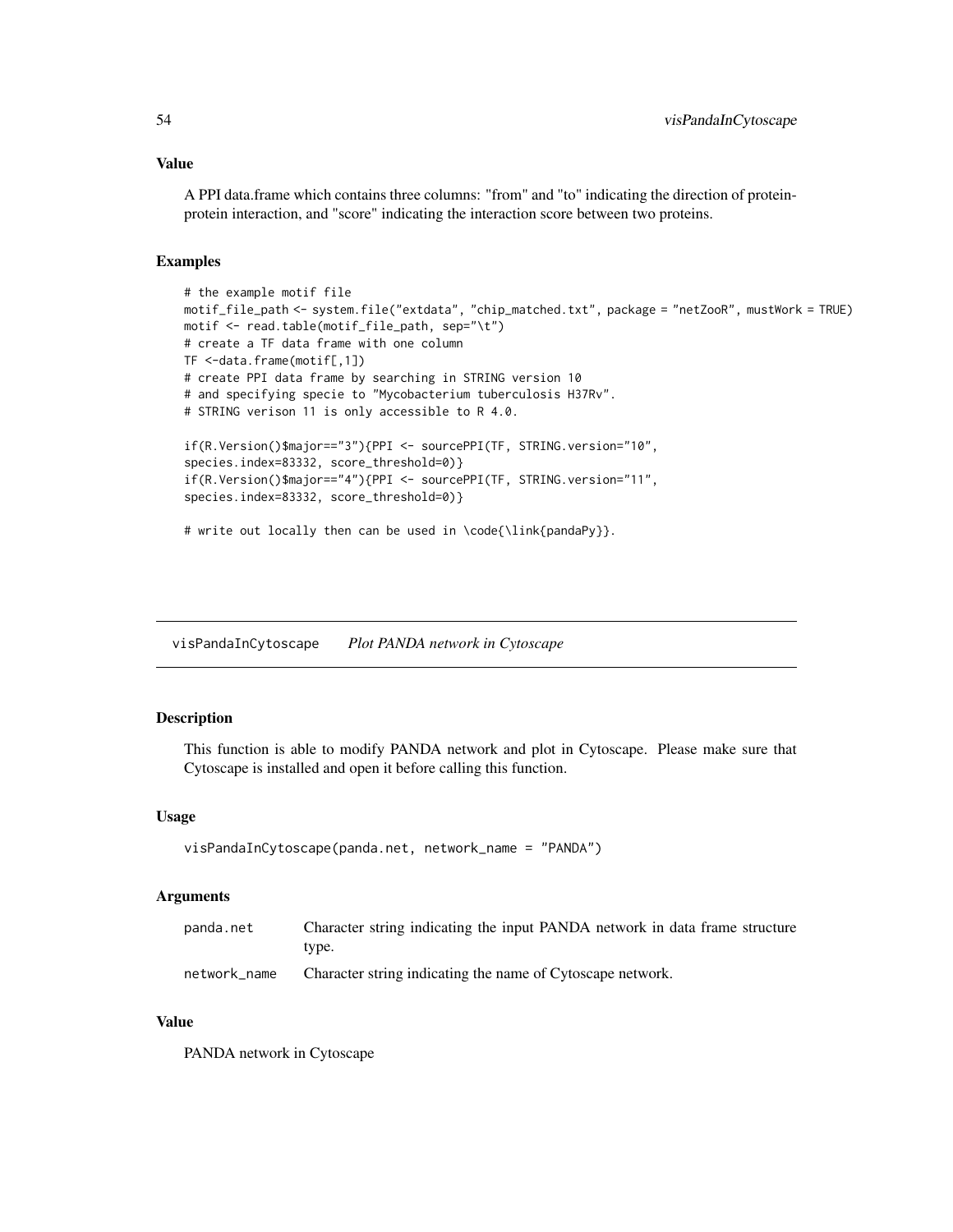#### <span id="page-54-0"></span>yeast 55

#### Examples

```
# refer to the input datasets files of control TB dataset in inst/extdat as example
control_expression_file_path <- system.file("extdata", "expr10_matched.txt",
package = "netZooR", mustWork = TRUE)
motif_file_path <- system.file("extdata", "chip_matched.txt", package = "netZooR", mustWork = TRUE)
ppi_file_path <- system.file("extdata", "ppi_matched.txt", package = "netZooR", mustWork = TRUE)
# Run PANDA algorithm
control_all_panda_result <- panda.py(expr = control_expression_file_path, motif = motif_file_path,
ppi = ppi_file_path, mode_process="legacy", rm_missing = TRUE )
# access PANDA regulatory network
control_net <- control_all_panda_result$panda
# select top 1000 edges in PANDA network by edge weight.
panda.net <- head(control_net[order(control_net$force,decreasing = TRUE),], 1000)
# run this function to create a network in Cytoscape.
visPandaInCytoscape(panda.net, network.name="PANDA")
```
yeast *Toy data derived from three gene expression datasets and a mapping from transcription factors to genes.*

#### Description

This data is a list containing gene expression data from three separate yeast studies along with data mapping yeast transcription factors with genes based on the presence of a sequence binding motif for each transcription factor in the vicinity of each gene. The motif data.frame, yeast\$motif, describes a set of pairwise connections where a specific known sequence motif of a transcription factor was found upstream of the corresponding gene. The expression data, yeast\$exp.ko, yeast\$exp.cc, and yeast\$exp.sr, are three gene expression datasets measured in conditions of gene knockout, cell cycle, and stress response, respectively.

#### Usage

data(yeast)

#### Format

A list containing 4 data.frames

#### Value

A list of length 4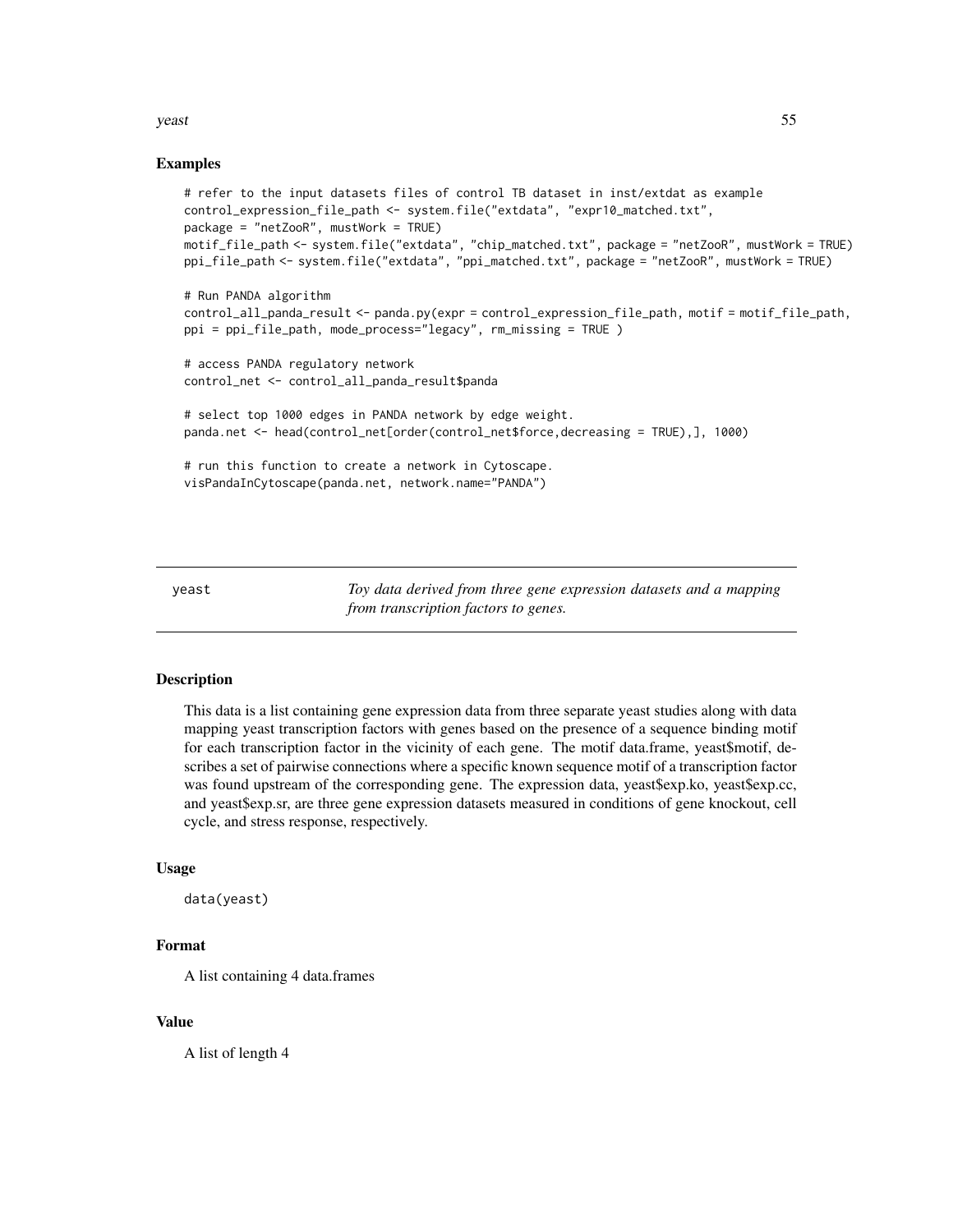## References

Glass K, Huttenhower C, Quackenbush J, Yuan GC. Passing Messages Between Biological Networks to Refine Predicted Interactions. PLoS One. 2013 May 31;8(5):e64832.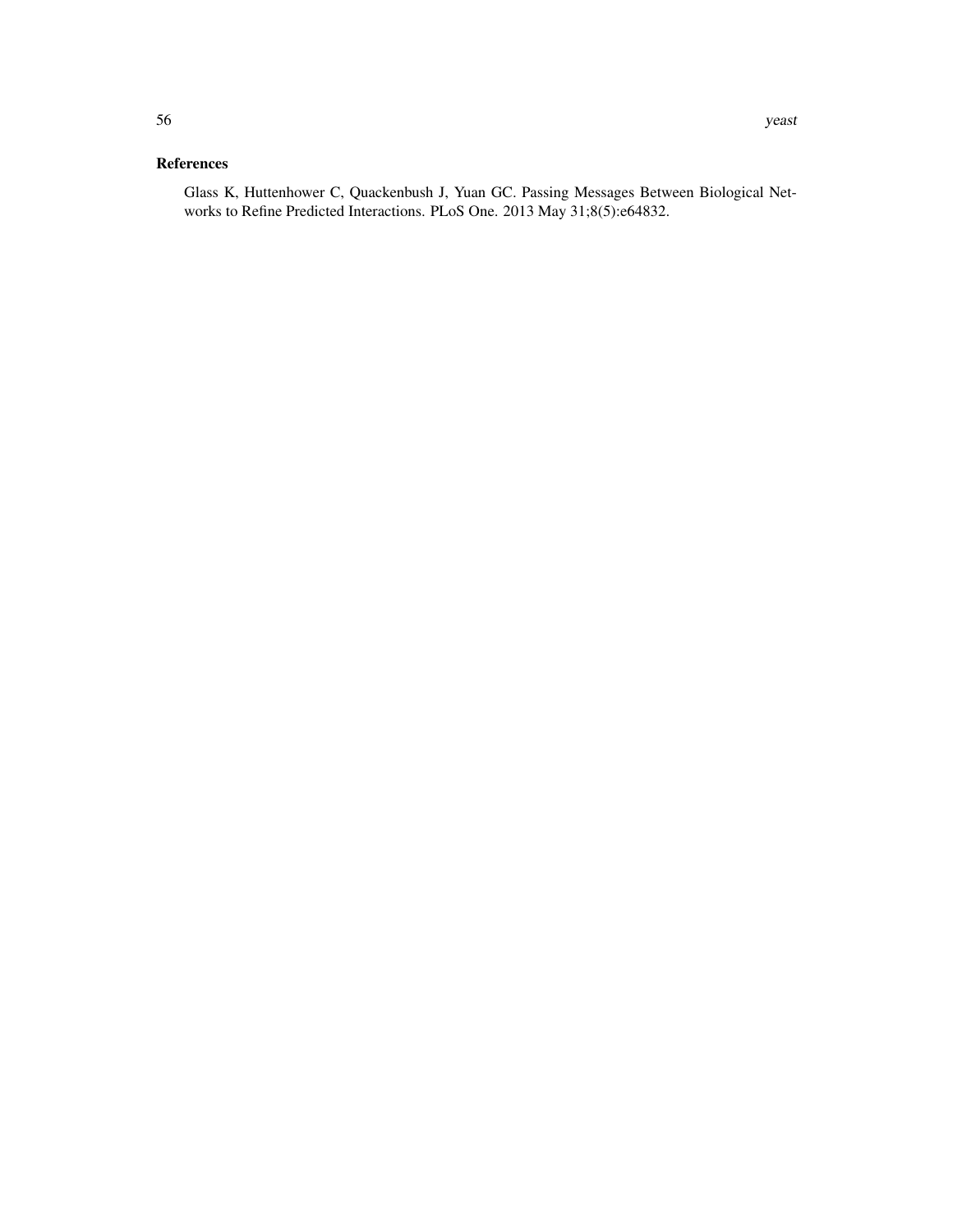# <span id="page-56-0"></span>**Index**

∗ datasets exon.size, [26](#page-25-0) genes, [27](#page-26-0) monsterRes, [39](#page-38-0) mut.ucec, [42](#page-41-0) small1976, [53](#page-52-0) yeast, [55](#page-54-0) ∗ keywords lioness, [27](#page-26-0) alpaca, [4](#page-3-0) alpacaCommunityStructureRotation, [4](#page-3-0) alpacaComputeDWBMmatmScale, [5](#page-4-0) alpacaComputeWBMmat, [6](#page-5-0) alpacaDeltaZAnalysis, [6](#page-5-0) alpacaDeltaZAnalysisLouvain, [7](#page-6-0) alpacaExtractTopGenes, [8](#page-7-0) alpacaGenLouvain, [8](#page-7-0) alpacaGOtabtogenes, [9](#page-8-0) alpacaGoToGenes, [10](#page-9-0) alpacaListToGo, [10](#page-9-0) alpacaMetaNetwork, [11](#page-10-0) alpacaNodeToGene, [12](#page-11-0) alpacaRotationAnalysis, [12](#page-11-0) alpacaRotationAnalysisLouvain, [13](#page-12-0) alpacaSimulateNetwork, [14](#page-13-0) alpacaTestNodeRank, [15](#page-14-0) alpacaTidyConfig, [15](#page-14-0) alpacaTopEnsembltoTopSym, [16](#page-15-0) alpacaWBMlouvain, [16](#page-15-0)

condorCluster, [17,](#page-16-0) *[19,](#page-18-0) [20](#page-19-0)*, *[22–](#page-21-0)[24](#page-23-0)* condorCoreEnrich, [18](#page-17-0) condorMatrixModularity, *[17](#page-16-0)*, [19](#page-18-0) condorModularityMax, *[17–](#page-16-0)[19](#page-18-0)*, [20,](#page-19-0) *[22–](#page-21-0)[24](#page-23-0)* condorPlotCommunities, [21](#page-20-0) condorPlotHeatmap, [23](#page-22-0) condorQscore, [23,](#page-22-0) *[24](#page-23-0)* createCondorObject, *[19](#page-18-0)*, *[21](#page-20-0)*, [24,](#page-23-0) *[47](#page-46-0)* createPandaStyle, [25](#page-24-0)

exon.size, [26](#page-25-0) fastgreedy.community, *[17](#page-16-0)* genes, [27](#page-26-0) ks.test, *[18](#page-17-0)* leading.eigenvector.community, *[17](#page-16-0)* lioness, [27](#page-26-0) lionessPy, [28](#page-27-0) monster, [30](#page-29-0) monsterBereFull, [32](#page-31-0) monsterCalculateTmPValues, [33](#page-32-0) monsterCheckDataType, [33](#page-32-0) monsterdTFIPlot, [34](#page-33-0) monsterGetTm, [35](#page-34-0) monsterHclHeatmapPlot, [36](#page-35-0) monsterMonsterNI, [36](#page-35-0) monsterPlotMonsterAnalysis, [38](#page-37-0) monsterPrintMonsterAnalysis, [38](#page-37-0) monsterRes, [39](#page-38-0) monsterTransformationMatrix, [39](#page-38-0) monsterTransitionNetworkPlot, [40](#page-39-0) monsterTransitionPCAPlot, [41](#page-40-0) multilevel.community, *[17](#page-16-0)* mut.ucec, [42](#page-41-0)

## otter, [43](#page-42-0)

pandaPy, *[29](#page-28-0)*, [44,](#page-43-0) *[46,](#page-45-0) [47](#page-46-0)* pandaToAlpaca, [46](#page-45-0) pandaToCondorObject, [47](#page-46-0) plot, *[22,](#page-21-0) [23](#page-22-0)*

runEgret, [48](#page-47-0)

sambar, [50](#page-49-0) sambarConvertgmt, [51](#page-50-0) sambarCorgenelength, [51](#page-50-0)